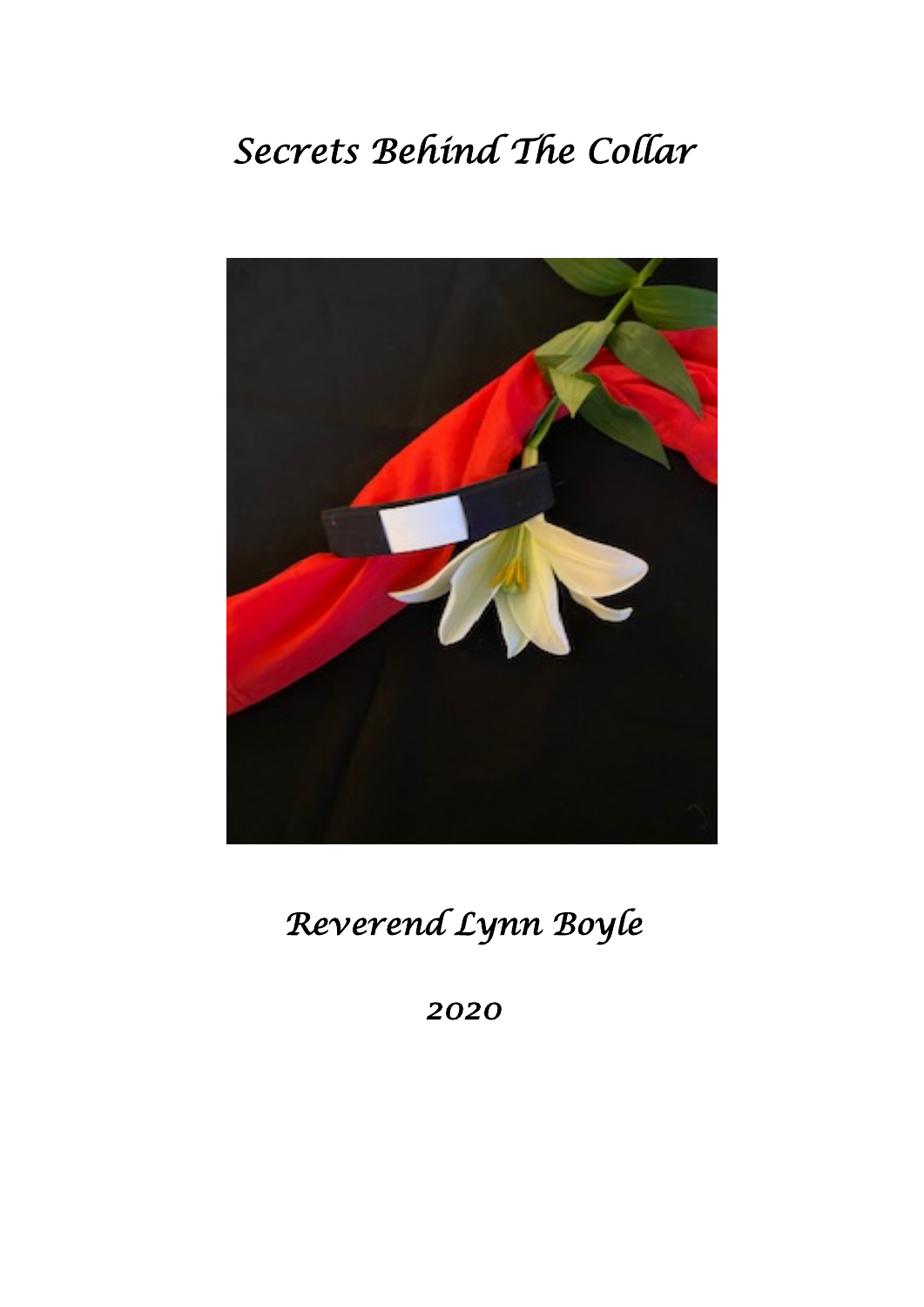#### **We Survive**

**Some of us have just learned how to survive It's in our genes, cemented by events of our childhood and teens Our life has been shaped by the wills of others A stranger, so called friends, our fathers, our mothers We can't ever say the details out loud Make it real, make us feel The emotions again, the hurt and the shame, the feeling of blame That we know isn't ours and doesn't make sense We can't say the words, they would cause offence To our ears and to any others who hear Of the life we have spent, living in fear.**

**Some of us have learned just how to survive We've had years of practice of saying 'I'm fine' When deep down inside we are treading a line between Self-loathing for what we know we have done and anger at those who made us what we've become Filled with self doubt and feeling unworthy of friendships, relationships Because still, we feel dirty From the hands that mauled and did unspeakable things Robbed innocence, robbed peace and robbed the good dreams Turned them all into nightmares, terrors and panics Fragments of things we don't want to recall Things we'd rather not remember at all.**

**We survive and we learn how to smile outwardly, Suppressing our thoughts so we're not depressing others, because who really wants to hear, to know what makes us tick, what makes us sick to our core? The memories of the reality of what was done, forced upon us when we were too weak to fight. The man that took us without our will Too young to understand, to frightened to tell.**

**And so we hid it all in a box, Like Pandora, we locked it firmly away Hoping there would never be a day when it forced its way out The experiences oozing, making us inwardly shout Inwardly scream, at a man we know we can't ever name Who's actions have scarred us, made us never the same**

**When fear overwhelms us and panic sets in We run, we hide We push ourselves to our limits and so we survive.**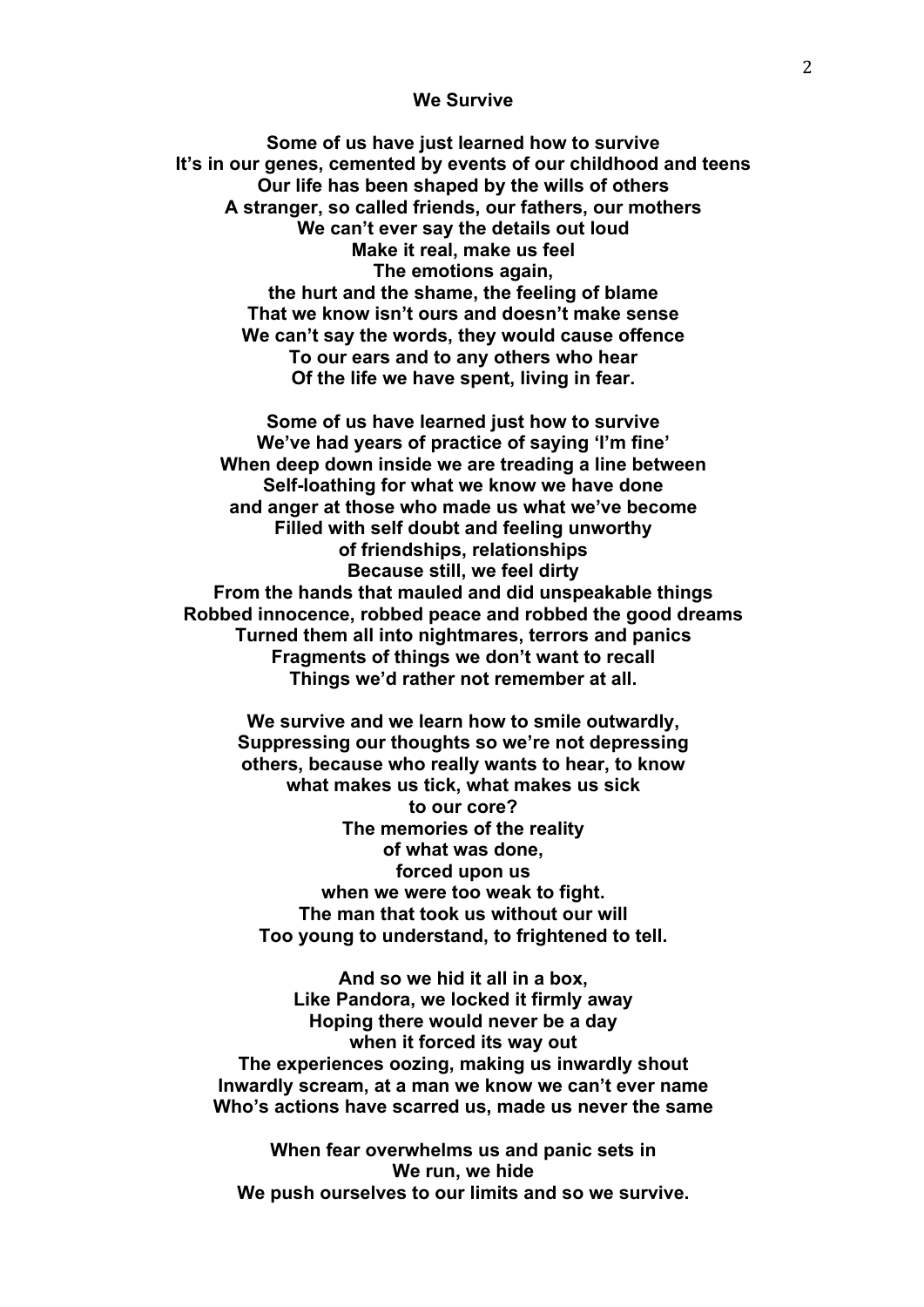I am not writing anything here for shock value, or to provoke any particular reaction. I am writing because my secrets have remained hidden for far too long. I am writing in the hope that others who have kept similar secrets might take something from my experience and feel strong enough to speak out and in doing so begin to heal. I am not writing with any intention of identifying any individual, or exacting revenge. I have deliberately not included a single name in the account of what happened to me. Please be aware that although I write about the abuse I've suffered at different times in my life, I do not include details. Firstly, I cannot bring myself to write them, and secondly, the details do not serve a purpose here. This, sadly, is my truth.

## 2020

For the majority of the population of the UK, 2020 proved to be a year difficult beyond their wildest dreams. Nobody could have predicted the global pandemic, which changed life for us all. As REM belted out regularly on my Spotify playlist, it was "The end of the world as we know it'. 2020 was the year life would change for us all, but for me it was to become a living nightmare for a completely different reason.

Maybe I should have 'read the omens' back in January, when I received an email from my Archdeacon. I was the vicar of a small parish church and he was informing me that there had been a complaint made against me. The complainants were from the parish and their issue was with regard to my involvement with the local Music Festivals. Basically didn't believe that, as vicar of the parish, I should be associating myself with the festivals. The village was divided in its view of the festivals and as far as this group was concerned, I was associating myself with those who drank alcohol, took drugs and were just generally undesirable in their behaviour. It was true, in the fact that for the past five years I had spent time at each of the festivals at the local farm, volunteering to serve behind the bar, leading Sunday Worship and most importantly, making myself available for anybody who needed to talk to me, or have me pray with them. It was, by enlarge, a large a quiet ministry, offered to anyone attending the Country, Rock, or Hacienda style festivals, which have taken place on the farm at the far end of the country park, situated in our village.

Over the years I have walked alongside the bereaved, the hurting, the abused, those who have turned to drugs and drink, those suffering from PTSD and those who have previously attempted to take their own life.

For me, the work at the festivals, has been simply answering a call and doing what I believe Jesus would have done. Meeting people where they are and drawing alongside them has always been. It is truly where I believed He would be and to be honest, I recognised far more of the suffering than those I ministered to could ever have imagined…

Whilst the complaint was deeply upsetting, it actually had nothing to do with the real reason 2020 was turning into a nightmare. There was a growing pressure within me and it was only a matter of time before it came to a head and erupted. In retrospect, I can see that now. The manner in which that eruption happened though, surprised everyone, even me.

It was an afternoon in mid February and I was in a meeting with the Archdeacon and a group of local clergy. He had called us together to talk about what was happening in our individual churches, and what our area of the Deanery (a cluster of local churches within a Diocese) might look like moving forward. It was not a stressful or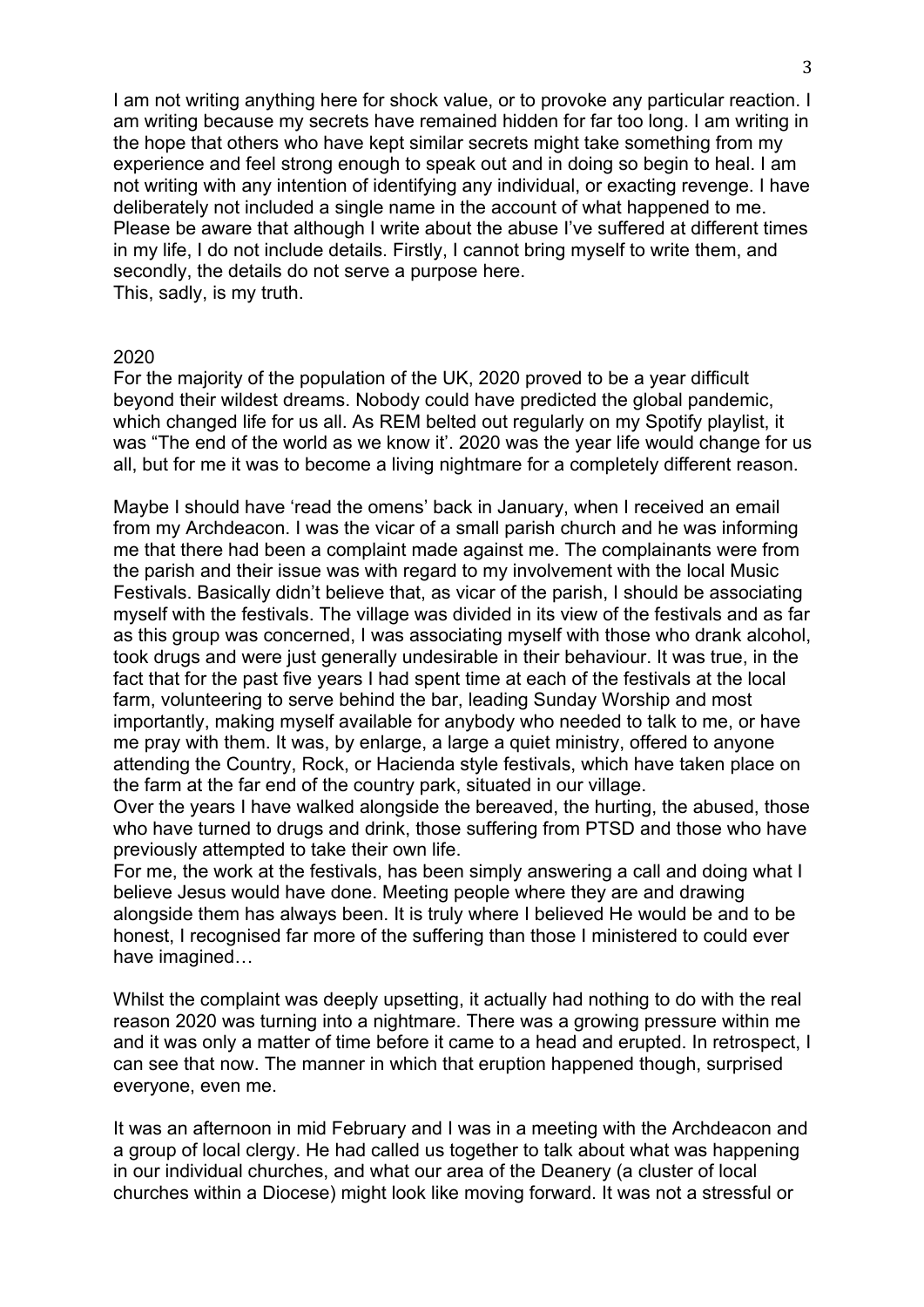unusual meeting, but when posed directly with a question by the Archdeacon, I suddenly couldn't engage. I was completely disengaged, not just day dreaming, but completely unable to connect. The questions flew into my head: What was I doing? Why was I here? It was almost as if I was standing outside myself and the meeting of clergy.

I just couldn't do this. My personal life was in utter turmoil and I didn't have the headspace to deal with a discussion about the future possibilities of our local church communities. Something had snapped within me.

"I'm sorry, I can't do this, I can't deal with this at the moment", I found myself saying, as tears filled my eyes. I was acutely embarrassed, and the clergy around me looked bemused and concerned.

The Archdeacon addressed me directly.

"Would you like to talk to me in private, Lynn?"

The tears that had been brimming my eyelids coursed down my cheeks as I nodded. Needless to say, the meeting drew to a swift close.

# 1963

My memories of my childhood are patchy to say the least. But now, when I look back, the most significant thing about them is that I can't really remember any happy ones. I really wish I could. I have boxes of old photographs my mum collected of when I was a child but they just don't trigger any memories of the happy events they depict. My earliest memories in contrast to these smiling images are anything but happy; they are traumatic.

The first distinct childhood memory is of suffering from Measles and being really very poorly with it. I can clearly recall lying on the settee in the living room and then sneezing and triggering a nose bleed so bad there was blood spattered all up the wall. I remember my grandma putting a bag of frozen mandarin oranges on my forehead to try to get it to stop. Why mandarin orange tsegments, I have no idea My other significant early memory is that of getting my head stuck in the railings just a little way down from our house. I'm sure so many people share the same horrible childhood memory. Don't ask me why I was there and what was in my head to put it through those railings. I don't know. What I do know is how I panicked at not being able to get myself free. I know that somebody had to go and tell my parents, and dad had to be come and he forced the bars apart enough for me to get out. Not before I had a substantial audience though and was mortified and embarrassed at being laughed at. I was only five years old.

These two early traumas took place in, and near to the first of seven houses I would live in before I reached ten years old. At that time, I was also enrolled at the first of five primary schools I would attend before I was nine. Why we moved home so many times would only become clear many years later.

I was born in 1958 into a pretty ordinary family; my mum was a machinist and my dad was a motor mechanic. I was the first and eldest child of four my mum would give birth to by the time she was thirty years old. I have two brothers and a sister below me.

I believe that my memories of childhood are patchy because many were blotted out by trauma and most in particular, a terrible trauma I experienced when I was seven years old. I think it became easier not to remember the past, so I didn't. I still don't. Only recently have I begun to understand the reasons for this.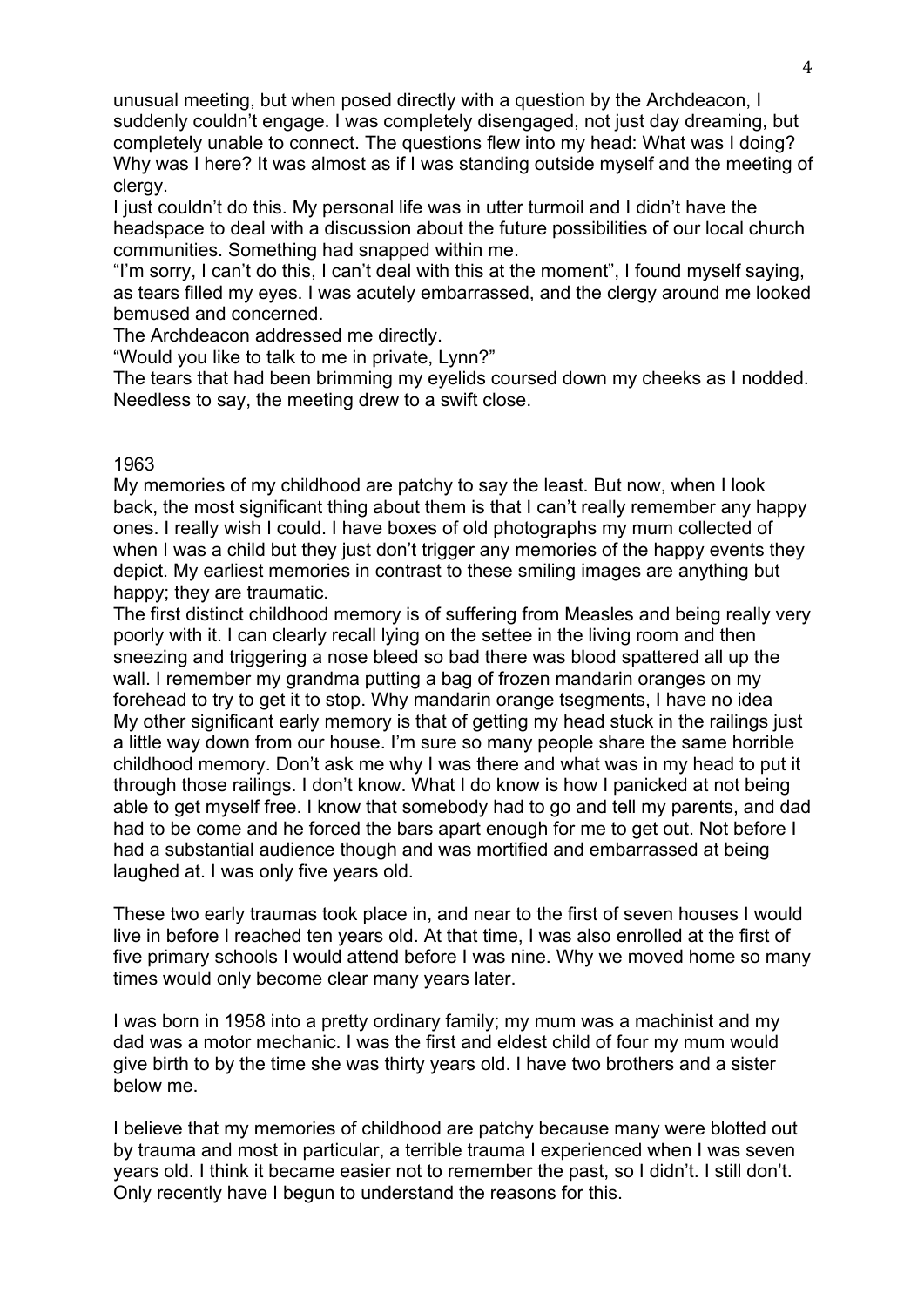Trauma has a significant affect upon our memories and how our brain stores them. Those that cause us pain are often locked away for our own protection. It's a mechanism of self-preservation. We can't control it; our brain takes control. Some elements of trauma are buried so deeply that they may never re-surface, or if they do, it's in the form of flashbacks and fragmented images that we can find difficult to understand. But then there are the times, where there is a bursting out of memory, triggered by an incident or a build up of events. We don't and we cannot control this and it can creep up on us with little or no notice; even in a meeting of clergy…

#### **It's all in the past**

**It's all in the past' 'Get over it' they say and… 'Move on', or, 'remember, today's a new day' But what, when today holds over 55 years Of suppressed memories and untold fears? There are some things you can't just 'get over' They are the things that will stay in your being forever, Because they are a part of who you are They've made you, they've moulded you.**

**And though you've come far You can't deny, forget what occurred What you've hidden a lifetime, without a word. And now you've disclosed the events from your past And shared them, it ought to be easy, at last. But you sense all the thoughts and the words left unsaid The judgemental views playing through the heads of those you've told of what took place. It's what isn't said. It's the look on a face. Do they want the details? Would they then appreciate what you'd actually been through and the lifelong affect it's had on you? To indicate that you should just 'move on' Is to silently state that it should be all gone From your mind But there are things that can't ever be erased The things that you know you should never have faced As you grew up.**

> **So please don't dismiss it as 'all in the past' My past is my present and I live with that. My past has made me who I am: I'm a fighter, despite all that was done And even fighters sometimes have a wobble And after 55 years,**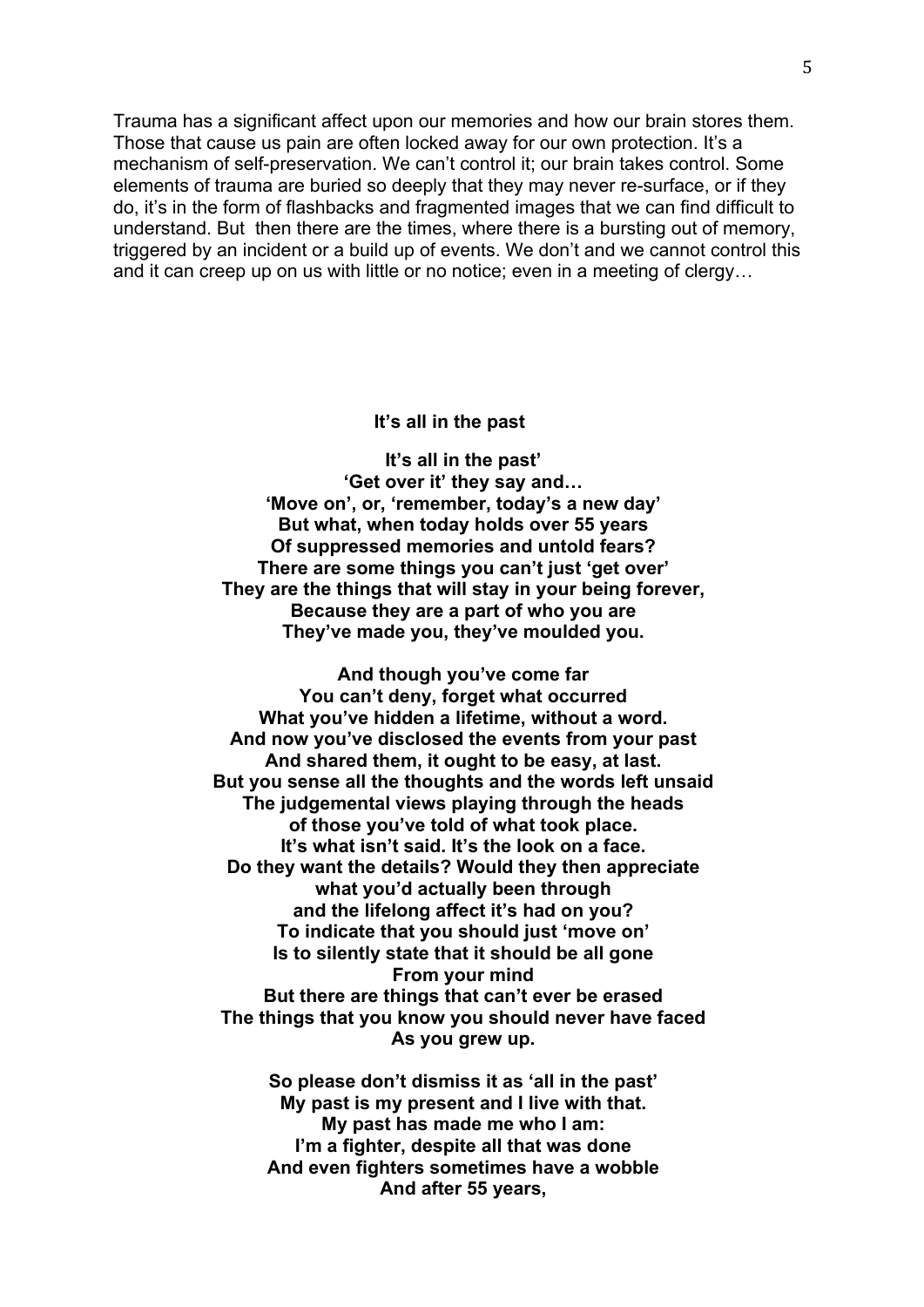**This time, here and now, is my struggle. But I will come back again, Strong like before I will paint on a smile and I will shut the door on the vile things that should never've occurred. And I will answer when you ask and I'll say, 'I'm fine', But for now, please just give me the time To face the demons I've locked away Let me deal with them without judgement Without the need to say 'Just move on,' I will do that when the time has come When the nightmares, flashbacks and panics halt And I can finally acknowledge, it wasn't my fault. I will move on, I will put it all back In the box it's lived in for such a long time I will move on when the decision is mine.**

## 2020

The Archdeacon looked uncomfortable. It was understandable. What I blurted out to him following that meeting wasn't easy for him to hear and would certainly have been totally unexpected. He'd known me for the past nine years and worked quite closely with me at times. I have become the master at hiding the secrets of my past. Why should he have had any incline of what I was to divulge?

He listened as I explained, as much as I was able at that time, what was going on in my life and more significantly, the past traumas that had awakened within my brain. It was painful to do, and I'm sure painful to listen to. As clergy, we are often called to hear people's inner most fears and in the confines of Confession, their inner most secrets. I've done this and listened to the most traumatic of memories being poured out, but it doesn't ever become any easier. I was putting him in a position that I had been in so many times over the years and I absolutely knew how uncomfortable it would be for him, as it was for me.

"Are you really able to minister to others and deal with this at the same time, Lynn?" he asked when I'd finished.

"I'm not sure," was my honest reply. After all I had just broken down in front of a room full of fellow clergy.

He eventually advised me to make an appointment to speak to my GP. He didn't think there was anybody in the Diocese who was qualified to help me. This was specialised. I needed specialised help.

I drove home that afternoon with tears streaming down my face. I felt totally broken and totally alone. I made an urgent appointment with my GP for the following morning.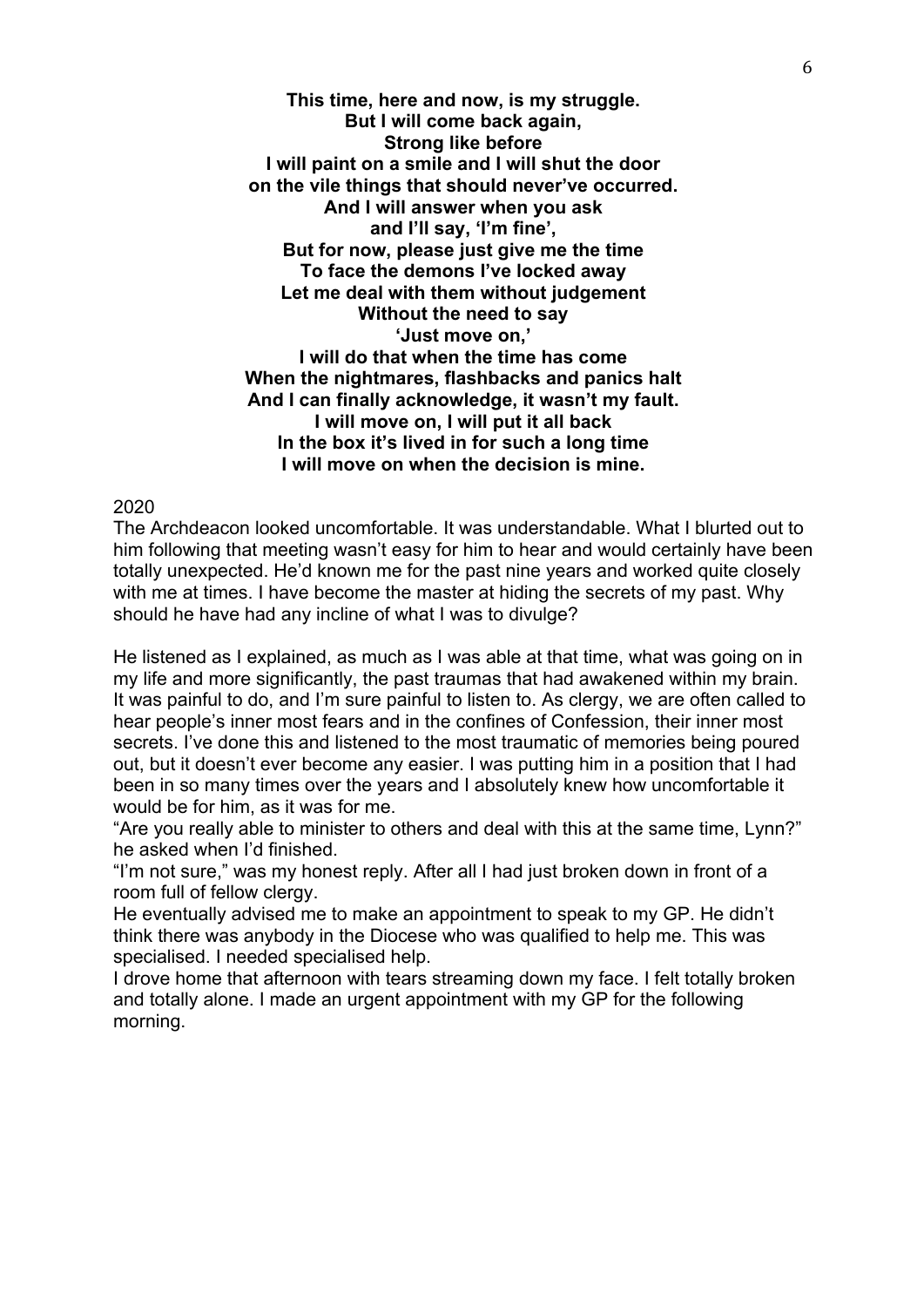For me, being the eldest child meant being placed in a position of responsibility, even from an early age. I was the big sister and I was supposed to set an example to the others. I was also expected to help mum with the younger ones. Over the years I learned how to cook, bake, wash, iron, clean, sew, knit, mend and embroider. Skills that would serve me well in adulthood.

We had moved two our second house by the time my sister, six years my junior was born. I had a brother two years younger by this time. One memory I do have is of the day my sister was born. It was an unusual day because my grandma picked my brother and myself up from school. We were told there was a surprise waiting for us at home. And there she was, like a real life baby doll, a sister.

The fact that I don't remember by youngest sibling, my second brother being born two years later is not at all surprising and is significant to my story.

In 1965 we moved house again – house number three. This time to Audenshaw, not far from Ashton Under Lyne and close to the area where the Moors Murders were taking place. My dad had sold our previous house and bought into a Blue Star service station with an adjoining house and garden alongside.



*Standing in the front garden of our house in Audenshaw – Aged 7*

When I look back now, I can see that I was often left to my own devices when we lived in Audenshaw. I could regularly be found riding my little bike up and down the coal slag heaps of Ashton Moss and I was a frequent visitor to the Transport Cafe next door, becoming friends with an older girl who lived there. I was seven years old and I think I must have very often been quite a grubby child at that stage. Slag heaps are a dirty playground.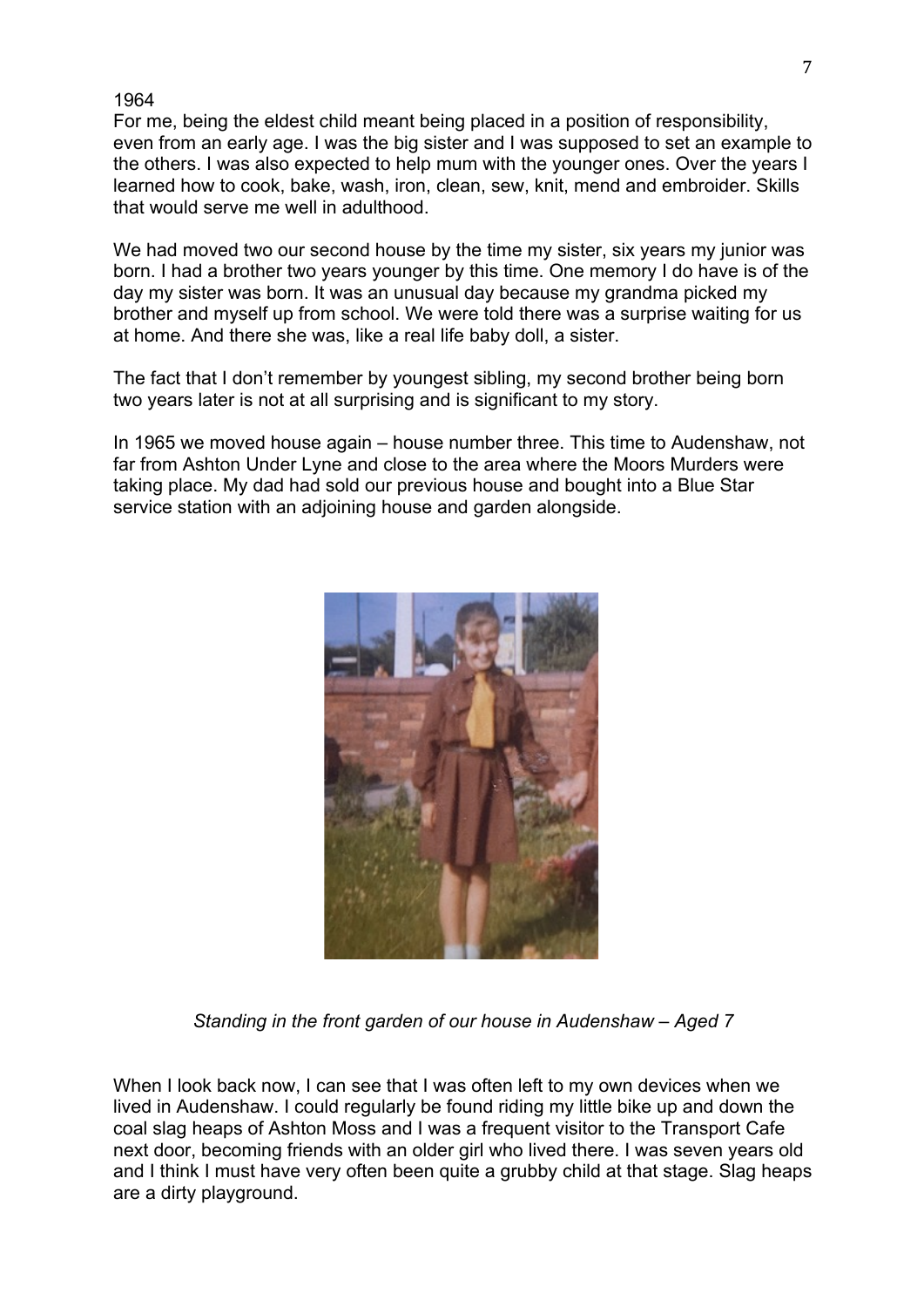Mum was pregnant again, although, as I said, I don't really remember that or my brother being born. I just recall how busy and pre-occupied both she mum and dad were at that time. Imagine the excitement then, when dad brought a puppy home. We called her Kim. My brother and I had great fun with her, my one year old sister spent all her time trying to avoid our boisterous games. But then as suddenly as she arrived, dad announced that she had to go. Mum couldn't cope with her and so she was taken away from us. The joy of her arrival soon became the sadness of her departure.

Whilst living in Audenshaw, I attended Lumb Lane Primary School. This was now the third of my five primary schools. I was in the first year of the juniors. My classroom was in a different building to the infants, which my brother attended. I recall one particular day, when dad dropped me off by the junior school before continuing down the road with my brother. I got out of the car and stepped into the road, only to be hit by a passing vehicle. I wasn't seriously injured but my leg was very bruised and I had to go home to recover. Another traumatic memory.

I've often wondered why I only seem to have these types of memory and I don't have the answers even now. But I do know that the most traumatic was still to come…

#### 2020

I attended the appointment with my GP. Explaining myself to him and then to the Practice Nurse wasn't easy. The GP I saw was not one I'd seen regularly or felt I knew very well. He was also a young man, which made it more difficult. In the end I just had to take a breath and go for it. Here was a sixty two year old woman telling of her present and past trauma to a thirty something doctor and hoping he would understand. It had to be done. To be fair, he was really very good and very understanding. He suggested that I take time out to deal with the issues and he decided to put the reason on my sick note down to 'family difficulties' to save my embarrassment with the Diocese. It was vague. He was trying to protect me by not being explicit. He also wrote down a phone number for me and suggested I might benefit from speaking to somebody about having some counselling. He asked if I wanted to involve the Police. I declined. The Practice Nurse just got hold of me and hugged me tight. She knew what I needed at that moment.

I was alone for that first week of being signed off work. My husband, daughter and closest friends were all out of the country, skiing and my son lived at the opposite end of the country. I had to begin a process of dealing with what was happening to me, but where to begin?

I felt very uneasy with telling my Church Wardens and Assistant Priest. It wasn't that I didn't think they would be understanding, but how would they cope with what I revealed? How would anyone? What would they think of me? I was so ashamed of myself and I'd also never had any time off and I actually had no idea how long this would take. My first medical note was for three weeks. I had a big funeral coming up and was hosting the Ash Wednesday Worship for our group of churches. All I could think of was the very difficult situation I was putting my church into.

I spoke to my Wardens and Assistant Priest as openly and honestly as I was able to at that time. I was worried how they might take it but decided it was the only way. My worries were unfounded. Of course, they were all really shocked at what I told them,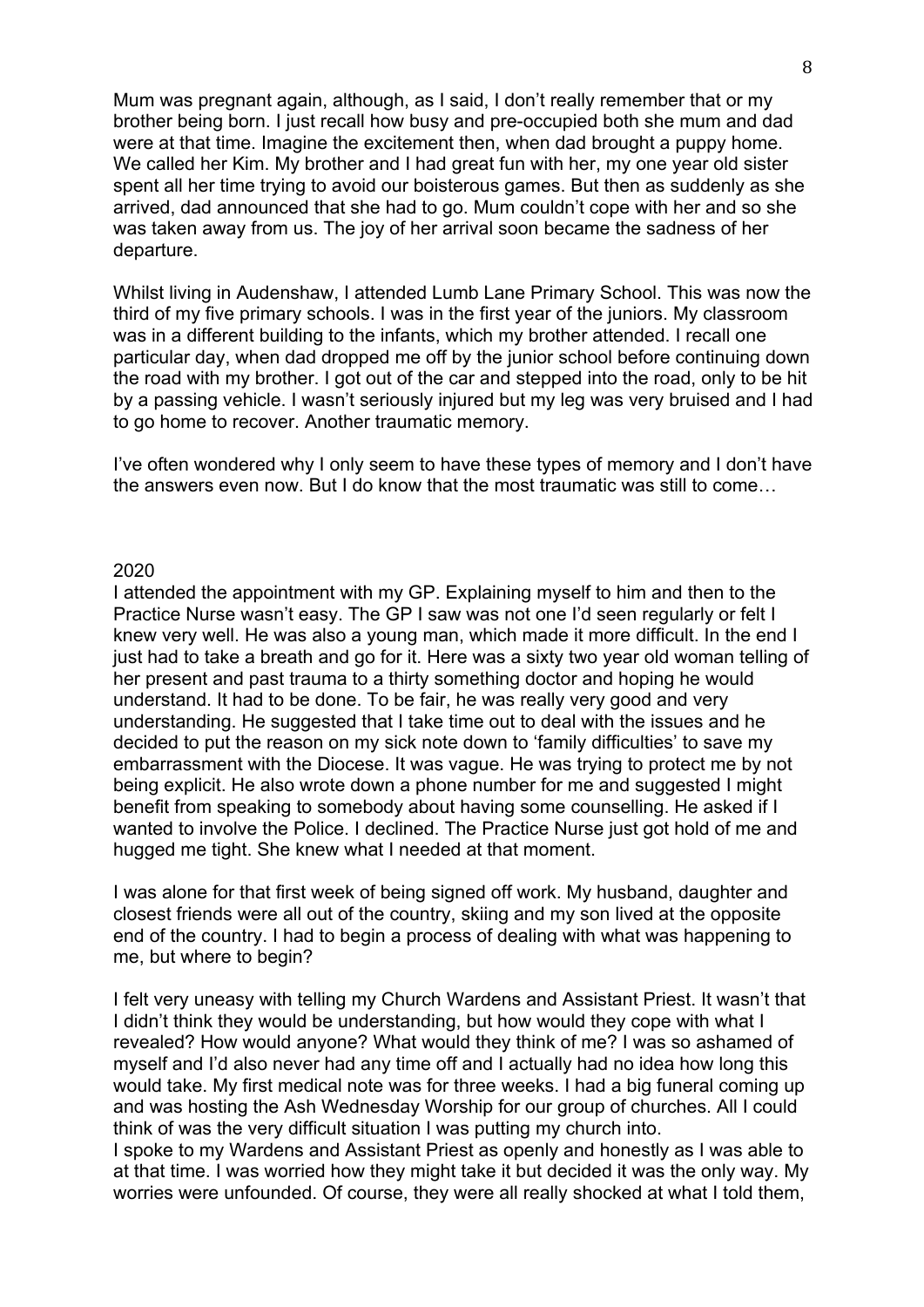like the Archdeacon, they could never have seen it coming, but then they were so wonderfully understanding and supportive, and have been throughout.

First hurdles over, but then it became trickier than I'd ever imagined. What do you do in this situation? Where do you go? Who do you speak to? How do you help yourself, when it seems there is nobody out there to help you? There are no guidelines, no helpful handbook. Again, I was flying solo.

I suppose one of the first things I chose to do might seem a little bizarre. I picked up the phone booked an appointment – at a tattoo salon. I will admit, it was a pretty spur of the moment decision to have a tattoo, a symbolic tattoo, inked on the inner side of my forearm. It wasn't my first tattoo, I'd had one done twelve months previously, during Lent symbolizing the Crucifixion and Resurrection of Christ.

The first salon I tried to make an appointment offered me one for the beginning of May. It was February. Even when I tried to explain, they didn't understand the importance and urgency of what I was doing and why I needed it doing now. Fortunately, the second place I contacted did understand. Absolutely. I emailed them a photograph of the image I wanted tattoing and, like with the first salon, a brief explanation of the reason why I wanted it doing as soon as possible. The girl who read my message knew how and why it was important. She looked the image up on the Internet at what it signified and booked me in for the following day. No going back.

I was choosing to mark my body with the most significant symbol I could find, that of a Sexual Abuse Survivor. My abusers had marked me emotionally and mentally for years. Now I was marking myself, in defiance, as a physical testimony to all I had suffered at their hands. I have never regretted my impulsive decision.



*The tattoo I chose to mark my arm with in February 2020, was designed by a sexual abuse survivor who stood alongside Lady Gaga at the 2016 Oscars. Lady Gaga had the same image the'Fire Rose' tattooed on her shoulder. The design uses the infinity sign, along with DNA*

*structure to come together as a rose on fire. It is a symbol of unity with all who have suffered similar abuse.*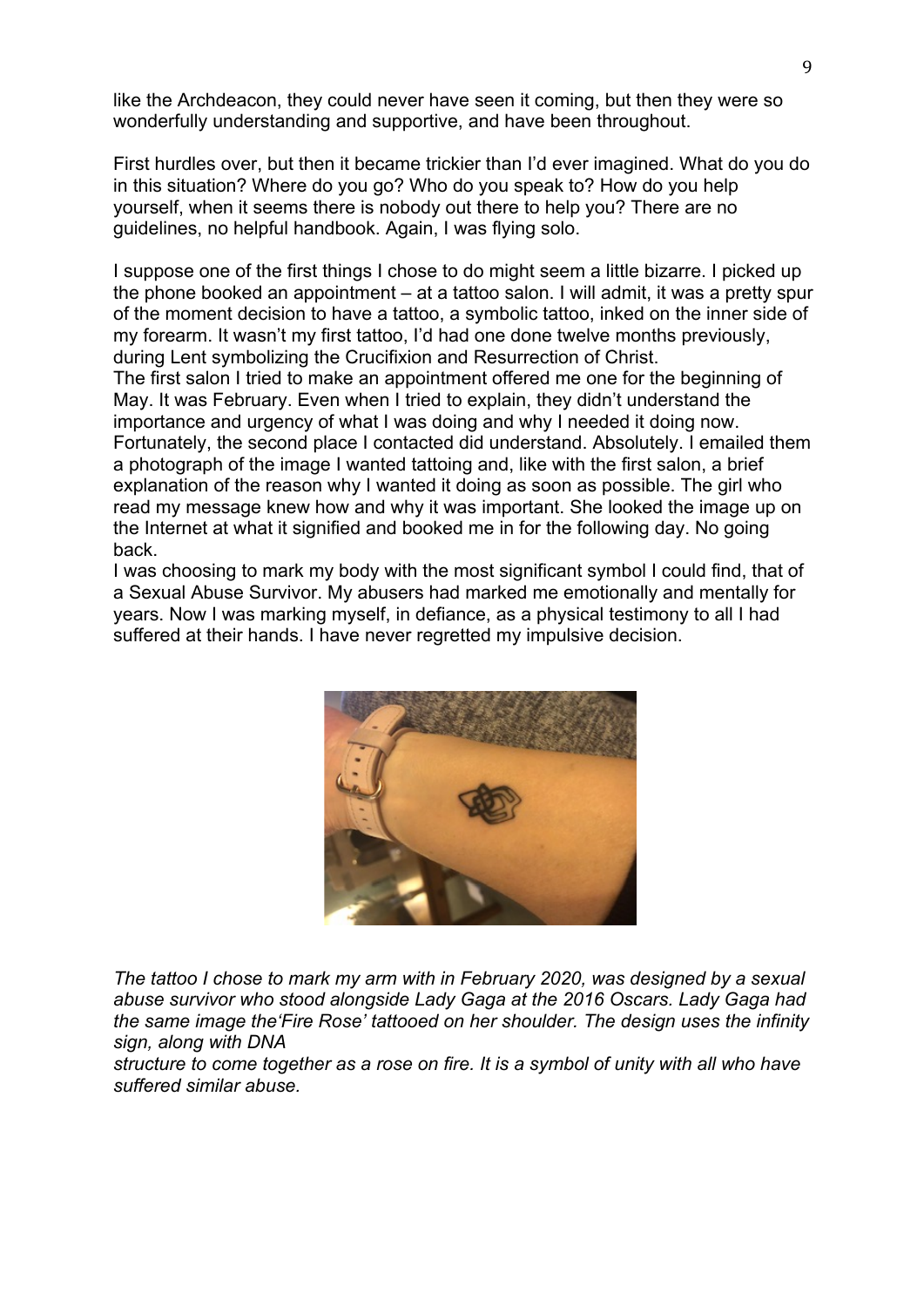I don't recall the month or the exact time of year. I guess it can't have been too cold because I know I was wearing dress. I usually did. I was a very girly, girl, unlike my younger sister, who was always an out and out tomboy. Even today I never see her in a dress!

The memory of what happened that day is typical of extreme trauma. It is fragmented. There are some distinct memories, and then flashes of feelings, of emotions, of colours and broken images. I can't even describe to anybody, fully the sequence of events from beginning to end, because there comes a point when everything goes blank. I have an absolute memory blot.

I do remember that I was hanging around the Transport Cafe, nothing unusual in that, I often did. But on this particular day, I was invited to go for a walk. This wasn't usual, but the person who invited me seemed a nice man, friendly, and I suppose all those warnings about going off with strangers just didn't enter my seven year old head. Now when I look back I realise that there must have been so many warnings at that time, especially in the light of the number of children being abducted and murdered locally, but they just didn't register. Where we lived in Audenshaw was really very close to the locations where children had been abducted by Ian Brady and Myra Hindley. As part of the therapy I've undergone in recent months I have I had to research to assure myself that the man who assaulted me that day could not have been Ian Brady. I concluded that he couldn't have been because the man I remember was big and very strong. I was only a slight thing and mustn't have weighed very much. I have fragmented images of the colour blue, possibly he was wearing the boilersuit often worn by truck drivers.

I can recall that we set off walking and all seemed fine, things changed when he swept me up from the floor and sat me on his shoulder, his right shoulder to be precise. That memory is so very clear. As was the fact that I now wasn't at all happy. It felt such a long way up and I didn't like it. I can still see the path. It was the grey black shale of the coal slags and it seemed to be moving beneath me. Panic was welling up inside of me. This wasn't right. I was stuck. I couldn't get down. If I jumped down onto that mass of stone, I would hurt myself. I was up there on his shoulder and I was frightened. And then he was laughing and suddenly, I was filled with terror. I was terrified of everything about this situation. I was terrified of falling, I was terrified of jumping to get away and I was suddenly terrified of this man.

That terror, that fear of even being a very small height off the ground has never left me. It has remained with me all my life. I know that it is a totally illogical fear, but I cannot control it. In my mind, even to jump off something only a metre or so off the ground takes me back to that day, and it terrifies me. So many times I have found myself standing on the side of a swimming pool, knowing there is only just over a metre or so of water beneath me, but not being able to make that move. I want to jump, but I'm too frightened. I'm back on that shoulder. Recently I was asked to stand and balance on one leg on a small gym step. I was back on that shoulder. I couldn't do it. I just don't feel safe.

I was further paralysed with fear when his hand began to move up the skirt of my dress and he began to do things that I cannot bear to speak of, let alone write down, not here, not anywhere. They will always remain too vivid and too shameful for me ever to share.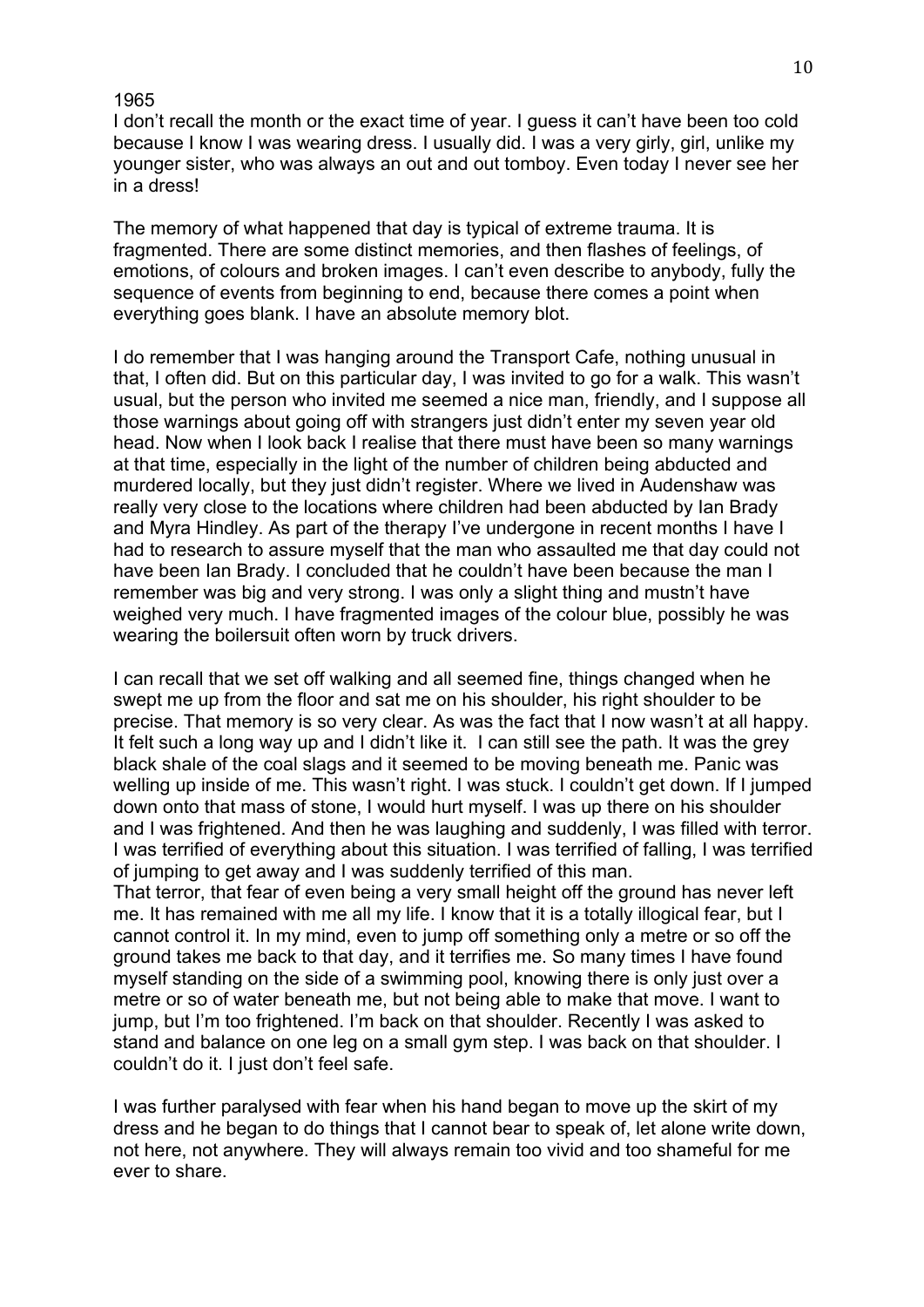It has been so very hard for me to accept the fact that I was a small child of seven years old and he was an adult who was perverted and who had complete disregard for my innocence. For all my life since, I have simply blamed myself; I was the one who went off with a stranger. I was the one who had put myself in such a dangerous situation and I was the one who would carry the shame of what happened that day for years and years to come.

The human brain is an amazing organ in the way in which it reacts to situations of deep trauma. It triggers our response to fight, to flee or to freeze. I was too small and too weak to fight. He had me trapped and I was powerless. And so it seems I did what my brain felt was the only option. I froze. And my brain froze. It froze the memory so that I can only recall so far what he actually did, before I meet that blank wall, and then everything is a shroud of white, of nothingness.

Through the therapy I've received this year, some fragments of that lost memory have returned – a sensation of running, a sensation of hiding and of feeling absolutely terrified; my insides knotted with fear. But I never told. Not a soul, not ever.

It was my shame to carry alone for over 55 years. I was just seven years old.

#### **Run…**

**When you're seven the world should be filled with fun Enjoying each day with no need to run, to escape from a man who did unspeakable things To a child who trusted, who just went along Not knowing he wanted to do her such wrong**

**When you're seven you think all intentions are good But if you could turn back the years then surely you would Make a different decision from the one that you made Which led to such danger, such actions disgusting By a man filled with evil and intentions sickening**

**When you're seven and assaulted, your world is upturned Nothing feels right, and hard lessons you learned: Never trust being with a man on your own, That no place is safe, you want to be home And now it's too late - the damage is done.**

> **Damage that marked an innocent child Left her reeling and left her feeling defiled And taking the blame she kept her dark secret Until the truth burst out for all to read Of a stranger's abuse and perverted deed**

**Turned sixty, the world should be filled with fun But inside you're still seven and just want to run…** *Lynn Boyle 2020*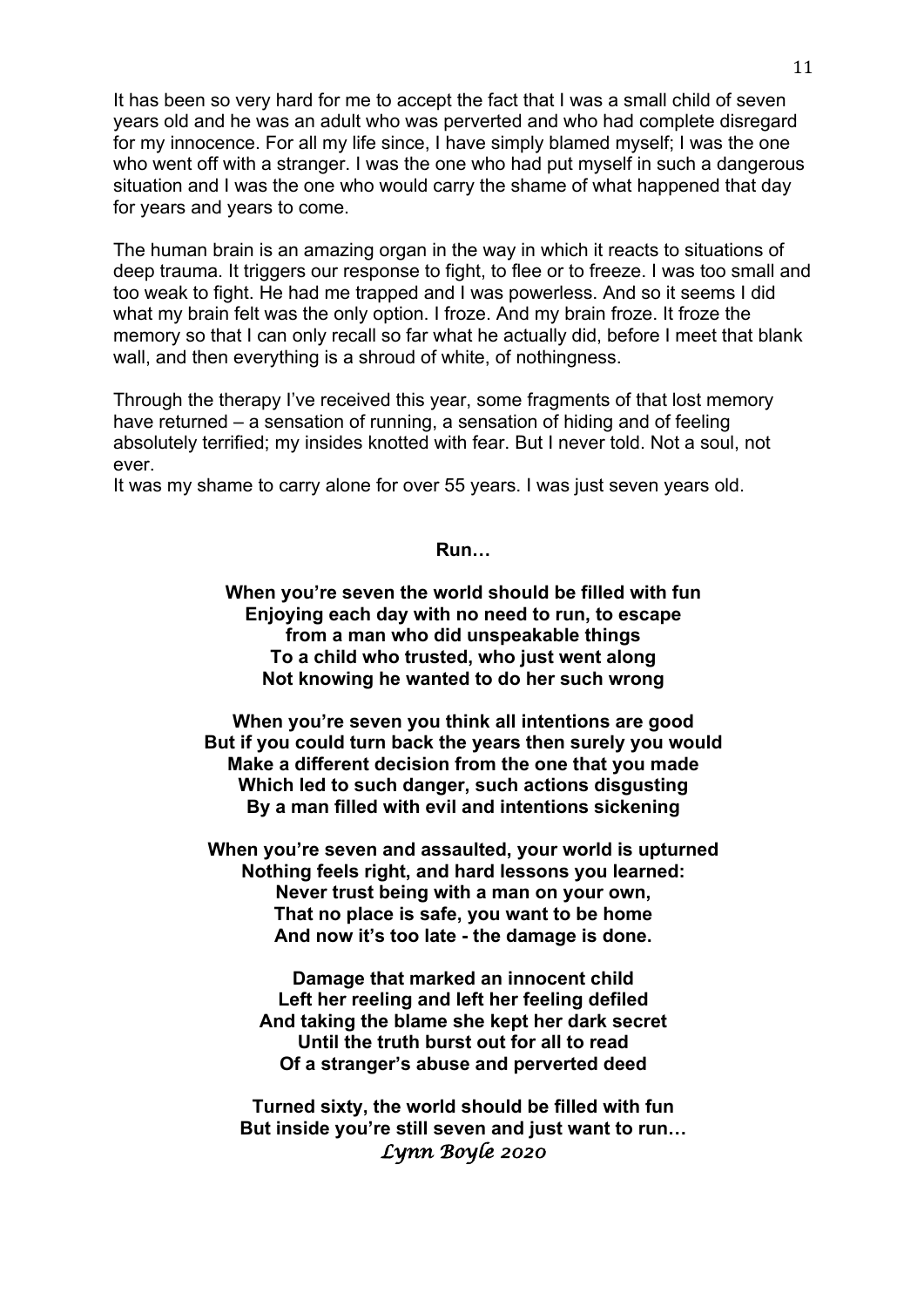So I had a medical note, I'd informed my Diocese' Human Resources Officer, my Archdeacon, my Wardens and my Assistant Priest. But the hardest was still yet to come and I hadn't yet even managed to find the help I needed. It soon became apparent that such help was not going to come quickly. I tried the phone number provided by my GP; I was directed by an answerphone message to a website, where I was instructed to complete a self-referral form. I filled it in and I waited for a response.

As I waited, things were becoming increasingly difficult on many levels and I really didn't know where to turn. I was still alone at this stage and I really was getting desperate. My anxiety levels were rising daily, so much so, that one evening I went on the Internet and typed in a search for 'Adults who had experienced sexual abuse in childhood'. Even as I did this, I felt deeply ashamed. I immediately deleted my search and I deleted my search history. I sat staring at the screen. I typed it in again and this time pressed Return. Up popped the name of an organisation called NAPAC (National Association for People Abused in Childhood). There was a number for an emergency helpline. I stared at it for a long time. Was it an emergency? Did I feel so badly in need of help? Could I actually come out and describe what was wrong to some stranger on the other end of the phone? What would they think of me? I spent a very long time questioning, answering and questioning again. Eventually, I decided that I did feel that bad; I was beside myself with anxiety and had nobody to turn to. I had to do something. My fingers punched in the number.

NAPAC limit the length of your call. I can absolutely understand that, but my story was long and it was complicated. If I'd just been dealing with the trauma of my seven-year-old self, then maybe it would have been straight forward, but there was so very much more to it.

The man on the other end of the phone listened attentively as I unburdened myself. Somehow, it was easier than I'd thought to pour everything out to this nameless, faceless stranger. And then, when I paused to draw breath, he didn't judge. In fact he offered me some very sound, if not very costly and difficult advice, that I might choose to follow.

At the end of my allotted 30 minutes I felt as if I was just a little bit better placed in knowing what I might do next and I thanked my anonymous confidante and adviser for his help and put down the phone.

I sat in my bed and thought very long and hard about what he'd suggested I do. It was something I had been dreading and I'd found every reason to put off doing; speaking to my brothers and sister, sharing the secret I'd kept for so many years. This was going to be more difficult than sharing my story with my husband or even my children because I was about to blow open their childhood memories and perceptions, not only involving myself, but also their mum and their dad. I had shielded them from this for over fifty years and now in order to bring about the healing I needed, I was going to have to hurt the people I had always strived to protect from the terrible secret of decades ago.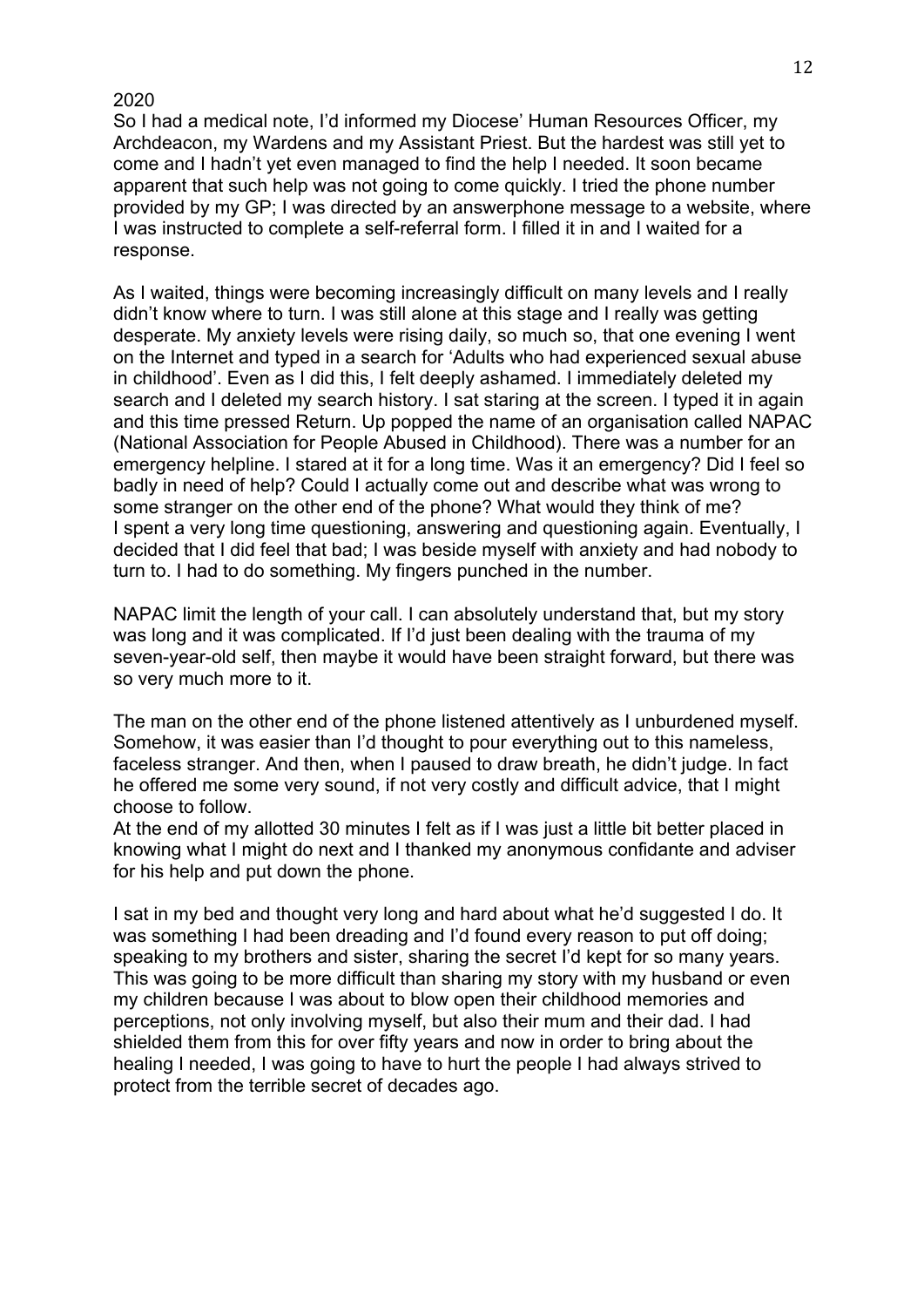I was plunged into a state of complete panic. My Sixth Form Tutor came to find me to tell me shed had a message for me and that I needed to go home urgently. My mum had phoned school and asked that I go.

I had no idea what was going on. I was informed that it was just me who needed to go, I didn't need to collect my younger brother, I just had to make my way home as soon as I could.

It was only a short walk from my secondary school to home, but that day it seemed to take an eternity. What could be so urgent? What could possibly have happened? As soon as I walked into the house, I knew something was dreadfully wrong. Mum and dad were in the lounge at the back of the house; absolutely unheard of during the daytime. The back room was for evenings, Sundays and Christmas only.

There was a stony silence as I entered the room and I could see that mum's eyes were ringed red from crying. My immediate thought was that something had happened to my grandma (mum's mum, and my only surviving grandparent).

What happened next both assured me that grandma was not the issue and shocked me more than I could ever have imagined.

Flinging a packet of condoms in my direction, my mum shouted at my dad, "Go on, you tell her!'

Dad stood in silence, head bowed, as if he couldn't, or didn't want to find the words to say to me. It didn't take my mum long to find them for him.

"I found these in his pocket! He's having an affair! Again!" she shouted.

I was speechless. I was just sixteen and here I was, having to deal with something I could never have imagined. I immediately felt way out of my depth. My mind was swirling. Dad was seeing another woman, cheating on my mum. But it wasn't just that, my mum had said "Again".

There was a lot more shouting, mostly on the part of my mum before she delivered her ultimatum: he had a decision to make, he could give her up and stay, or pack his things and leave, and she finished by telling him that he'd better make his mind up before the other children arrived home from school.

Dad attempted to defend his actions to me, saying that it wasn't just a passing affair, he was in love with this woman and she was in love with him and they wanted to be together. He told me that he was going to move out to go and arrange to live with her, but he still wanted to be part of my life and those of my brothers and sister. My world shattered, but, as was going to be the pattern for my life, there was even more, and worse, to come.

As dad went to pack his bags I asked the question burning through my brain. "Mum, why did you say, 'Again'?"

It was then that mum told me about what happened when I was seven years old and whilst she was pregnant and expecting the birth of my youngest brother.

It turned out that in 1965 and 1966, whilst we lived in Audenshaw, my dad was having an affair with my mum's best friend. Much of their duplicity took place right in front of her, even to the extent of dad suggesting that she borrowed some of my mum's most lovely clothes, as mum couldn't fit into them whilst she was pregnant. Mum didn't find out about the affair until months after my brother was born and her best friend had become his Godmother. In 1965 I was seven.

No wonder both my parents were pre-occupied. No wonder I didn't feel I could possibly have told them what a man did to me one day on Ashton Moss.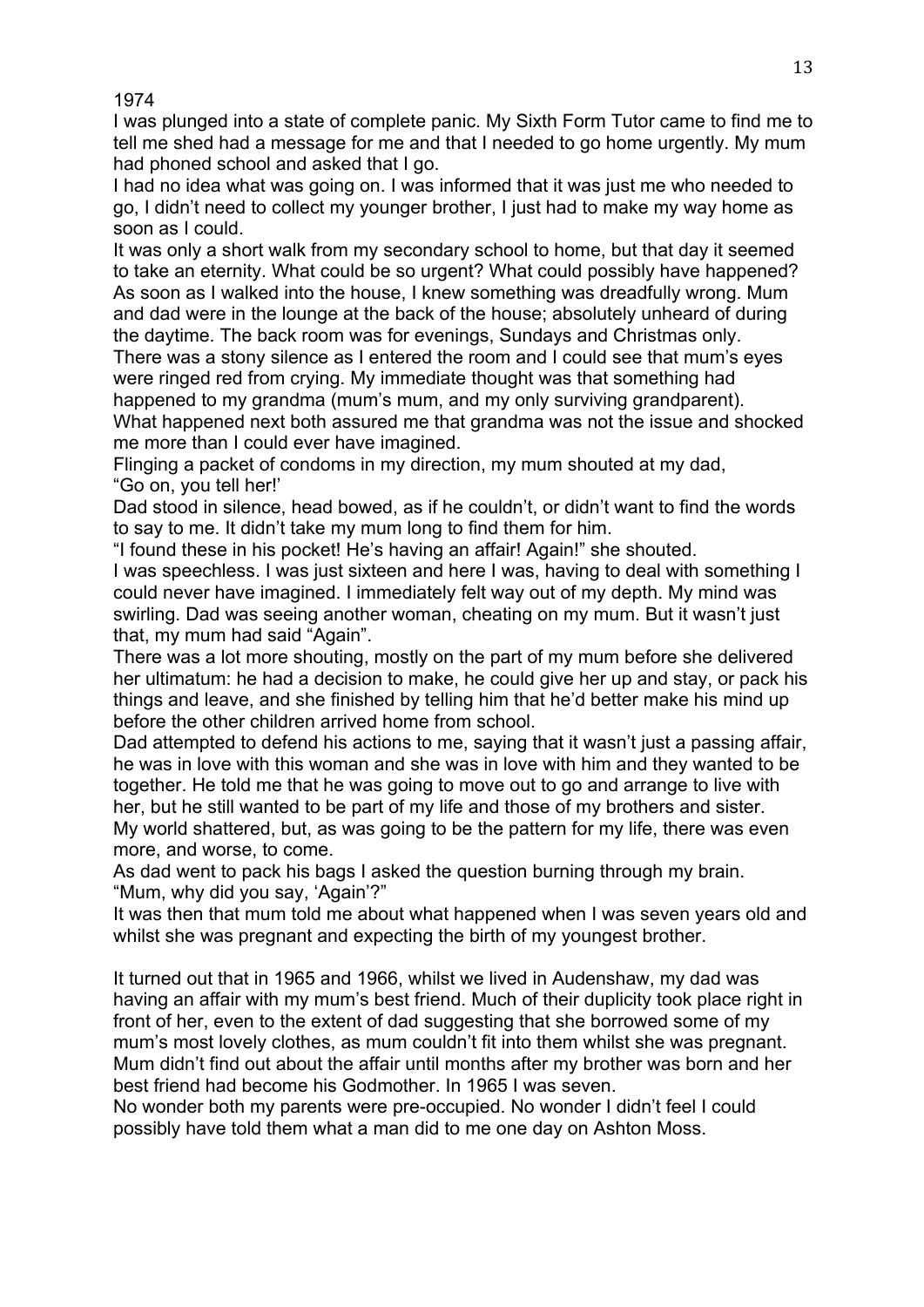

 *Pathway on Ashton Moss similar to the one I remember from my childhood Trauma Courtesy of Modernmoocher \*\*\**

There is a view that clergy have it all sorted. After all we have God on our side. Right? Wrong! It is not that we don't have God on our side, of course we do, but He is not there for us to any greater degree than he is for anybody else. We are not called to be clergy because we are special and we are most definitely not immune to the hurts of this world. To be in ordained ministry is to be called to serve, to be happy to be the lowest in society, not the highest, the most exalted or protected. And we are certainly not called in to a position of privilege, other than the amazing privilege of being able to serve and walk alongside other people during the most vulnerable, painful and also the most joyous times of their lives.

Common perception of clergy, and what they experience though, is all too often well off the mark.

After thirty six years in teaching, and almost half of this time as a Primary School Headteacher, I was used to being subjected to both verbal and cyber abuse. I was even used to being threatened with physical abuse, but I was shocked when I encountered cyber and verbal abuse in my position as a Vicar. This was now adding to my anxiety. I had recently had the complaint made about me and the resulting rumour circulating in the parish was that I was leaving because of this. How then would my absence from ministry be taken? Would they put around another rumour that I'd been disciplined following their complaint? These questions were adding to my stress. As much as I was being encouraged to take the time out to heal, I really didn't need to give those who sought to find fault new ways to discredit what I do. As I began to take on board the advice I was being given, I knew that I had to be as open as I could manage, to avoid any further gossip, which had the potential to be damaging to my church, to be allowed to circulate.

First though, I really did need to talk to my family.

Telling your husband, your son and your daughter that you were sexually assaulted at the age of seven was no easy thing to do, let alone everything else I still had to face up to and disclose.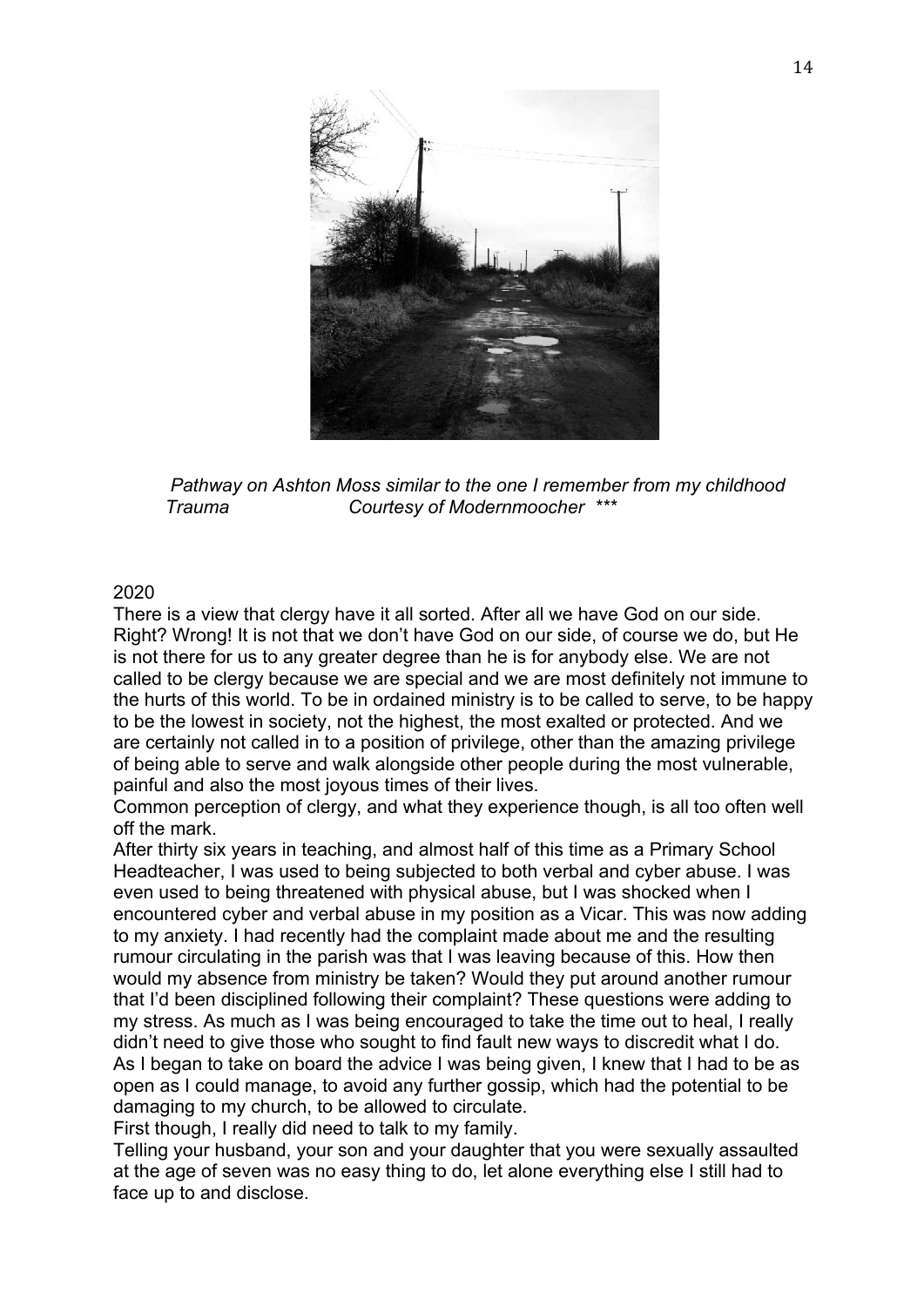I dreaded sharing this information with my lovely children, even though they were now both adults and mature enough to deal with it. I felt ashamed. I felt dirty. I felt I was to blame for letting myself get into such a position. Every logical part of my being tells me that it wasn't my fault, but that is so difficult for anybody who has been abused to hear. We do blame ourselves. Even as I prepared myself to speak to my children I was shrivelling up inside with the shame of it all.

Of course they were devastated. This was not what any child would want to hear about their mum. I was too much of a coward to share the worst with them at that time. I'd skirted around it with my husband. I couldn't even admit it to myself. I knew that somehow I needed to get more help. I couldn't do this on my own. I couldn't phone NAPAC again. I had acted as much as I could on their advice. I needed something more.

I was at my wits end when I telephoned the Safeguarding Officer for my Diocese. I phoned her in the hope that she just might know of somebody and be able to put me in contact with anybody who could help me.

It was a phone call that was to change things significantly for me. Once again I poured out my story. She was very sympathetic and agreed with me that I really did need specialised further help and promised to come back to me. Within a short space of time she telephoned me back. The Acting Diocesan Bishop had offered to fund counseling. It felt like real help was on the horizon at last.

Over the next few days I was kept informed as the search for a suitable counsellor was undertaken. Eventually, I was provided with a name, a phone number and a computer link to make initial contact.One dark night at the end of February I met the person who would walk the most painful journey of my life with me.

#### 1972

As a young teenager I became increasingly involved in activities at my Parish Church. I am what is often referred to as a 'Cradle Anglican'. I've been going to church since birth. It's true that there was a significant amount of time when my mum didn't take me, particularly when we lived in Audenshaw and then in Kirkby-in-Ashfield (the fourth of the seven houses I would live in before the age of 10) On our return to the Stockport area, I returned to the local Parish Church and progressed from the Sunday School and to become a member of the church choir. I loved to sing. I still do. It was a good and well-established choir with a decent teenage contingency. There were limited places teenagers could go in the 1970s, or activities to be involved with, so Thursday night Choir Practice became a great social event for us. As a group we decided to join the church Amateur Dramatic Society. Initially we were all signed up for the Chorus in the Pantomimes, but as my voice grew in strength, I decided to audition for a small part. I was thrilled when I was successful. It was at this stage that my dad decided that he too wanted to be in pantomime and auditioned and secured the role as the Pantomime Dame. Mum was not happy at all. She supported us both, but she wasn't happy, I could see that. It would be a couple of years later before I discovered the reason behind her unhappiness, although, in retrospect, I should have spotted the signs. I should have noticed how dad turned on the charm offensive with all the women in the cast. Instead, I just recall the deep hurt he caused me one night whilst chatting up one woman of the cast in particular. They were standing in the corridor adjacent to the stage and he was showering her with compliments for her acting and singing. He obviously didn't realise that I was within hearing distance and therefore heard him quite clearly tell her: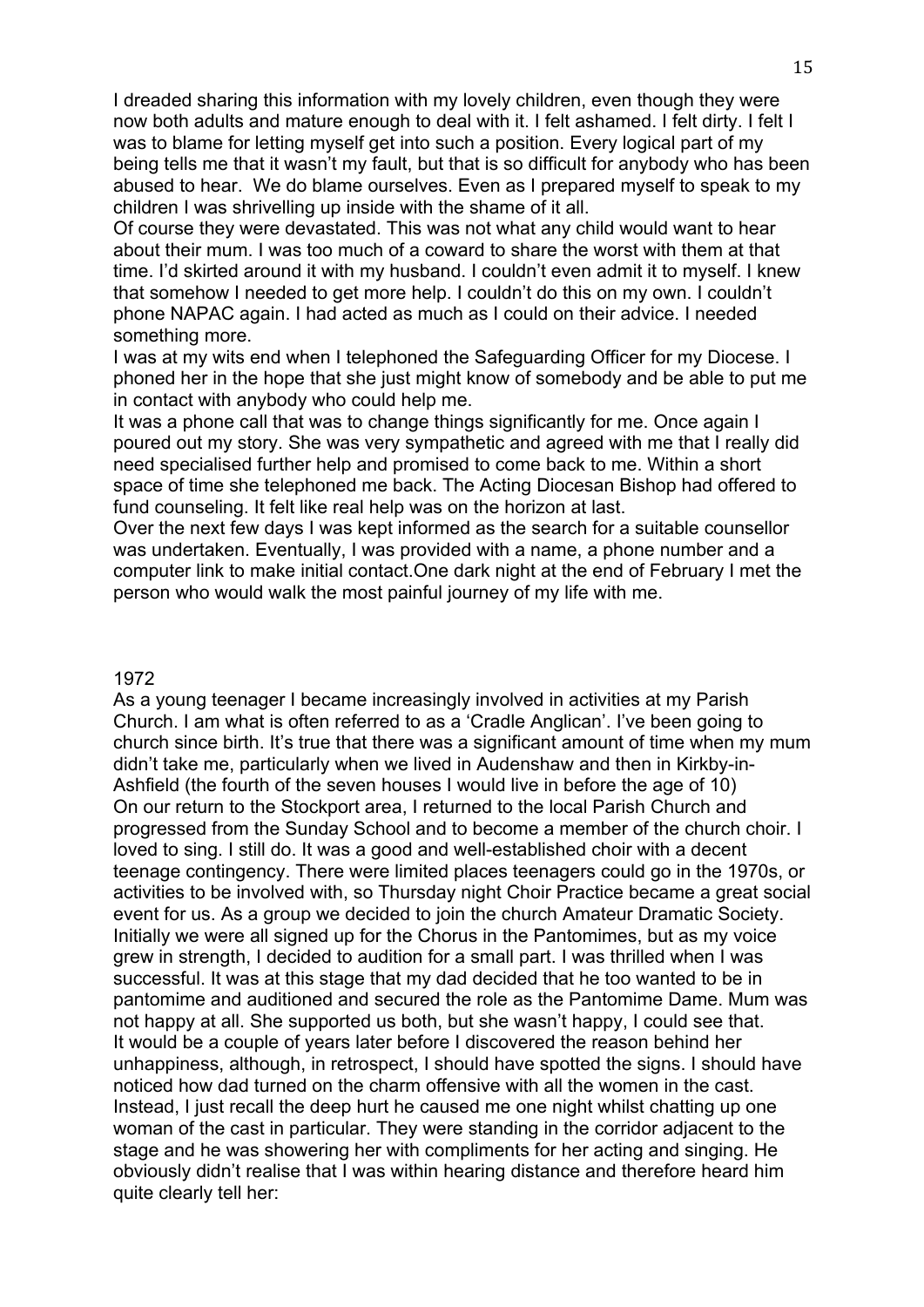"Our Lynn thinks she can sing, but she can't sing for toffee."

I was so humiliated. So embarrassed. Part of me curled up and died inside. My selfconfidence dropped through the floor. How could my dad say this about his own daughter? Did he really think so little of my ability? How could I ever look this woman in the eye again?

I never challenged him about it. I was too hurt. I couldn't.

What I did do was to spend years trying to make him proud enough of me to say something positive that would take back that hurt.

I would eventually take singing lessons with a tutor from the Royal Northern College of Music, and under her careful teaching, enter and win several prestigious competitions within Singing Festivals around the North West. All the time, though, all I wanted was my dad's approval and for him to say that he was proud of me. I went on to take leading roles in concert and on stage. Sadly these came to an abrupt end in the late 1980s when the conductor of the opera chorus I was singing with made advances and sexually assaulted me. He asked to meet with me one evening to talk about the singing roles for the next season and which might be the best for me. I didn't suspect anything amiss until he made it very clear by his words and his actions that he would only give me principal singing roles if I slept with him. I was shocked. I told him that I was not going to do that, which resulted in my not being offered any more major singing parts…

Did I have something tattooed on my head say "Cheap", "Worthless", "Damaged", "Help yourself"?

I didn't realise it at the time, but I'd just joined a group, which would not come to serious public notice for some years to come.

obviously didn't realise that I was within hearing distance and therefore heard him quite clearly tell her:

"Our Lynn thinks she can sing, but she can't sing for toffee."

I was so humiliated. So embarrassed. Part of me curled up and died inside. My selfconfidence dropped through the floor. How could my dad say this about his own daughter? Did he really think so little of my ability? How could I ever look this woman in the eye again?

I never challenged him about it. I was too hurt. I couldn't.

What I did do was to spend years trying to make him proud enough of me to say something positive that would take back that hurt.

I would eventually take singing lessons with a tutor from the Royal Northern College of Music, and under her careful teaching, enter and win several prestigious competitions within Singing Festivals around the North West. All the time, though, all I wanted was my dad's approval and for him to say that he was proud of me. I went on to take leading roles in concert and on stage. Sadly these came to an abrupt end when the conductor of the opera chorus I was singing with made advances and sexually assaulted me. He asked to meet with me one evening to talk about the singing roles for the next season and which might be the best for me. I didn't suspect anything amiss until he made it very clear by his words and his actions that he would only give me principal singing roles if I slept with him. I was shocked. I told him that I was not going to do that, which resulted in my not being offered any more major singing parts…

Did I have something tattooed on my head say "Cheap", "Worthless", "Damaged", "Help yourself"?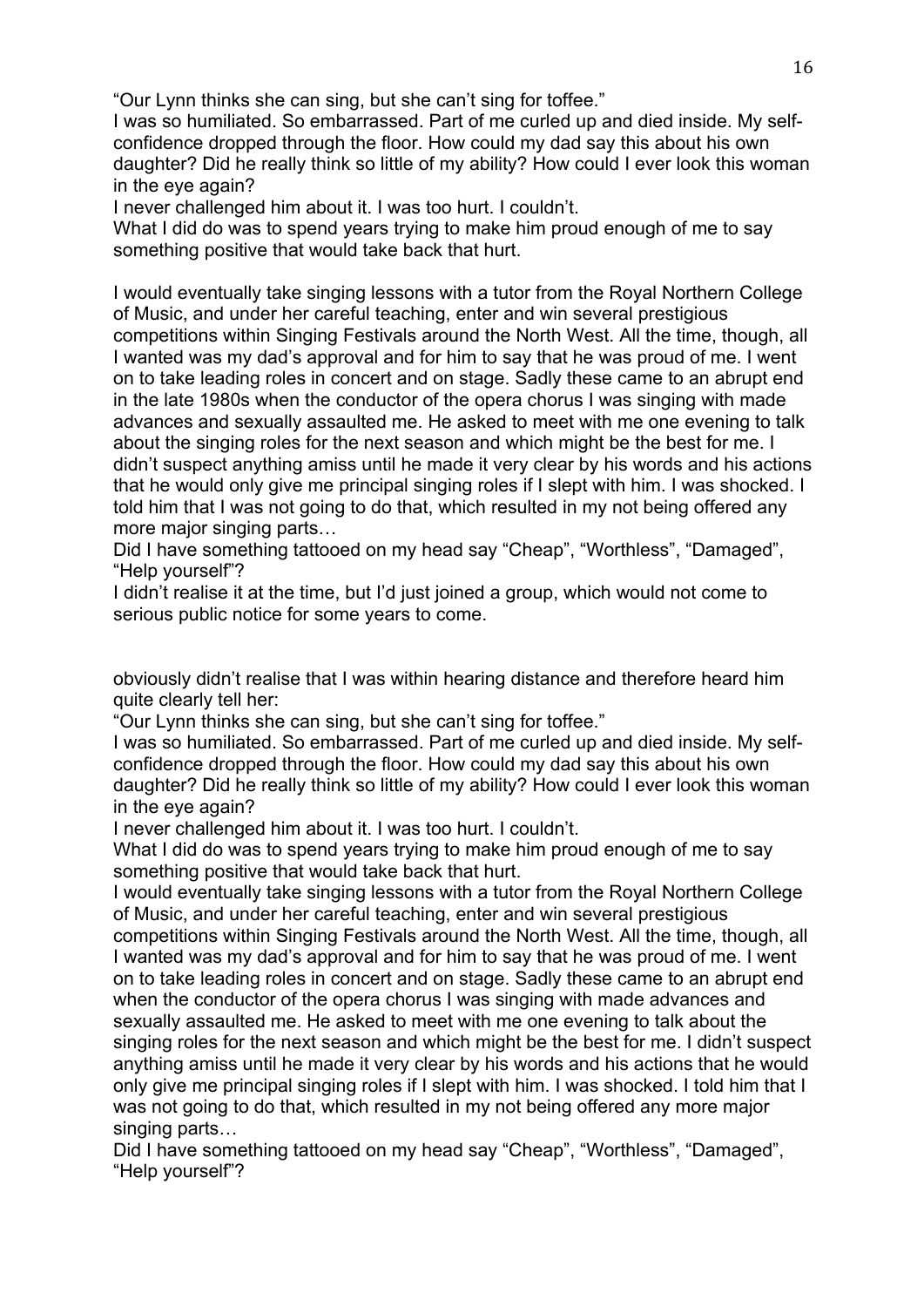I didn't realise it at the time, but I'd just joined a group, which would not come to serious public notice for some years to come.



#### 2020

The advice to share my past trauma with my youngest brother and my sister was coming at me from all directions, including from my counsellor on that first visit. Why my youngest brother? The brother two years younger than me has suffered from MS for many years and he just wouldn't be able to cope with the hurt I would have to inflict. It was clear that I needed to enlist the help of the other two though, if I was to deal with the demons overtaking my every waking moment. But how could I do it? I'd protected them from the truth all these years. They were now both in their fifties and I just hoped and prayed that they could both cope with what I was about to divulge. I decided to meet with them individually. I can't exactly say why, it just seemed easier for me to do it that way. I needed to go so very carefully with this and I had no idea if they had any incline of the secrets I was about to divulge. Was I going to totally destroy their memories of their parents?

Both meetings were heart wrenching and many tears were shed. I met with my brother first.

Although they were very young, they could both remember something of the affair dad had in 1974, because they remembered him leaving us. My brother recalled running out of the house when he found out. But what they had no idea of at all, were mum's subsequent attempts to take her life, they had no idea about dad's earlier affair, or the fact that the woman was my brother's Godmother. And they most certainly didn't know about anything that had happened to me. I still couldn't share all the details of that. It was hard enough using the words 'assault' and 'abuse'. It broke my heart to see how upset and shocked they both were about how their dad had behaved. They were heartbroken to hear about how he had treated their mum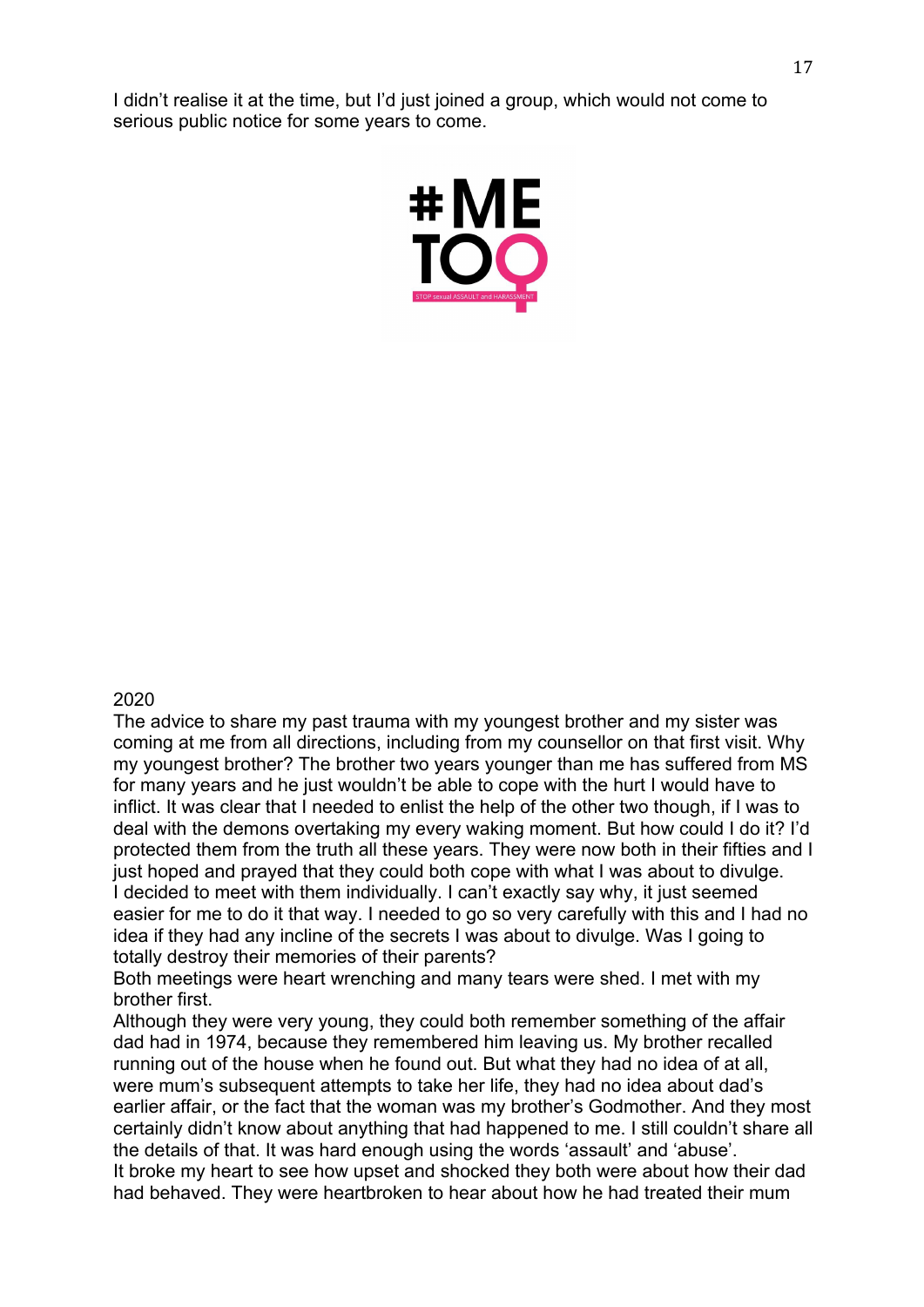and also about what I'd been through in the process. But most of all, they were both instantly and wonderfully supportive and have been throughout the process. I couldn't have asked for more from these two lovely people and their partners. The most significant decision made between the three of us was that I should stop visiting dad whilst I dealt with all the hurt and the trauma. This was a massive step for us all, as I had been the one visiting three times a day and it would put extra pressure, not only upon them, but also on my husband. We also agreed that we needed to seek some sort of care package for dad. His admission to hospital shortly after this was to make the application for Attendance Allowance and the transition to carers a little easier.

## 1974

I recall a time when I idolised my dad, this was before I knew the truth of what he'd done. He was my 'go to' parent, but this was when I had no idea of the affair he'd had when I was seven, let alone any others I'm pretty sure he had, but we just don't know about. My outstanding memory though, is that he was always really busy. Too busy.

Discovering that my dad was not the man I had believed him to be was beyond devastating. I couldn't absorb the fact that he would do this to us all and that he could leave us for a woman other than my mum. Where would he be going? Where would he be living? How and when would we see him? It was the most awful time for us all, but for me it was going to get so much worse.

Dad moved out and moved in to a flat above my cousin's print shop. Of course this was well before the days of mobile phones so there were great gaps of time when I had absolutely no idea what was going on with him.

But then his visits home began and with them an emotional nightmare I'd never imagined. Dad began to bring me letters and gifts from the woman he was seeing. He told me her name, where she lived, who she was married to, in fact everything I didn't want to hear about her. He told me that he wanted me to accept her, if not as a second mum, at at least a friend. He continually pestered me to meet her. I wouldn't. I couldn't!

My brothers and sister were not involved in this emotional rollercoaster. Just me and I was a mess. It was more than I could cope with, but I had no idea then that I would have to cope with so much more than dad's unfair and unreasonable demands upon me.

It is probably no surprise to read that we had the most awful Christmas that year. I tried to make it as 'normal' as possible for the two younger ones, who were then eight and ten years old. But our family was broken. My mum was broken. She was on medication from her GP; she was taking Valium, which meant she spent most of her time in a zombified state. Grandma helped me as much as she could during the day. But night times were to become far, far more difficult.

In the early hours of one morning just after Christmas, I was awakened by a loud knock on the front door. I was immediately awake. I had become a light sleeper by necessity, always checking that mum was OK. I slipped out of bed and closed the bedroom door so as not to wake my sister. I popped my head round mum's bedroom door. Her bed was empty, the bedclothes pulled back. I assumed she had already gone downstairs to answer the front door. It did seem strange though, there were no lights on in the house.

I made my way down. The front door was closed tight and there was no sign of mum. The knock came again, seeming more urgent than the first.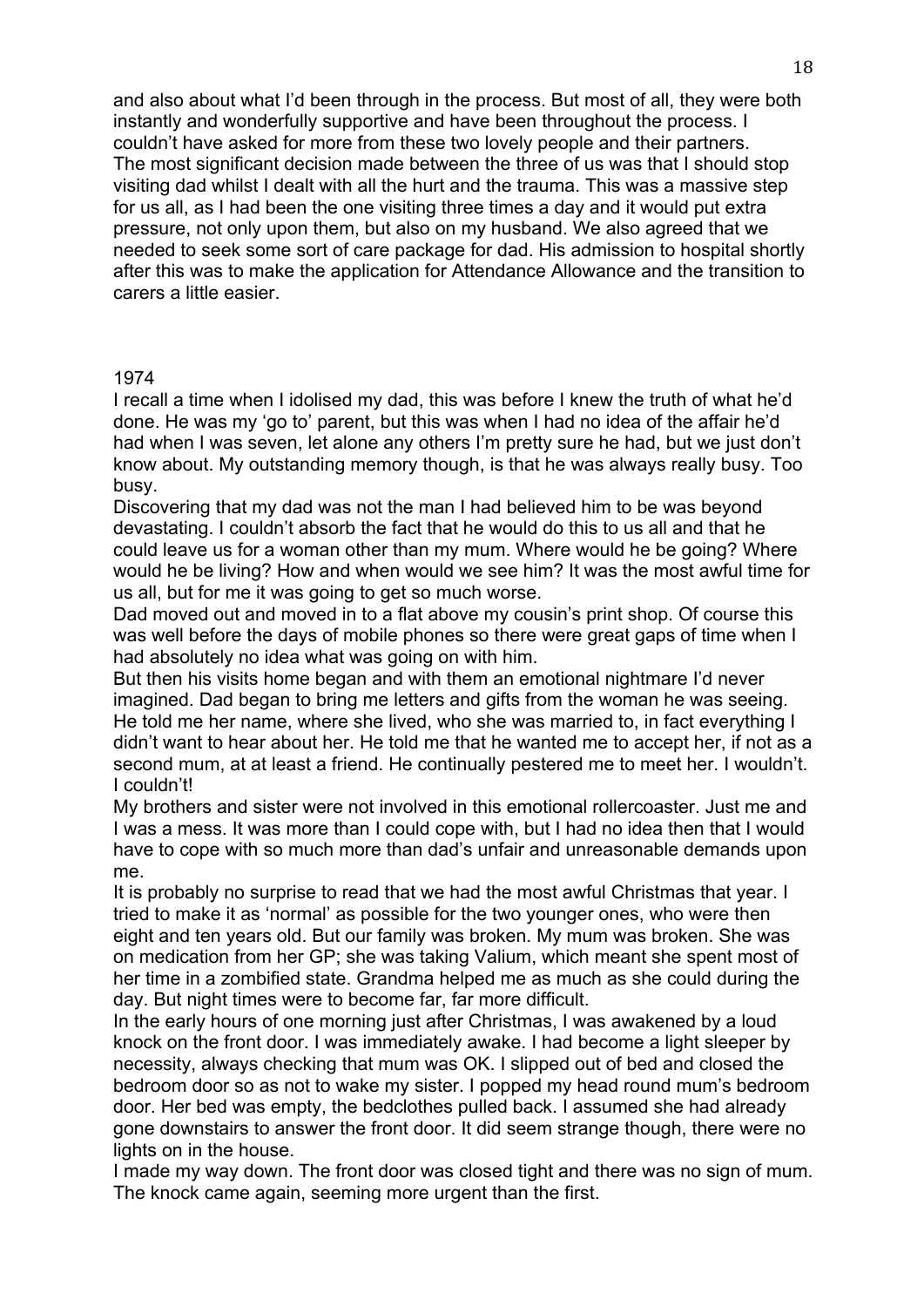I cautiously opened the door. I was frightened. I'd never known anybody knock on the door in the middle of the night. Who on earth could be knocking at this time? Why would anybody be knocking at this time?

I soon had my answer: outside our front door were at least two policemen and with them, my mum, wearing just her nightdress; her wet nightdress.

"This lady says she lives here," said one of the policemen.

"Yes," I answered, suddenly shaking with fear and anxiety. "She's my mum." "We found her trying to drown herself in the canal," he explained.

I can't even describe the horror I felt at that moment. My dad had left us and now my mum wanted to kill herself and leave us too.

"Mum…" was all I managed through my tears. She just looked blankly at me. "Well, now she's safe, we'll be getting along, love," said the policeman. 'We'll leave her with you."

That was it! I was sixteen and my mum had just tried to drown herself. My younger brothers and sister were up stairs in bed. This couldn't really be happening. Could it? Amazingly, the younger children were all still fast asleep, spared from this horrific awakening in the middle of the night.

I had to treat mum like a child, drying her off, warming her up and tucking her safely into her bed. There was to be no more sleep for me that night, or for many nights to come.

That wasn't mum's only attempt on her life. She tried overdosing on several occasions and each time I prevented her doing it by physically wrestling the tablets out of her hands.

One night, things got even worse. Dad came home and there was an almighty row. Before I knew it they both had handfuls of pills goading each other to take them first.

I had to beg dad not to do it, whilst fighting with mum for the tablets in her fist. I ended up hiding all mum's pills and just giving her the prescribed doses at the allotted times. She found where I'd hidden them more than once. I ended up putting them at the back of the top shelf of the airing cupboard on the landing.

I didn't sleep at night for a very long time (I still don't sleep wonderfully). I was sixteen years old, I was studying for my A Levels and my life was a living hell.

# **The knock in the night**

**This was the day, when the world fell apart Called home from school, a new nightmare to start At 16 years old, here we were again In that place which would cause such ongoing pain Caused by a man, with selfish intention A fling, an affair, to massage his ego The consequences of which he'd never know He'd never acknowledged the distress that he caused It was all about him and his 'happiness' Not a thought at all for the unbelievable mess he made of our lives – and this was the day when A teenage life was destroyed Having to grow up before it was time If it happened today, it would be a crime To leave a young girl in such a situation**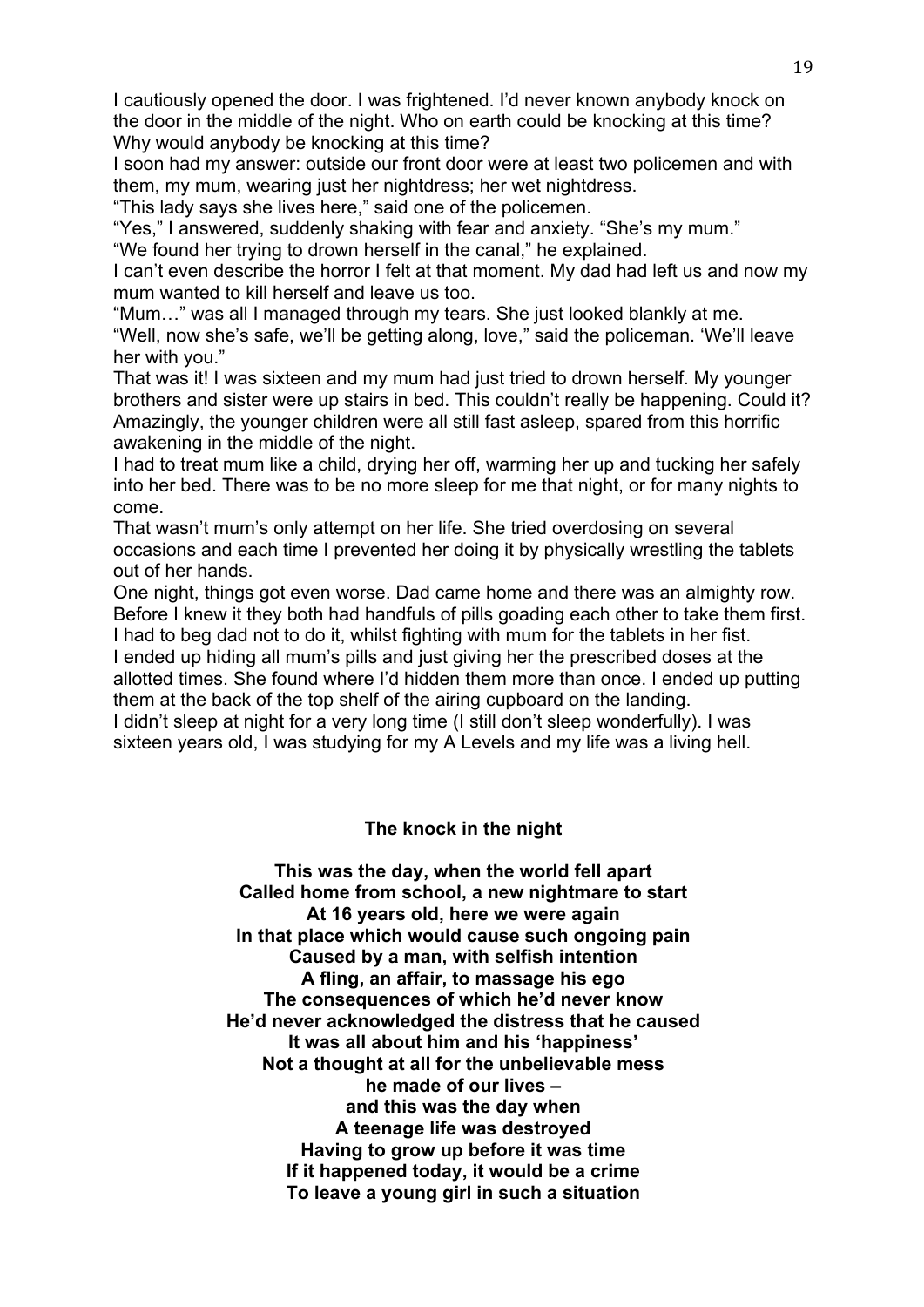## **Not of her doing, not her creation**

**The knocking that came in the middle of the night The knocking that caused pure panic and fright To be made even worse, when answering the door To the vision of police – two, maybe more Holding there, shivering on the doorstep, a mum of four, just in a nightie, Her daughter, shocked and more than slightly Bewildered – where had she been? What had gone on? Why that strange look? What had mum done?**

**Brought home from the canal in the early hours of the morning The intention, her mission, now suddenly dawning upon this terrified teenage girl. A suicidal mother, three siblings in bed 'She's all yours, now', the officers said As they handed her over into the care of her daughter Who was left thinking that her life ought to Be so different from this nightmare she lived Caused by her father Could she ever forgive His actions that led them into this place And all the horrors she was too young to face.**

2020

My first appointment with my counsellor was, as to be expected, a little awkward. I wasn't sure what would happen. I was very nervous. I'd never in my life envisaged myself in this situation, sitting here in front of a stranger for some kind of therapy. She was gentle and did all she could to put me at ease. It hadn't been an easy day. Dad was in hospital and he was being very difficult, arguing and threatening other patients.

As I sat there, I felt guilty on so many levels. I was also ashamed and embarrassed at the prospect of telling anyone what I'd done, what I'd allowed to happen to me. Because that is how I saw it.

She listened as I began the sketchy outline of what had happened to bring me to the position of sitting in front of her on this dark February night.

By the end of that first session, I felt that she had some idea of my story and also of the more recent circumstances, which had brought me to the point where I felt compelled to disclose my darkest secrets.

I can see now that those circumstances had been building since before Christmas 2019. Dad had always been a very self-centred man, I think it was just in his nature, possibly because he was the youngest, and by far the youngest of five. Recently, he was being increasingly demanding. He had got to the stage where he was unwilling to do very much for himself at all. He had refused to join in the Christmas festivities, which in itself was not unusual. For some reason, dad had always hated Christmas and made sure we all knew about it, even as children. He always said he found no joy in any of it. He'd never joined in the excitement when we were younger. He'd never played our games with us, or helped to put things together. That had always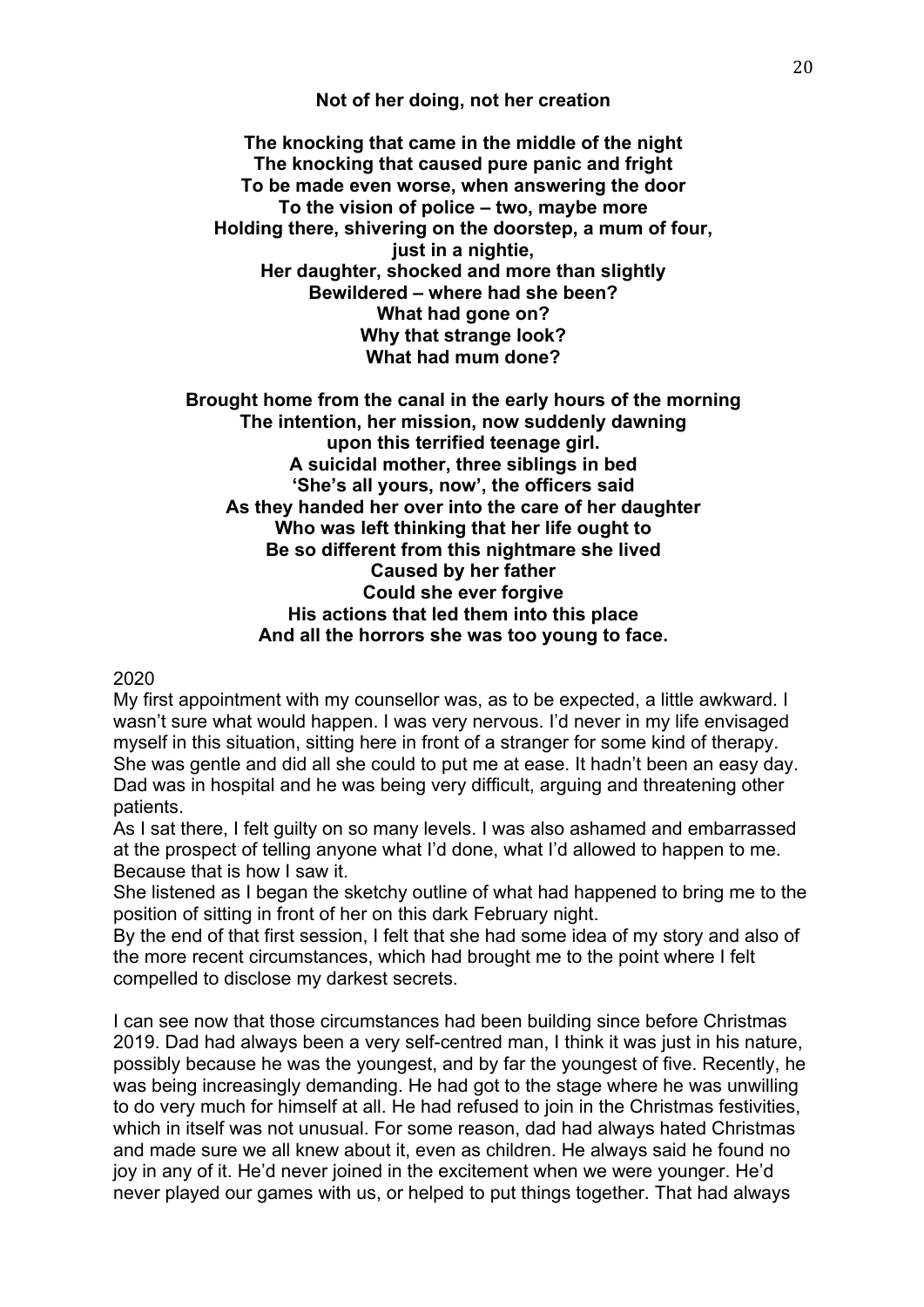fallen to mum to do, for as long as any of us can remember. Dad has always done things with us that he chose to do, things he enjoyed. We were always welcome to dig worms and go fishing with him!

But there was more to his being miserable over the Christmas of 2019. He'd fallen out with his latest 'lady friend', or rather, I believe, she had had enough of him following an incident in the autumn. She lived in Scotland and it was a long distance relationship unless she came down to stay with him. He wouldn't go to her. She had to come to him. This is the way dad has always operated. Everyone has had to go to him. The last time she had done this and travelled from Edinburgh, she'd caught the train to Manchester Piccadilly where dad had arranged to collect her as he had in the past. For some reason, only known to him, he got fed up of waiting for her and so drove home without her. He said he couldn't find her and so thought she hadn't bothered to come down. In the meantime she was trying to call him on his mobile, but he wasn't picking up. She ended up getting a taxi to dad's home and was very distressed when she eventually arrived. Not in the least at the fact that dad then said it was all her fault, not his.

Needless to say, she soon made arrangements to travel home again and it was very clear to us that she was not going to come down again. It was pretty much the end of the relationship, although he wouldn't accept it. He was convinced she would change her mind and come for Christmas. Dad has always expected people to do what he has wanted.

This was the last of a long line of 'lady friends' as he called them, that dad had had since mum died, following a major stroke, in 2008.

Not too long after mum died, Dad joined an Internet dating site and we would always know when there was a new lady on the scene. He would be straight on the phone and round to our houses immediately in order that we meet the new lady.

This meeting almost always included dad announcing that they were very serious about each other and were making long term plans. This fact was usually declared in front of whichever lady was current and much to their embarrassment. It was always clear that they were not of the same mind!

Dad was possessive, intense and insistent, and one by one the ladies he tried to strike up a relationship with made a hasty retreat.

His last partner, though, the one from Scotland, did give it more of a chance to work. She came down to stay with him on several occasions before the incident in autumn 2019. One day I visited when she was staying with dad and he couldn't wait to point to a ring on her finger. He told me they were making plans to marry. A little later, when he was out of the room, she told me that as far as she just considered it a friendship ring. Their expectations were obviously so very different.

So here we were, December 2019 and dad was miserable and making sure we all knew it. Each year, since mum died, I have made Christmas dinner for the family and always invited dad to join us. For the past two years, however, he has told me that he was coming and then changed his mind. In 2018 that change of mind came just as I was about to put dinner on the table. I'd phoned him earlier and he still hadn't arrived. When I made another call, he told me he'd decided to 'Give it a miss'. So, in 2019 I asked my sister if she would mind inviting dad, as we had actually been invited out as a family for Christmas Dinner for the first time in many, many years. Dad as usual, was not a happy soldier on Christmas day. He spent even less time with my sister than he had done in the past with us, before wanting to go back to his home.

In January 2020 we began to worry that there was something more amiss with dad though. His behaviour was becoming rather bizarre. He also seemed to be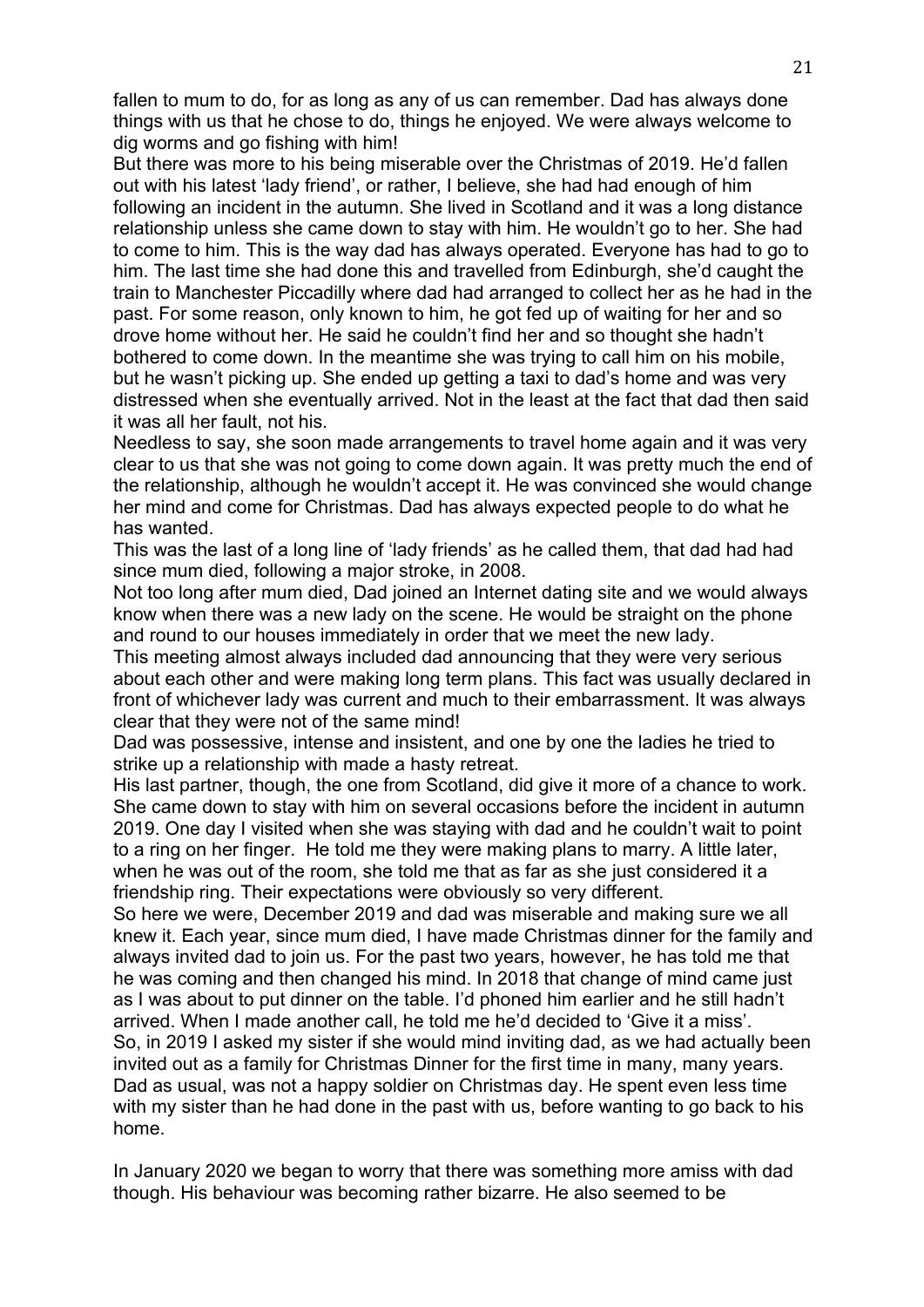increasingly forgetful. He stopped taking care of himself. He stopped shaving and showering unless I made him do it. He told us that when he went out, he sometimes forgot where he had parked his car. There was also evidence that he wasn't eating properly. He began telling us that we didn't care about him and that we never went to see him, so much so, that we began to write on a calendar each time we visited and we put a WhatsApp group together as a family, just to update on dad. This was when my visits began to increase to three times each day, with my younger brother and sister visiting whenever they could.

I cleaned, I washed, I prepared all his meals, often taking him a portion of a meal I had made for my family at home. He reached a stage where he wouldn't eat the meals though, unless I sat with him.

As the visits progressed there was another turn. He repeatedly began to tell me how wonderful my mum had been and how he could not have had a better wife. He even told me that there had never been a cross word between them. I worried. Was this dementia speaking? I'm really not sure that it was, as he wasn't too bad at this time or at least it was in its early stages. I felt as if he were trying to convince me into believing something that both he and I knew to be untrue. So many times it was on the tip of my tongue to challenge him. If she was the light of his life, if she was so wonderful, then why the other women? Why the affairs? Why push her to the point of attempted suicide? But the words always remained unsaid. Dad had a weak heart and I didn't want to upset him or make him ill. On the one occasion I did ask him about the woman he had an affair with when I was seven, he denied all knowledge of her, said he'd never heard of her.

The words I wanted to say, the questions I wanted to ask remained unsaid, but the anxiety they were causing me grew steadily, day by day, week by week, month by month as he took more and more control over my everyday life. Eventually I reached the point where I would get into my car and sob all the way home, so stressful were the visits.

And then came the day when he didn't say, as he usually did "You are so like your mum."

Instead he said, "You've taken your mum's place now. It's a pity you can't just stay here with me."

"No!" the voice in my head screamed, "No!"

As I started up my car engine that day, my whole body was shaking. I knew I couldn't continue like this. So much came flooding into my mind.

He was the dad who couldn't recognize there was something terribly wrong with this seven year old daughter. He was the dad who was too wrapped up in an affair with my mum's best friend to see what was happening in front of him. He was the dad who failed to see the trauma his sixteen year old daughter was suffering, because he was too busy causing her additional stress trying to persuade her to accept and befriend his mistress.

He was the dad who had always put himself and his needs first.

The fact I was facing was that he was always there in the midst of the abuse I had suffered, but he was never able to see it, because all his concerns were for his own happiness.

I recently spoke to a close friend who has a daughter the same age as our own and I asked him honestly, if she were going through something awful in her life, would he be able to tell?

"Always,' was his reply.

Could he imagine not being able to recognize if there was something terribly wrong? "Never."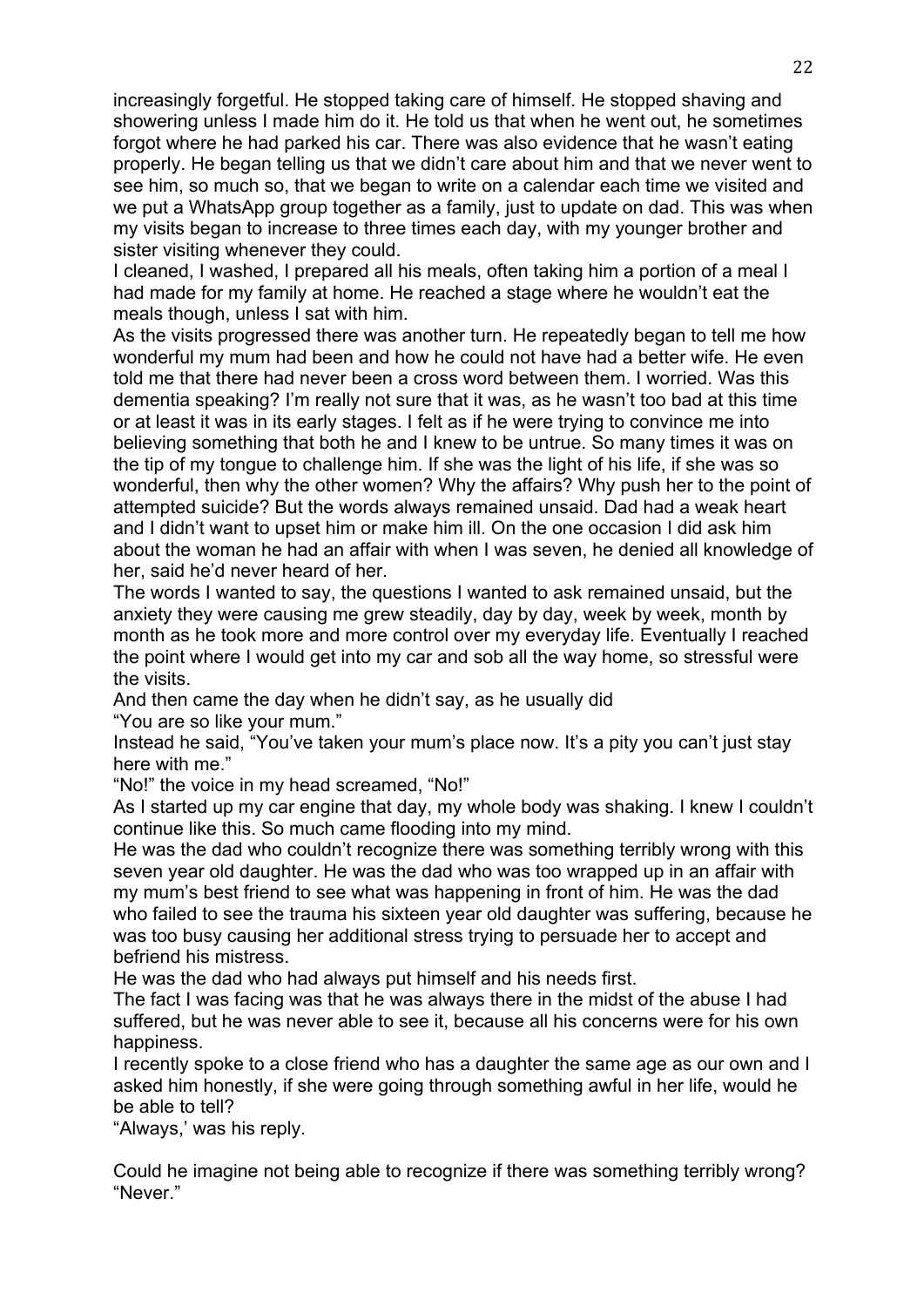Here I was dealing with a situation that was tearing me apart and once again, my dad was a key player in my stress and unhappiness.

He had broken my mum and now I knew he was breaking me. Every horror, every nightmare and demon from my past was coming back to haunt me. I wasn't sleeping, I was that seven year old girl being sexually assaulted by a stranger. I was the sixteen year old girl coping with his affair, his mistress and a mother driven to distraction. I was the sixteen year old girl trapped in an destructive and horribly abusive relationship…



 *I was just sixteen when my world fell in from all sides. I was trying to attain A Levels but my home and personal life was a living hell.*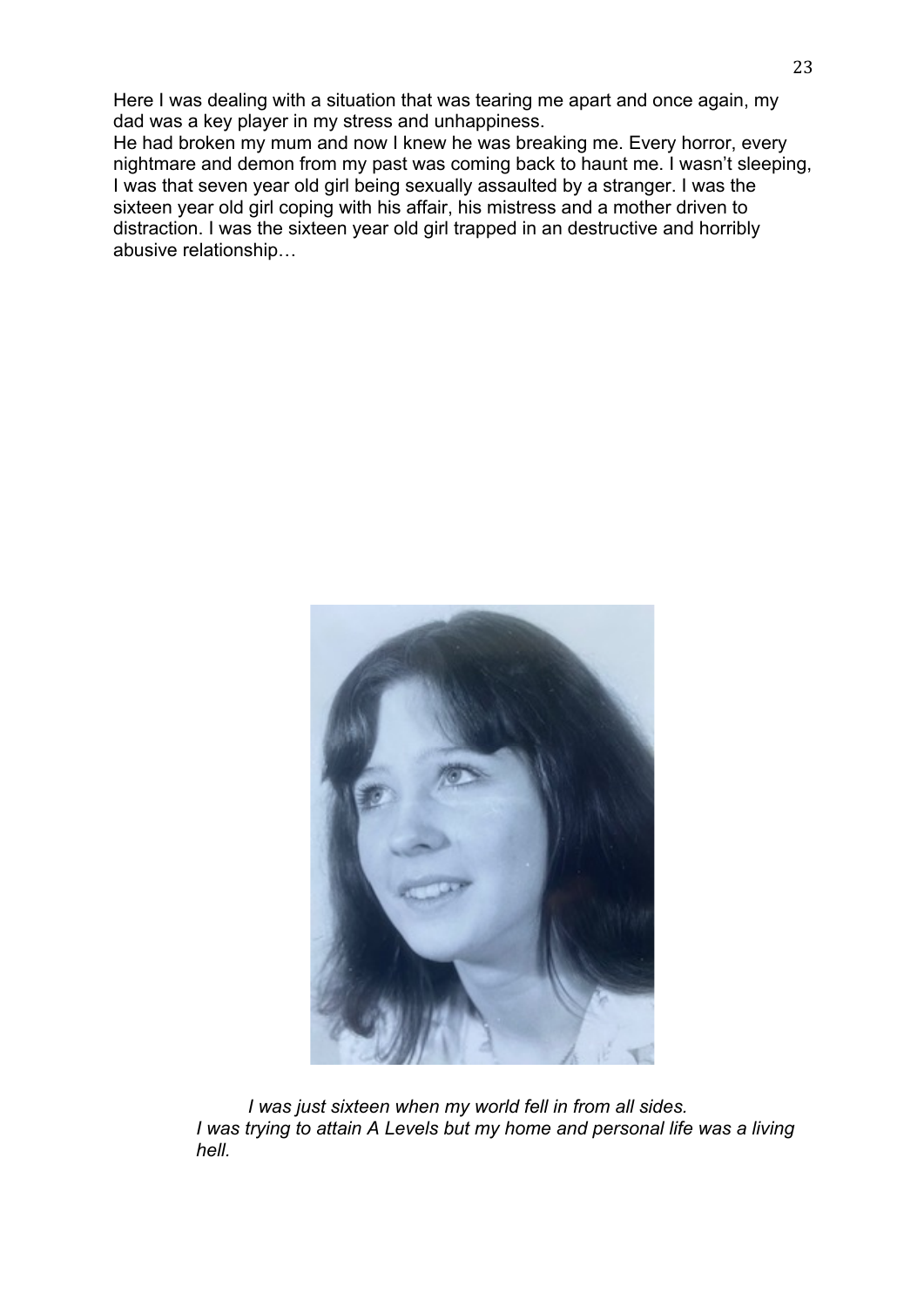I was flattered when he first asked me out. He was three years older than me and quite a popular guy. Basically, I think I believed he was a bit of a catch. He could certainly turn on the charm, and sadly, I fell for it. When I look back now, I can see that I was just a child. I had no idea of what I was getting into. I was going through hell at home and he initially provided a sanctuary.

We fell into a routine of going out and spending time together. He had a scooter when we first met but quickly progressed to a motorbike. All seemed well to begin and I suppose we must have enjoyed some good times together but I honestly can't remember any, probably because what happened subsequently has overshadowed them.

He took his driving test and began driving his dad's car, before eventually selling the motorbike and buying his own car, a Triumph Spitfire. I didn't know at that time that the motorbike had afforded me some element of safety. I could never have envisaged or predicted how things would change once he had a car.

# 2020

I'm back with my counsellor. In the past two weeks' sessions I have tried to share with her the extent of what happened to me as a child and as a young person. The problem is, that there is so much, I cannot put it simply into words. I can't say some of it out loud at all. To do so would make the events I've tried so long to deny, real again. I'm already reliving them in my sleep but I can't speak them in my waking hours, even to this most gentle and understanding of people.

She is sympathetic to my problem and suggests we try a therapy called EMDR, Eye Movement Desensitisation and Reprocessing. It is a form of psychotherapy. I've never heard of it. It is relatively new, having been developed by Francine Shapiro in 1988.

She explained that in embarking upon this therapy I would be asked to focus upon the things that distress me from my past, but without having to speak about them and describe them in detail. It is explained and demonstrated. EMDR involves bilateral stimulation. During the therapy sessions, I would follow her hand movement from side to side as I recall the images that disturb me most.

She provides me with printed literature and points me to the Internet where I am able to read up further information before we proceed. I need to know what I'm getting into. This therapy could help my mind to recover from the psychological trauma I am suffering, but it is not an easy opt out. It is particularly effective for sufferers of PTSD (Post Traumatic Stress Disorder), which had become my diagnosis on my second visit to the GP.

After researching and reading about the therapy, I agree to give it a go. Everything is set to begin my EMDR on Wednesday  $25<sup>th</sup>$  March, but then we hadn't accounted for Monday 23<sup>rd</sup> March 2020.

 $23<sup>rd</sup>$  March 2020 was my 62<sup>nd</sup> Birthday, but the day and date was not memorable for that reason. It was the day Boris Johnson, our Prime Minister, locked us down. I can still remember the complete sense of panic overwhelming me. What was happening? What did this mean for us all? It seemed that all our freedom was being taken away. On top of this I was now facing a further dilemma: what was going to happen to my planned EMDR? Where did this leave me in the terms of dealing with these damaging traumas from my past? How was I ever going to move forward now?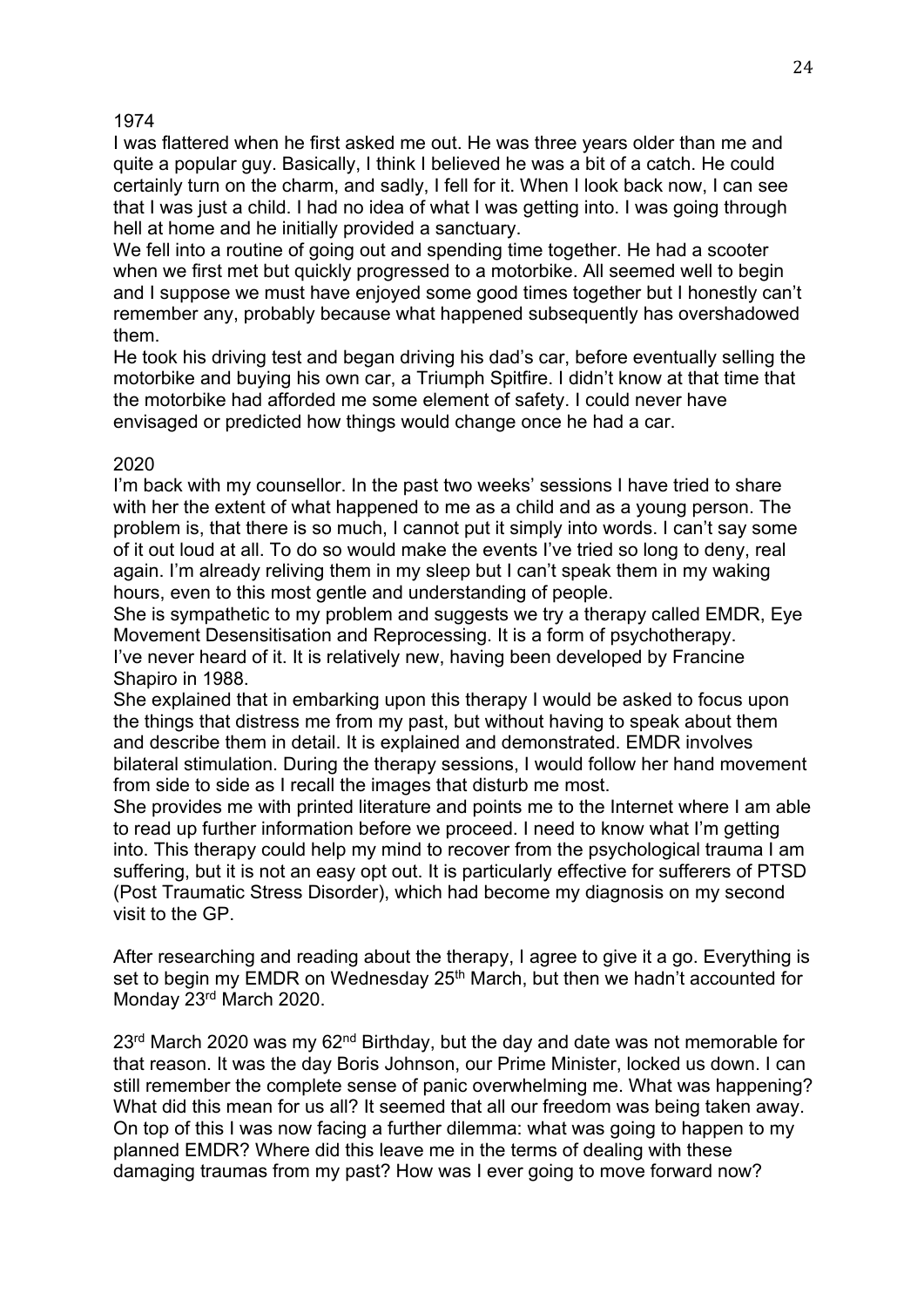I received a text from my counsellor. It was bad news. We couldn't begin the EMDR. It needed to be done face to face. She would phone me and we could talk through the options. I was devastated. I thought I was beginning a journey of recovery. Now I was plunged into confusion. I couldn't get through this by talking about it because I couldn't say out loud what had happened to me, even over the phone, or especially over the phone. What was I going to do?

For several weeks we had 'check in' phone calls. I worked on a lifetime chronology to try to help my counsellor put into sequence what had happened in the context of other events in my life. It was only when it was in front of us both in black and white that I began to appreciate just how chaotic my childhood had been.

My years of experience as a teacher, and particularly, as a headteacher, has taught me that alarm bells should have been ringing where it appeared a child was being moved repeatedly from Primary School to Primary School. Questions should have been asked. Somebody should have been watching. But this was the 1960s and 70s and nobody seemed to pick up on what was happening in this particular young child's life, just as nobody bothered to pick up on the fact that there was a 16 year old looking after three younger siblings whilst supervising a suicidal mother. Looking back on these years and events, the fact that I managed to scrape through two A Levels, pass Piano Examinations to Grade 8 and subsequently go on to acquire two Degrees at the University of Leeds, is nothing short of amazing, even to me.

My counsellor once said to me that I must have a strong resilience gene! I think I must have something!

And now here I was, in March 2020 and somehow, I was going to need be resilient again, because the counselling therapy I really needed could not go ahead. I was soon distracted when our daughter fell ill, with what the doctor diagnosed as most probably being Covid-19. She was so very, very poorly for weeks. I didn't feel too wonderfully well either, but there was no testing facility in those early weeks of lockdown. All we could do was self-isolate.

## May 2020

Two months into lockdown. We are all fit and well again. We've turned the dining room into a makeshift gym. Dad now has a care package in place, which includes three visits per day, following a few weeks in hospital.

My counsellor contacts me to inform me that she is now able to carry out EMDR therapy via Zoom if I'm comfortable to try this. With no signs of the lockdown ending I agree to go ahead. We reset the parameters for the treatment and I begin the therapy the following Wednesday evening.

It is such a strange thing to do, and even more so via Zoom. On our first session, we experiment with different ways for the bilateral stimulation and eventually settle with tapping. She taps and I follow her hands, mirroring the movement with my own hands. I tap on my knees. The movements are quite rapid, large and decisive. It feels odd to begin with.

Before the tapping begins I am asked to focus on what happened to me and how the events make me feel – a negative cognition. I am then asked how I would prefer to feel about it. This is not easy. I feel deeply guilty and ashamed of what I did. It takes quite some time to identify the feeling of powerlessness as the negative cognition. Because that is what he made me feel, totally powerless. I am picturing that large man rendering me powerless as he hoisted me up onto that shoulder, I had no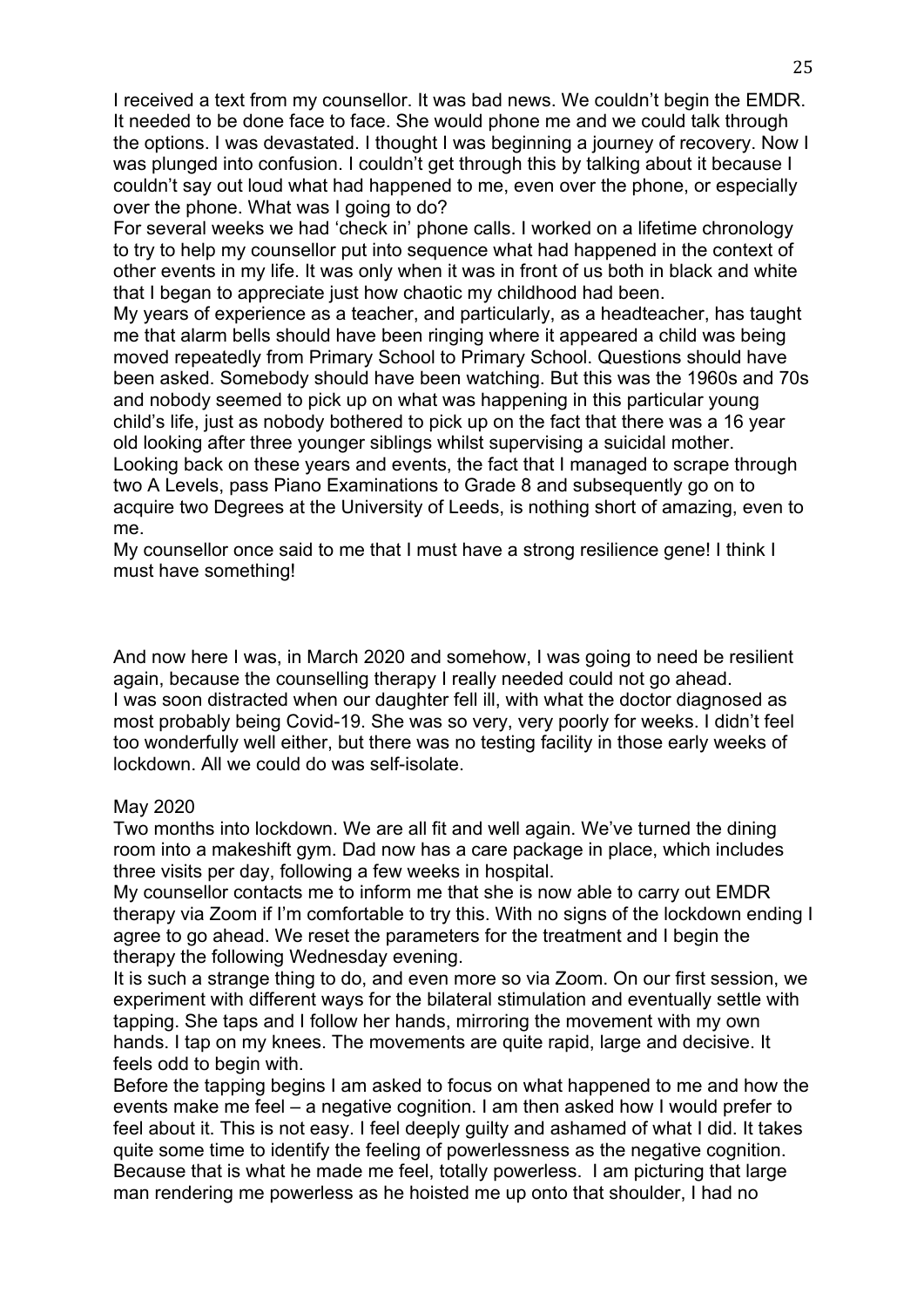power whatsoever. It was no good shouting or screaming – there was nobody around. He had complete control.

The aim of the EMDR is to focus upon this feeling of powerlessness and the emotions it then evokes until such time as the trauma loses its power. There also has to be a positive cognition and we decide this should be that I am strong. This is going to take several weeks of hard, concentrated work and is going to be harder and more costly than I could ever imagine as we embark upon the therapy.

With EMDR, the brain continues to process memories and associated emotions far beyond a therapy session. It triggers memories that have been locked away for years. Over the weeks that follow I find myself having flashbacks – fragments of sound, of images fly into my mind unbidden. And with the images develop the most horrendous panic attacks and night terrors. I wake up in a hot sweat and so frightened but without knowing exactly what it is I am frightened of.

I hadn't realised just how many of the traumatic memories from my past, which were locked away somewhere in my brain, impacted upon my present, until I began the EMDR processing. So many things began to make sense, such as an incident that had taken place a few months earlier in the gym.

I was training as part of a group class. There was a man in the class with whom I just didn't feel comfortable. I automatically stayed away from him in these classes. It felt better that way. He was a big man, not too dissimilar in size and stature to how I remember my attacker of so many years ago.

But this day, whilst we were working in the same group, he was closer than usual and began grunting as he strained against the weights. Something totally unexpected mushroomed within my head. All I could hear was the noises he was making; they were blotting out every other sound in the gym, even the music until they sent me into a complete panic.

It was only subsequently, as part of the EMDR processing that I realised why the sounds upset me so mcuh. They were awakening a fifty five year old memory. I had heard them before and they filled me with fear…

During one of my sessions at the beginning of June, my counsellor asked if I ever did any writing, as she believed that if I write, I could let some of my emotions out into words and it might help. Could I? I didn't think I could possibly write about anything that had happened to me at that time. But I decided to try and one day I just sat down and let whatever come into my head transfer itself onto my iPad. The result was the poem 'We Survive' printed at the beginning of this account. It was the first of a number of pieces. I began putting the images that flashed into my

head into words. And it did help. There was one area of that early trauma I couldn't write about though, because all I could recall was an emotion, and that emotion was terror.

As the processing continues I clearly recall that large man, the light brown hair and the colour blue. I know he came out from the transport cafe next to our house, and that he seemed friendly when I agreed to go for a walk with him. I recall the laughing. Even across the years as we continue with the EMDR I can hear the laughing – but then nothing, a total block of memory. The EMDR prompts flashbacks of emotions and images but never anything that is a concrete memory of what happened next, how I got away, how I got back home. As I tap and focus, there is just that vague awareness of running and hiding. The block in memory becomes increasingly distressing over the weeks. What did he do? Did he let me go? Did I wriggle myself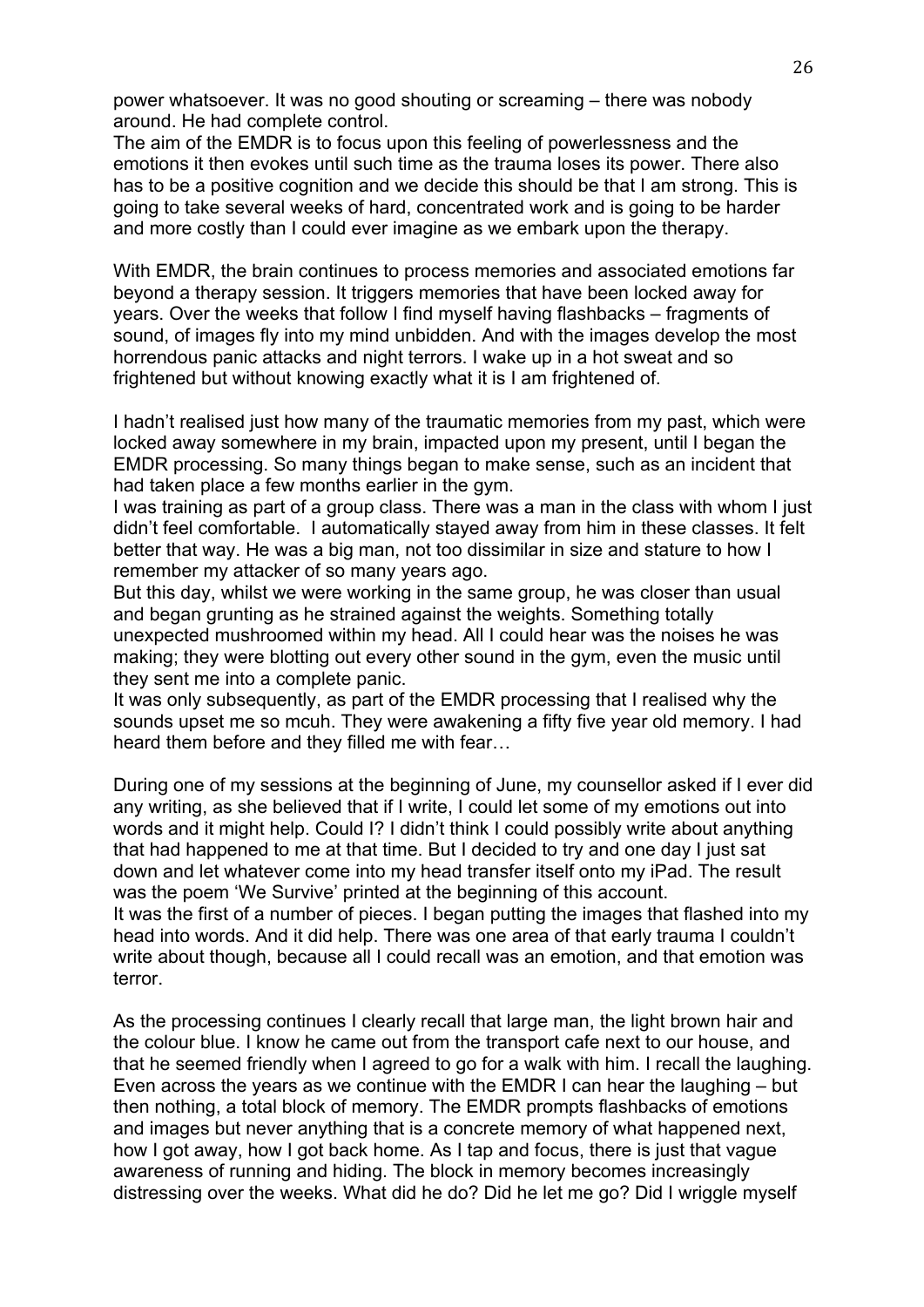free? Did I escape from him? Did he threaten me if I told? Is that the reason I didn't? Is that why it's been my secret for 55 years? So many distressing, unanswered questions.

By now my counsellor had recommended a book called 'The Body Keeps the Score' by Bessel van der Kolk, a psychiatrist, author and researcher, particularly in the area of PTSD.

I had ramped up my running, regularly doing 5km round the country park in my village. It was my greatest escape, my obsessive escape. As I ran, I listened to Bessel van der Kolk's theories on my AirPods. As the book unfolded, so many of my questions about why I couldn't remember became clearer. The brain, basically won't allow it. When a trauma is too severe for an individual to cope with, the brain locks that memory away and with it the ability to articulate what happened also disappears. It happens because when any deeply traumatic memory is awakened, we relive it, the feelings, the emotions become real again. This is a part of PTSD. This happens particularly with childhood trauma.

I had a choice. I could continue to push, to drive myself to distraction, trying to unlock the memory, which could cause me even more distress, or I could accept that maybe, just maybe, I was better now knowing the 'what happened next' part of it all, and just maybe, perhaps I was being protected from it all.

Pondering upon this led me to write another piece of poetry.

*Trying to pull back a blocked memory of an assault upon my seven year old self, and suffering flashbacks is incredibly painful and feels every bit as traumatic as it did all those years ago. It is a reliving of the fear of the event, without knowing exactly what happened, and realising a fear of the unknown.* 

*The following is written, inspired by 'Footprints' as a positive exercise, in response to that deep rooted fear and perhaps the fact that my Heavenly Father, unlike my earthly father, has looked out for me and protected me from all the details of what happened that day.*

*'***I lifted you…'**

**I reached down and gently I lifted you up I just knew you couldn't take anymore, Your young mind needed to shut the door On the what and the why Of the awful events that happened, the day A stranger stole your innocence away. And so I lifted you.**

**I lifted you up And took your young brain, to a place where you would no longer recall The detail, the horrors of the worst that occurred Of an assault, which changed your view of the world. With a screen and a cloud, I hid it away When I lifted you up in my arms that day**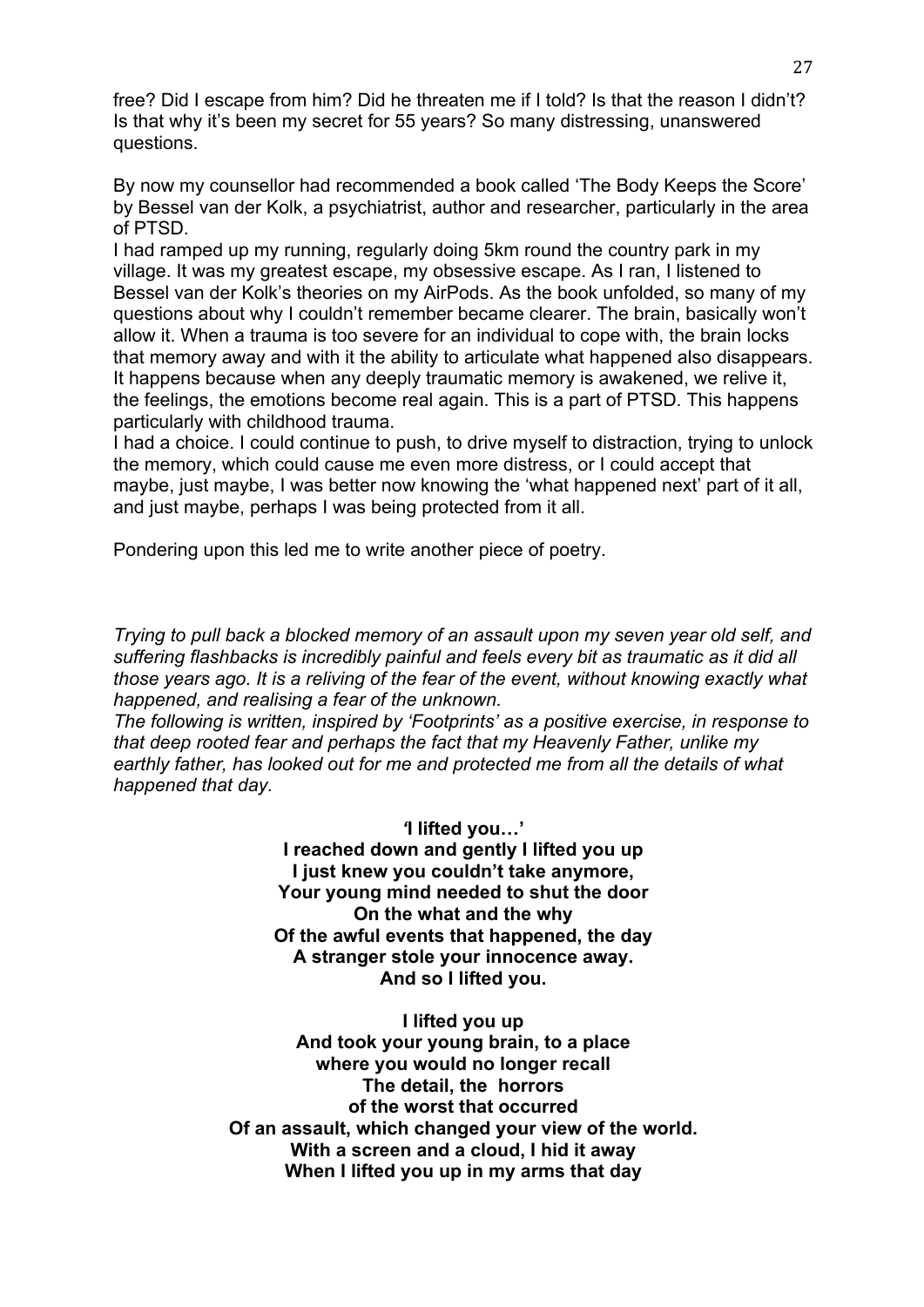**I lifted you up and I chose to blur the memories that flooded your innocent heart. I kept you safe, held you apart from All the details for so many years. And now when the images flash When they cause terrors and fears, Still, I am here, lifting you up And gently turning your face away From all the hurt and the shame of that day. Because to me, you will always be My precious child With no need to recall how you were defiled By a man who caused such awful pain ~ I lifted you then and I lift you again to Prevent you from putting the fragments together Just to cause more hurt, that you'd carry forever. And as I lift you and hold you safe in my arms, Let me be the judge of the one who did harm.**

**I lifted you then and I lift you still, Just lean on me and trust in my will For all that is good and gentle and true Lean on the one who's protected you through. I love you, I've shared your hurt and your pain I lifted you then and I will lift you again, and again…and again…**

July 2020

We decide, after careful discussion to bring the EMDR processing of my childhood trauma to a close. It is causing excessive present trauma. I am not sleeping, I am suffering too many night terrors and panic attacks. I have to move on. The man who took me for that walk and did awful things to this little girl is probably long dead. I have to let him and that powerless child go. I am no longer her. I am a grown woman. I was a successful headteacher of a wonderful school for many years. I am a Parish Priest and most importantly, I am a wife and a mum. I am surrounded by a loving husband, family and friends who are watching over me and supporting me as I battle the demons that have been hiding and waiting to do their worst for so many years.

There was one more thing to do and I didn't actually attempt this until several months after stopping the EMDR. A letter to my attacker: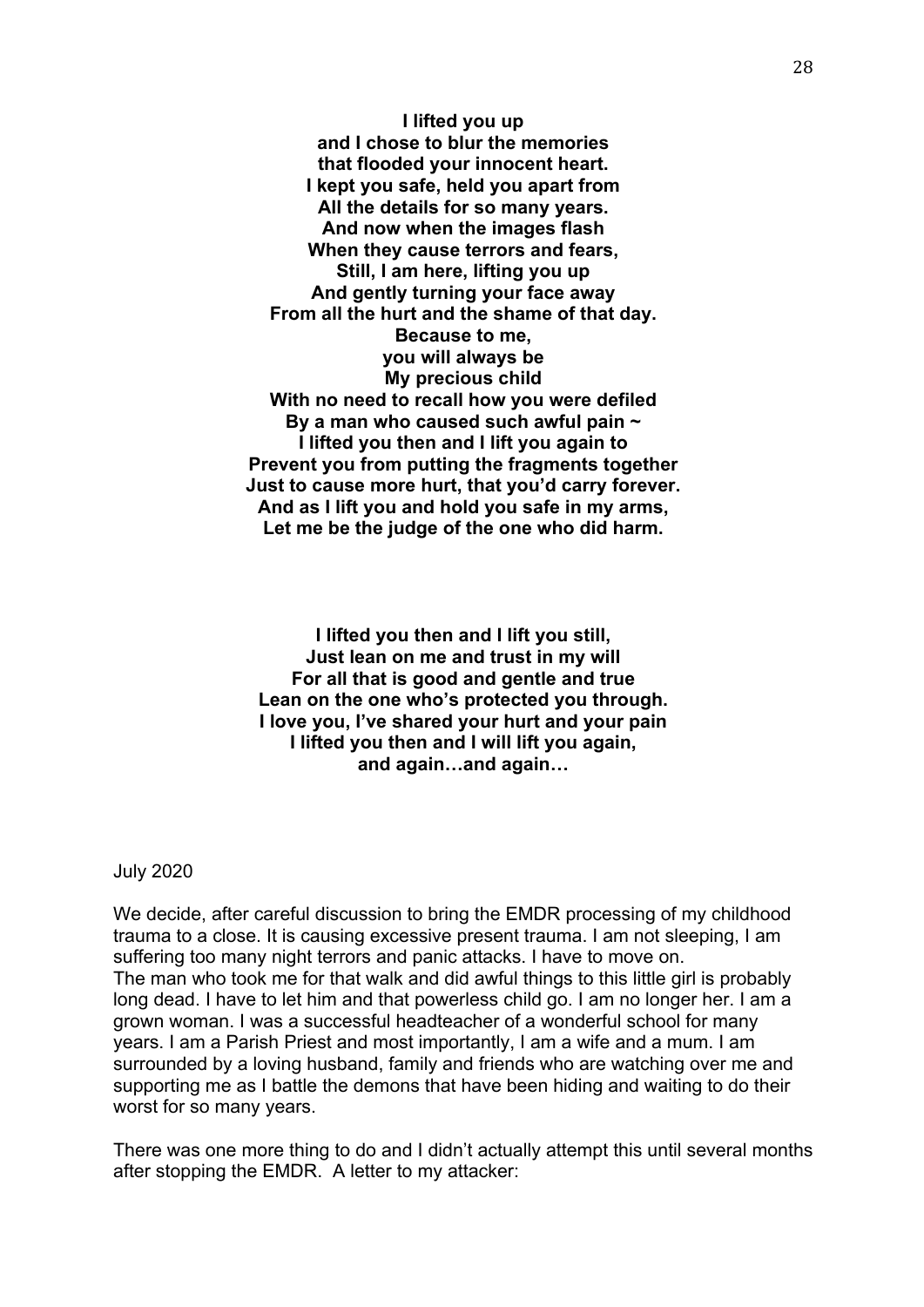*I don't know your name, I never did. I don't know if you are still alive. I don't know if I was the only child you molested and defiled, I hope so, but I suspect not.*

*What I do know is the life damage you have caused me. I'm 62 years old now and I've had a very successful life in so many ways. I have two beautiful grown up children and held very successful professional positions. But there has always been that wounded , mistreated child within. I've lived for years, under the shadow of what you did o me that day. The fact that some of it is blanked out in my memory is testimony to how awful it was for me. My brain cannot bear to let me remember.* 

*You planted in me a fear of being alone with men, so much so that I still go into a state of panic when it happens. I also can't bear the grunts and groans that men make, even when just working out in the gym. The sound makes me want to cover my ears and run.*

*I have an illogical fear of heights; when you lifted my small body off the ground and placed my on your shoulder, I was so frightened. It felt so high and I didn't feel safe. I wasn't safe. You destroyed my innocence and led me to keep the darkest of secrets for too many years.*

*How many secrets have you kept? How many other innocent children have you left with the same legacy?*

*I have no idea at all who you are, or were, but I do hope that somewhere along the journey of your life, you have come to realise that what you did to me was wrong.* 

*I hope that just once maybe, you have felt the need to say 'sorry' to the little girl your violated one day on Ashton Moss.*

# 1975

I can't say exactly when things changed, when the charm turned to control. He was my first real boyfriend and I had absolutely no idea of what was 'normal' behaviour, and what was not. (The only experience I'd had was the horrible encounter when I was seven and I'd told nobody about that). It soon became apparent that I was 'abnormal'; he told me so, time and again. I was abnormal. I had nothing at all to compare with, I had nobody to talk to. My home life was in total turmoil. I was desperately trying to focus upon the A Levels I was trying to attain, and now this man was convincing me that I wasn't normal. Maybe he was right, maybe what happened to me at seven had made me abnormal, but looking back after all these years, I don't truly believe that. The things he wanted me to do were bizarre and awful. If I didn't comply, he would goad and menace until I was reduced to tears. One night he told me I was frigid. I had absolutely no idea what that meant. All I knew was that I didn't want to do the things he was making me do. To me, they weren't normal, it wasn't at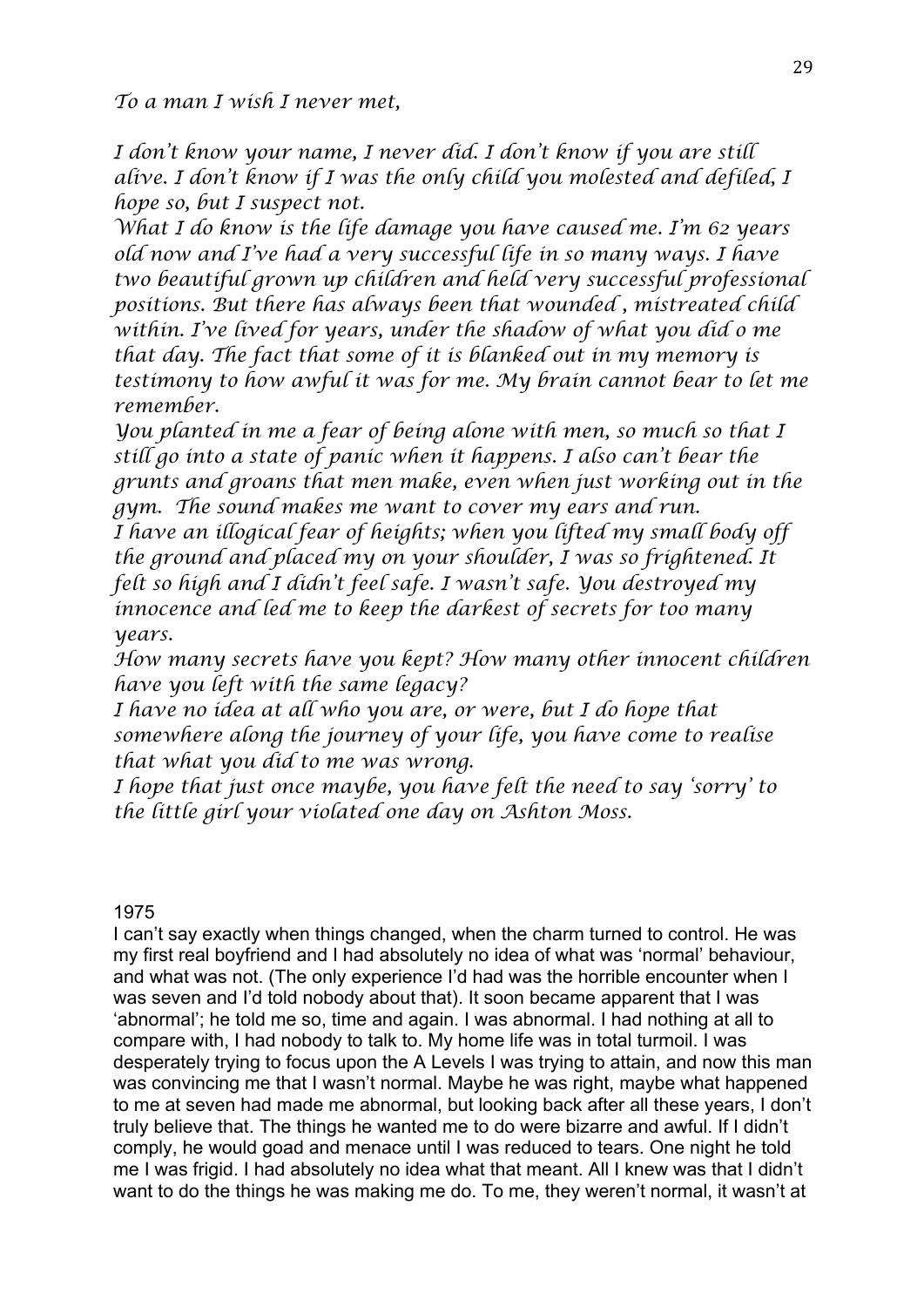all what I imagined 'love making' to be. This was coerced. He kept on at me until I gave in, even if I was crying. He even threatened to leave me in the middle of nowhere. Each night we went out, I used to dread getting into the car at the end of the evening, my stomach immediately knotted with apprehension. I knew what was coming I knew what was expected of me. He told me it was 'payment' for taking me out. Payment, he told me, he had the right to expect.

#### **Pandora's Chest**

**He assaulted, you consistently abused, He was a stranger, But with you there should have been no danger He stole innocence, But you stole dignity He violated once and then was gone But you exerted power that went on and on Over a vulnerable young girl Causing a nightmare of body and soul Yet again someone else had control Of her life, of her being And once again, no one was seeing What was happening, day by day As her self worth and respect we're eroded away. In the beginning you were just always so pleasant, With your face set in a smile Whilst underneath your intentions were vile Intentions that unfurled towards the end of the night When you'd drive to a place, tucked out of sight And there you'd demand all manner of deed And of her pleading You'd take no heed Always it ended with her in tears As once again her very worst fears were realised along with an accompanying threat And again she wondered, how bad could it get?**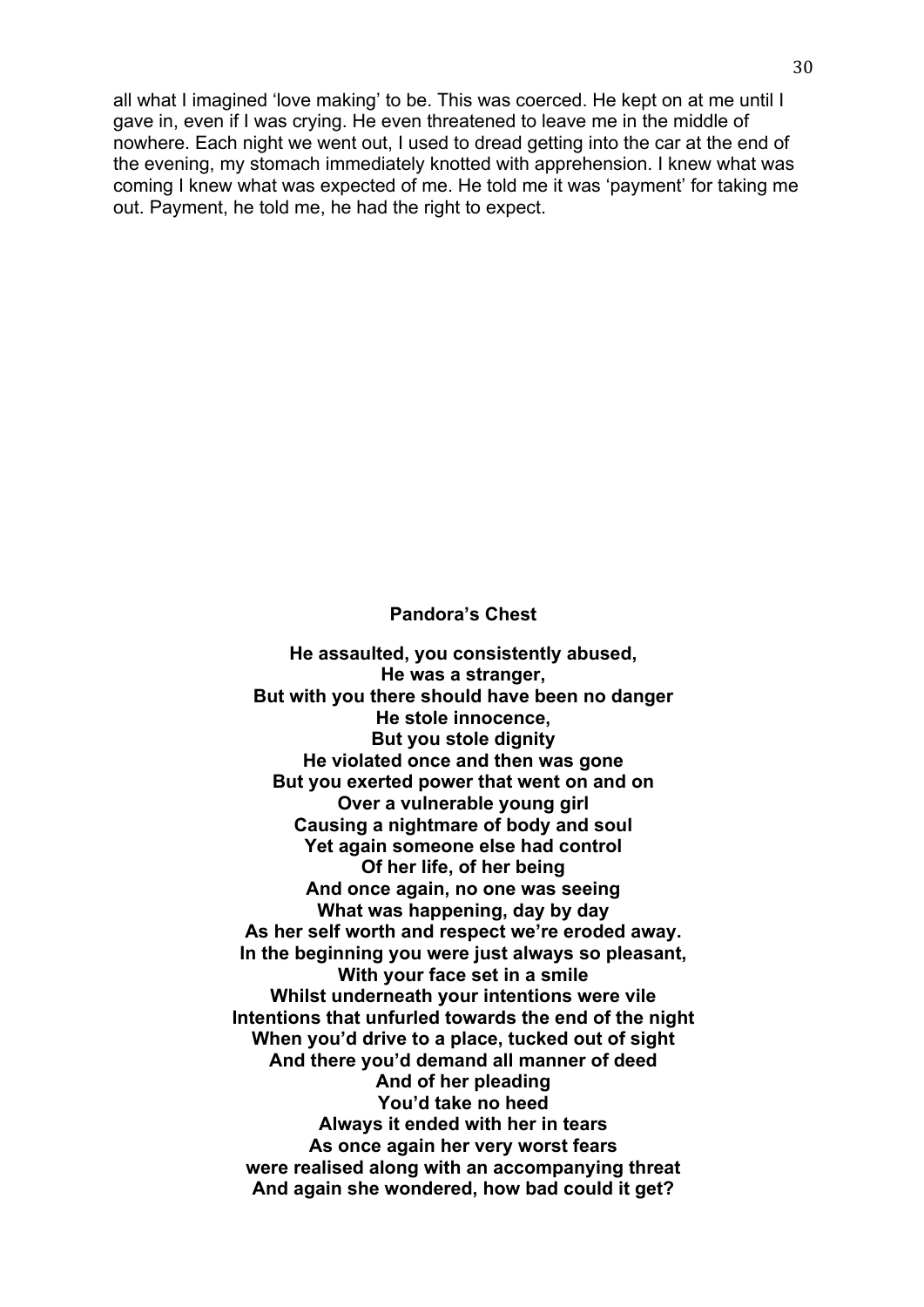**It was simple: You needed to dominate Demanding your payment following each date Have her carry out acts, perverted and wrong But she was vulnerable and just went along As her life took a new shape: Once again in an unhappy home And abused every time she was alone With someone who's need was to have control. You took a life that had strived to be whole And dashed it to pieces bit by bit She knew she should escape from it, But human need of another's attention Kept her trapped in this diabolical position Until the day she was suddenly free She'd brought it about, so unwittingly, Because the day you knew you'd lost control That you could no longer own her, body and soul You dropped her, suddenly in a manner so cruel And she gained her life back from under your rule But now she was left damaged and broken All dignity and self worth, you had taken And so she did what she had learned to do best Locked it away in Pandora's chest.**

August 2020

I begin the part of my counselling I've been dreading the most. It's time to face once again my teenage abuser. This is more difficult than I can ever explain. He's been there in my head for over forty five years. I've tried so many times to quash the feelings of dread he invoked in me, but I've never, ever, been able to rid myself of his horrible legacy.

Between what happened when I was seven, and much more particularly, what he did to me as a teenager, I've been left with a deep and uncomfortable mistrust of men. However, I have become the master of putting on a smile and hiding my true feelings, whilst being in a state of total and absolute panic inside. This has manifested itself twice, most startlingly, in the past twelve months.

The first time was in a personal training session. I had been with my personal trainer for some time and we had always carried out the training sessions in the local gym. However, circumstances led him to have to move my training to his home. He'd set up in his garage. I happily agreed to give this a go, but I could never have predicted the unbidden reaction I experienced at the beginning of my first session.

He had everything ready and set up in his garage as expected when I arrived, and he'd done a great job, as he always did, in preparing for the workout. I was impressed and looking forward to getting started. But then he closed the garage door. I don't know why it took me off guard, but it had never occurred to me that we would be behind the closed door of his garage. I was suddenly overcome by complete and utter panic. I was trapped again. He was bigger and stronger than me. How could I get out if I needed to?

Did he know any of this, anything of how I was feeling? Of course not; I did what I've become so adept at doing, I smiled outwardly and screamed and panicked inwardly. Only time was able to move me beyond that level of fear and allow me to enjoy my training sessions.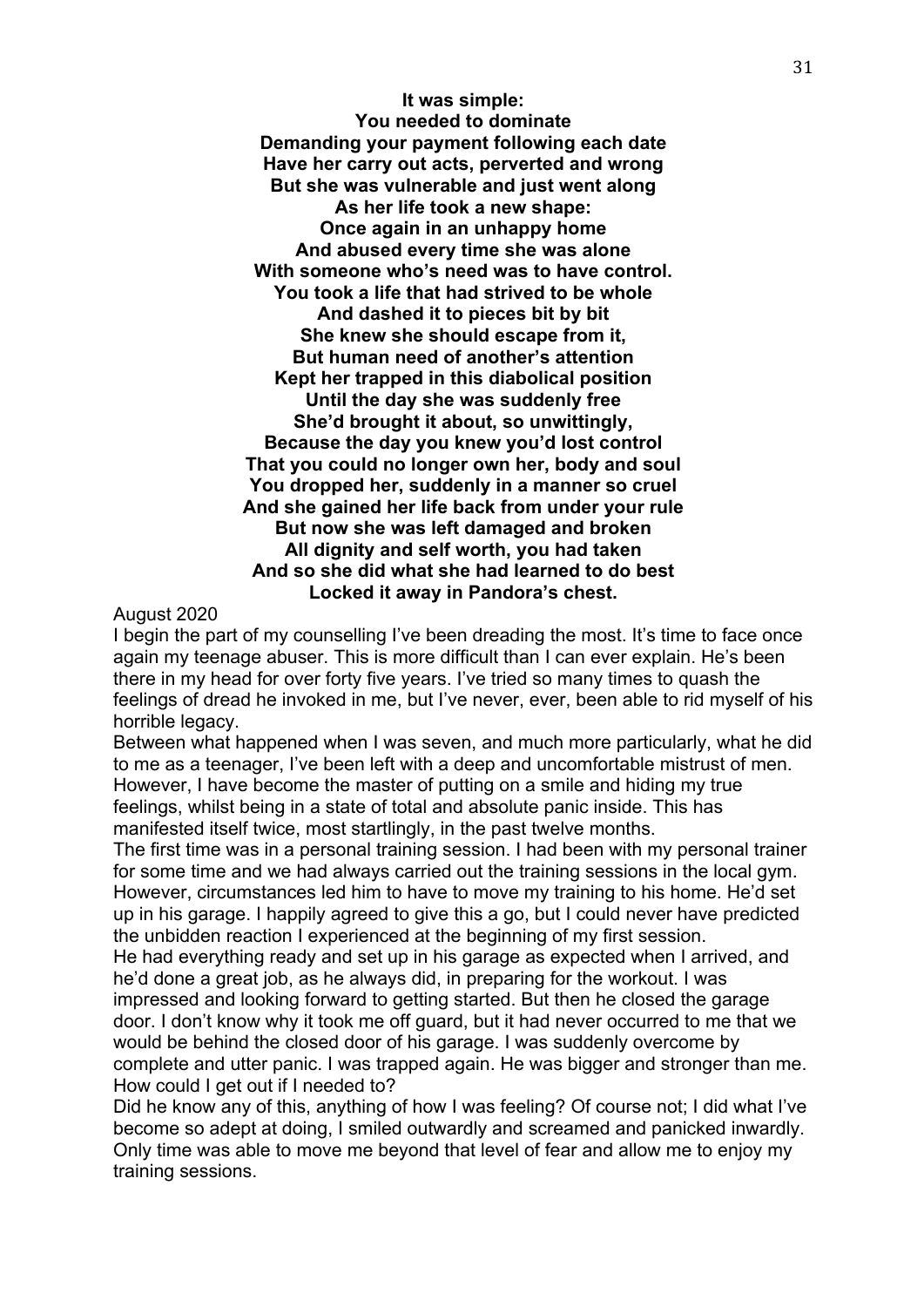The second instance was in September 2019. I had injured my shoulder whilst on holiday in Greece. I was struggling with severe pain in my neck, back and travelling down the nerves of my right arm, which I could hardly use by the time we arrived home. I was desperately in need of treatment and opted for a visit to a recommended physiotherapist. I arranged to see him as soon as possible after my return from holiday.

On arrival at the clinic, he invited me to sit in a reception area. One side of the reception area was all windows and we were clearly visible to anybody visiting the leisure centre where the treatment rooms were situated.

I certainly felt safe enough as his took a history of my injury and enquired about other aspects of my fitness and health in general. I answered his questions and was desperate to get some relief from the pain but all the time with growing anxiety that I was trapped because he had now moved us and I was in a small room with a man I didn't know, and he was standing between me and the closed door. Beyond that door I knew was an empty reception area before the main leisure centre. I could feel the panic rising inside of me. I was trying so hard to focus upon his questions, but all I could feel was such severe apprehension. Once again this man was totally unaware of the turmoil I was experiencing. As he began to work on my shoulder he mentioned the tension in my neck and surrounding muscles. He had no idea that fear of the situation was adding to that tension. Again, why would he? As always, I hid it well. He could never have guessed the extent of unease within this new patient. It would actually be months later before I would share this with him.

All too often mental health issues are considered and treated with something approaching disdain; they are minimalized. But in my case, that feeling of loss of control, of being trapped is as real today as it was so many years ago. I cannot help the panic that rises inside of me. I don't know if I ever will, even with the counselling and EMDR therapy. I have lived with this for so long, it has become part of my psyche. In the manifestation of the panic, my body really has 'kept the score' of the loss of control elements of the sexual attacks and the abuse I endured as a small child and as a teenager.

#### 1975

I was caught up in a situation over which I felt I had no control, no choice. I was being continually accused of abnormality and convinced that I was aberrant and worthless because I didn't want to engage in the acts that I now realise were far from the norm. Life was getting pretty desperate all around; but then, in the midst of all this came a man who was going to prove to be my saviour.

I had been having regular piano lessons since the final year of primary school. I had gone as far as I could with my dad's friend teaching me and now needed to change teacher. I spoke to the Head of Music at school and he offered to teach me. Up until this time, the Piano Examinations I'd taken were London College of Music. He told me that in order to progress further I needed to move across to Associated Board exams. I worked hard and entered and passed my Grade 5 practical and theory. Having taken me through my Grade 5, that same Head of Music walked into the Music Room in school one day and put a prospectus on the desk in front of me. "Look at it, think about it seriously," he said.

The prospectus was for Bretton Hall College of Higher Education. It was affiliated to Leeds University. He was suggesting that I train as a teacher.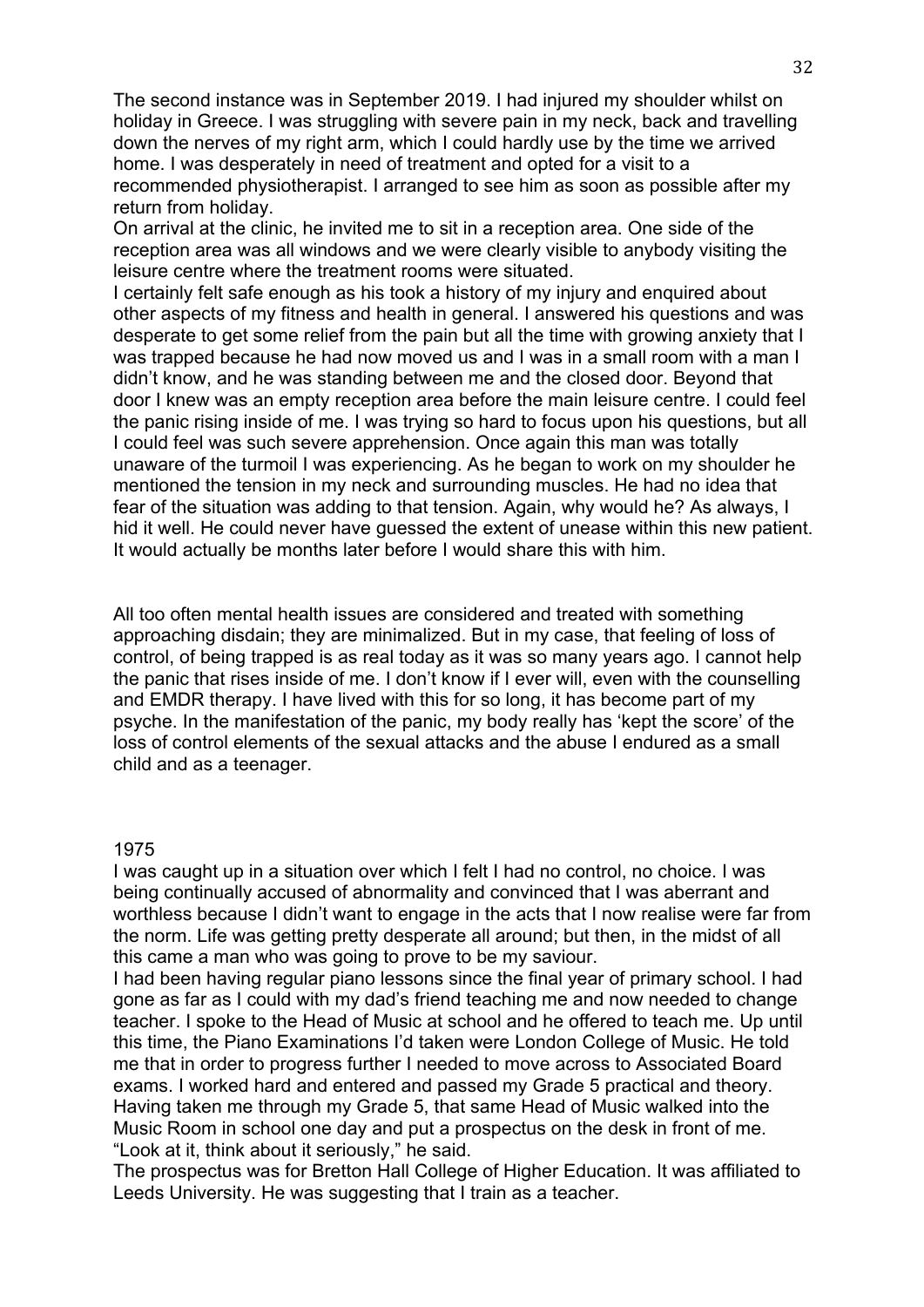I can clearly remember my immediate response. I looked at him in complete disbelief.

"Teach people like me? No chance!" I said.

"No, not people like you, teach primary aged children. There is a distinct shortage of musically trained teachers in primary schools. Just think about it."

I didn't realise it at the time that he was handing me the way of escape from so many things; and methods of escape I would employ for the rest of my life.

You see, at that moment in time, I didn't have the qualifications to secure a place on the course, not only did I need two A Levels, I needed to have attained Grade 8 Piano. I was only Grade 5.

I took the prospectus home to read. I remember it looked so exciting but daunting, way beyond my self-perceived capabilities. I'd settled to the fact that I might go into some kind of secretarial work. To get myself on a teaching course at Bretton seemed way beyond me. It certainly wasn't going to be easy, not in any way. There were several hurdles to overcome.

Firstly, I had to speak to mum and dad; hurdle number one. Mum didn't want me to move away from home and she didn't think they could afford it any way. I was already taking extra years at school by staying on into the Sixth Form and they needed me earning.

Dad thought it was beyond me and that if I did train as a teacher, I would consider myself above them and the rest of the family.

It took much negotiation on the part of my teachers, and particularly my music teacher to convince my parents that they should allow me to at least apply and that they could put in for a grant so that it wouldn't cost them. I promised to work every Saturday, weekend and holidays to make up the difference so that I wouldn't put an extra burden upon them.

Eventually, I was allowed to put in an application. But I was still short of that necessary Grade 8 Piano qualification. My music teacher immediately put me in for Grade 6. I had to put 100% effort and more into my practice and also into the theory of music exams. I passed. He immediately entered me for Grade 7. In the space of twelve months my music teacher took me through Grades 6, 7 and 8. Playing the piano became obsessive. Practice became a means of escape. I had to concentrate and I had to play continually. I found myself pushing to my limits. This would be a way I would manage stressful situations for a lifetime.

2020

The ability to throw myself into things until I reach breaking point in order to escape situations I am struggling with, has stayed with me. It is my stress buster. Unfortunately, more recently, it has also become a bit of a body buster. When I turned 60, my daughter suggested I rejoin the local gym. I'd been a member of gyms before, but all I ever did was run on a treadmill. It was my safe zone and running was in itself a means of escape. I joined the local gym. I ran on a treadmill. Run faster, push harder. One day my daughter suggested that I tried a Spin class with her. If you've never tried Spin, it involves riding a stationary bike, without brakes. The class is usually carried out to loud and generally quite fast music with an instructor leading you through routines of seated, standing and forward leaning cycling whilst varying resistance levels to simulate climbing hills or sprinting on flatter roads. The idea of it terrified me! A bike with no brakes? No control? No way! My daughter was persuasive though and eventually I agreed to give it a go. 'It's only a 30 minute class, mum," she said. "You'll be fine."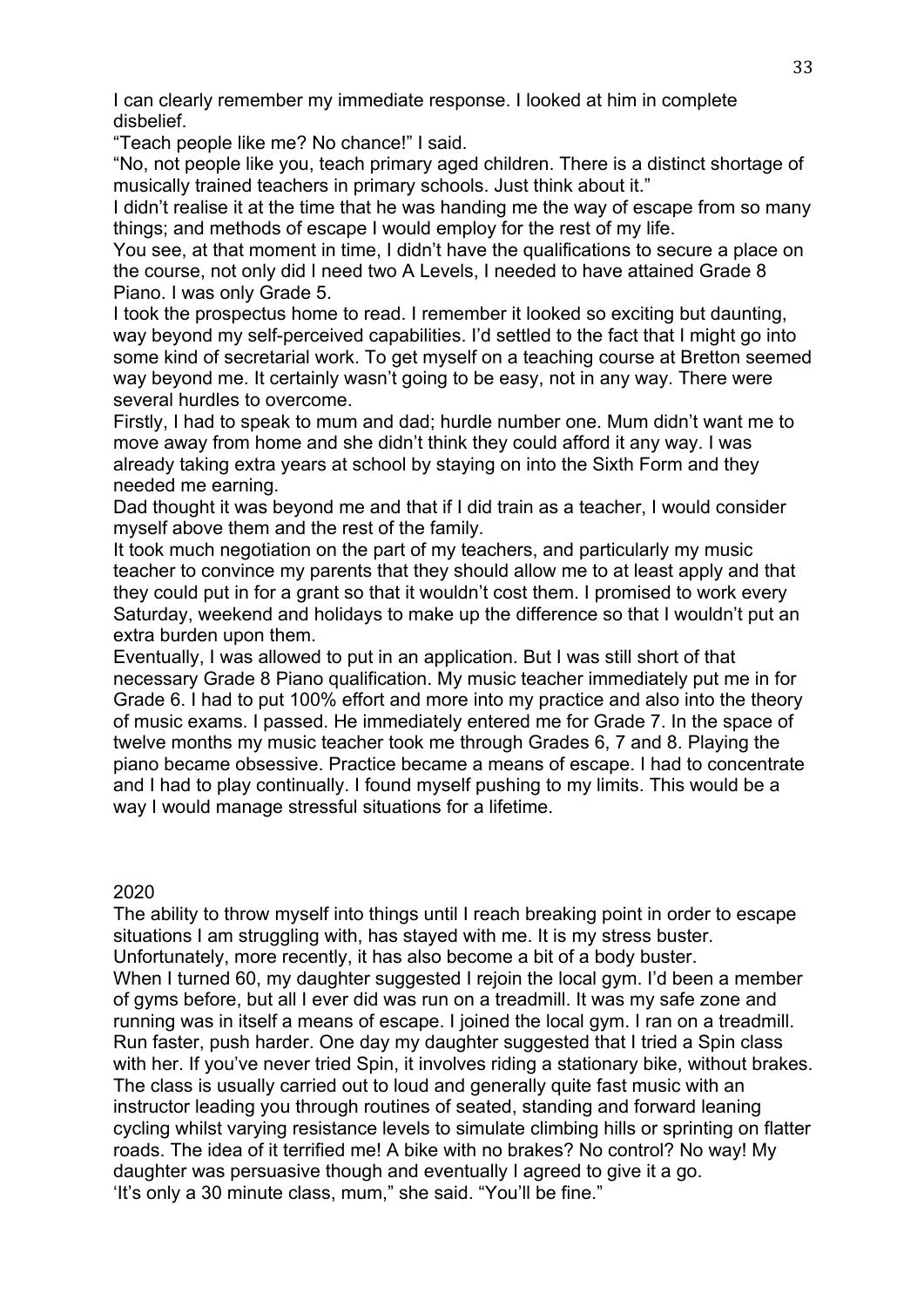That first class was so very hard going. I nearly fell off the bike when it finished and I couldn't sit comfortably for days. But I went back for another class and then for more and more, and more. I was hooked because for 30 or 45 minutes, depending on the session, I could forget everything that was worrying me. I could escape.

Before I knew it, I was Spinning most days of the week, sometimes more than once in the day. I then moved on to try weight and strength training, circuit training and boxing. Inevitably, before long there were injuries, which left me frustrated until I could get back to punishing my body again. It had become my ultimate way to escape stress and anxiety. The Leisure Group asked whether they could do an article on me for the local newspaper – the Weight Lifting Vicar! It hit the Internet and spread across the country. How had I gone from practically no exercise to this? Absolutely no idea!

Of course it all came crashing down in March 2020 when the gyms were closed under the National Lockdown. What to do? I needed to do something whilst I was undergoing the counseling. I found 'Joe Wicks HIIT' and 'PE with Joe', his 'Seven Days of Sweat' and then the Fitness Instructor from the Gym began putting classes online. I was also running and set myself a 10km goal. I pushed my pace every time I went out. Of course further injury was the result. I was still recovering from my shoulder injury and now added tendonitis in my hip and then bursitis in my right knee. I kept a physiotherapist busily, virtually employed throughout lockdown! I'd also found another outlet for my stress. I'd discovered POUND. In August 2019 a friend invited me to attend one of her classes. I loved this strange, energetic workout. POUND is a rockout workout. It is a HIIT Cardio Session inspired by drumming. In autumn 2019, I was so hooked on this new form of exercise that I trained to teach it. In fact, both my daughter and I trained to become POUND PROs – POUND Instructors. I had only just got it all started when we went into lockdown. What to do? Inspired by the friend who first got me into it, I learned how to use Zoom. Before long I was doing two free classes a week for anyone who wanted to join in. It gave me focus, it gave me the means of escape I needed as I journeyed through the traumas of my past with my counsellor.

And so I fell into a routine of running, Strength training, HIIT, POUND and cycling on an exercise bike. Every day pushing it as far as I could. I was often doing two or even three workouts in a day. I pushed and pushed. My counselling took place on Wednesday evenings and I couldn't wait to get out on Thursday morning, until a knee injury put and end to running for a while. I was just overcoming this when I developed a kidney infection followed by Shingles. The latter brought me to a grinding halt. My means of escape had resulted in an imprisonment of pain. Mental illness often leads to the sufferer engaging in obsessive behaviours. For me the focus has changed over the years and in latter years it has settled on the need to workout. If I don't, I don't feel good. It's as simple as that.

# **Intensity**

**Emotions fuel your energy And the intensity builds In your thoughts and in everything you do Driving you to succeed, To Push and push, push yourself through, Throw yourself into every task Nobody ever has to ask for more, You give it your all, that's for sure.**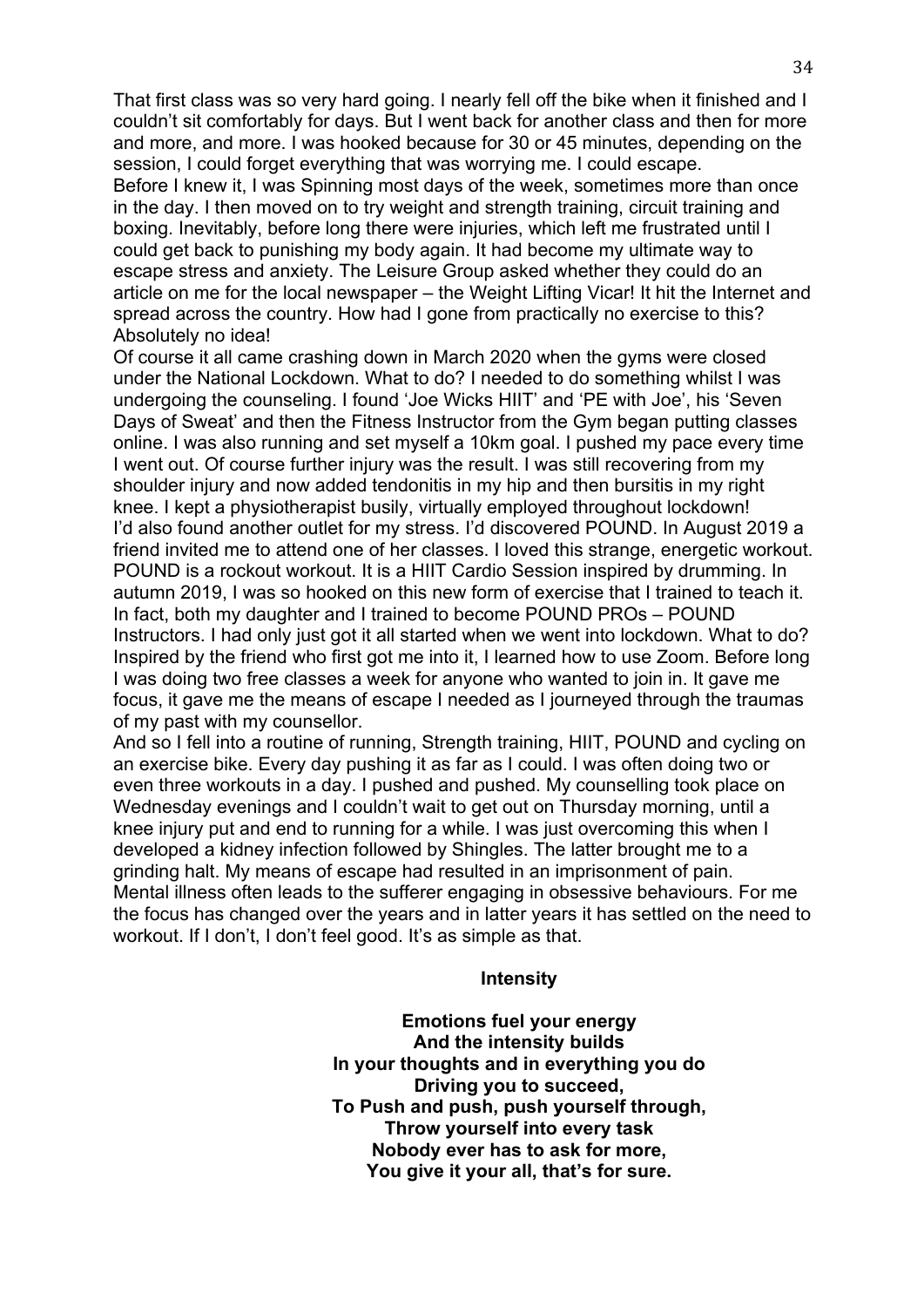**Emotions fuel your sense of drive Pushing yourself is the way you survive It helps to blot out The things you don't want to feel The things in your head, you would rather weren't real**

**You push and you give everything you've got You give it, regardless of it hurting or not, Push and push until you're done, Spent, Nothing left All energy gone And has the push taken away the pain? No, Not a chance So tomorrow you'll repeat The push again.** 

1975

Of course, there was one other person to speak to about my possible training at Bretton Hall, and he wasn't happy at all. This was going to 'change' me. He became nastier as I made my way though the process of application. His control and demands became greater. Coercion was his number one tactic and I came to dread the end of the evenings I spent with him. Sadly, I didn't have the emotional capacity or mental strength to break it off. I can see now that I should have done.

In the summer of 1976, I passed just two A Levels – Music and English Literature. I also passed the magical Grade 8 Piano exam required and so I had scraped through enough to get myself to Bretton.

Dad was back home; the woman he was having the affair with never intended leaving her husband and very nice home for this man who could offer her nothing whatsoever. He discovered he had no option but to ask mum to take him back. And she did.

At the end of September 1976, it was mum and dad who drove me to Bretton Hall in West Yorkshire, my home for the next three years before graduating with a Bachelor of Education Degree from Leeds University.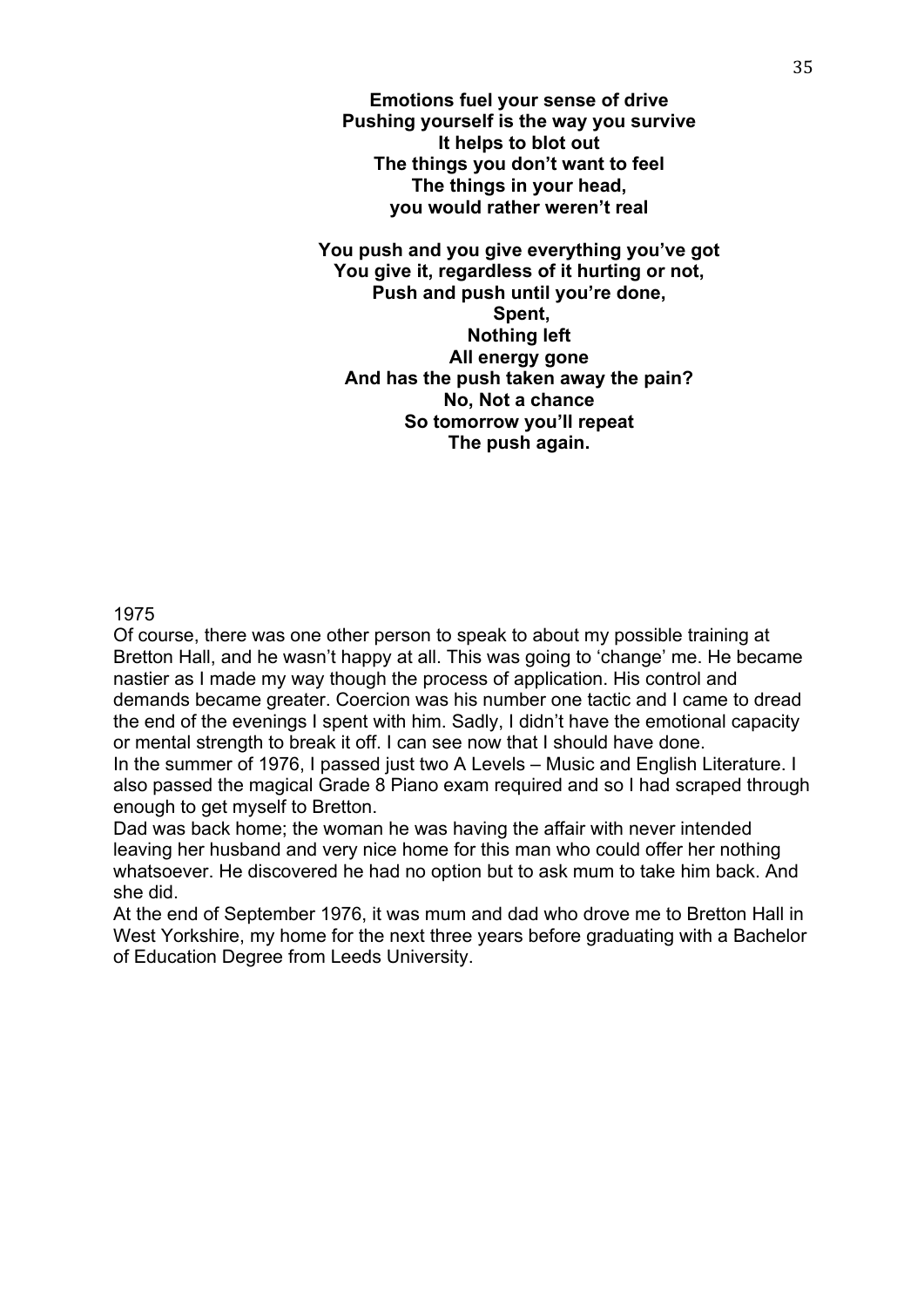![](_page_35_Picture_0.jpeg)

*Bretton Hall was affiliated to the University of Leeds and specialised in courses in design, music and the visual and performing arts. I feel hugely privileged to have trained there from 1976 – 1979*

*Today the Hall is closed and the grounds are home to the Yorkshire Sculpture Park.*

# 1976

I found the initial experience of Bretton life quite daunting. I'd never known anything like it. I'd never been away from home and I wasn't at all prepared to be amongst all the seemingly, very self-assured arts students. I had such little self-confidence; after all I'd had somebody continually undermining me and putting me down for some time. But I'd worked so hard to get to this point and I was determined that I was going to succeed and to qualify as a teacher.

I was placed in a large room in the mansion house pictured above, with three other girls. It soon became a popular meeting place for all manner of students. I began to make new friends with whom I would either keep in touch with, or eventually become re-united with through the wonders of social media.

So where was my abuser in all of this? He came along for a visit that first October and it was soon apparent that he was neither comfortable, nor happy; he was in such a foul mood for the whole weekend.

In November 1976, he was due to come to stay for another weekend. This was before the days of mobile phones, so all communication was reliant upon my phoning his home number. On this particular Friday I phoned from a public phone box in Barnsley to check upon his arrival time.

"What time are you getting here?" I asked when I made the call.

"I'm not," came the reply.

"Oh," I said, "are you ill? Is something wrong?"

"No. I'm just not coming."

"Why?"

"Because I'm not. I'm not coming today and I'm not coming again, ever."

That was it. We were over. I never saw or spoke to him again.

I felt as if I'd been thrown aside like the worthless article he'd always convinced me I was. The truth was that I really was useless now because he'd lost control.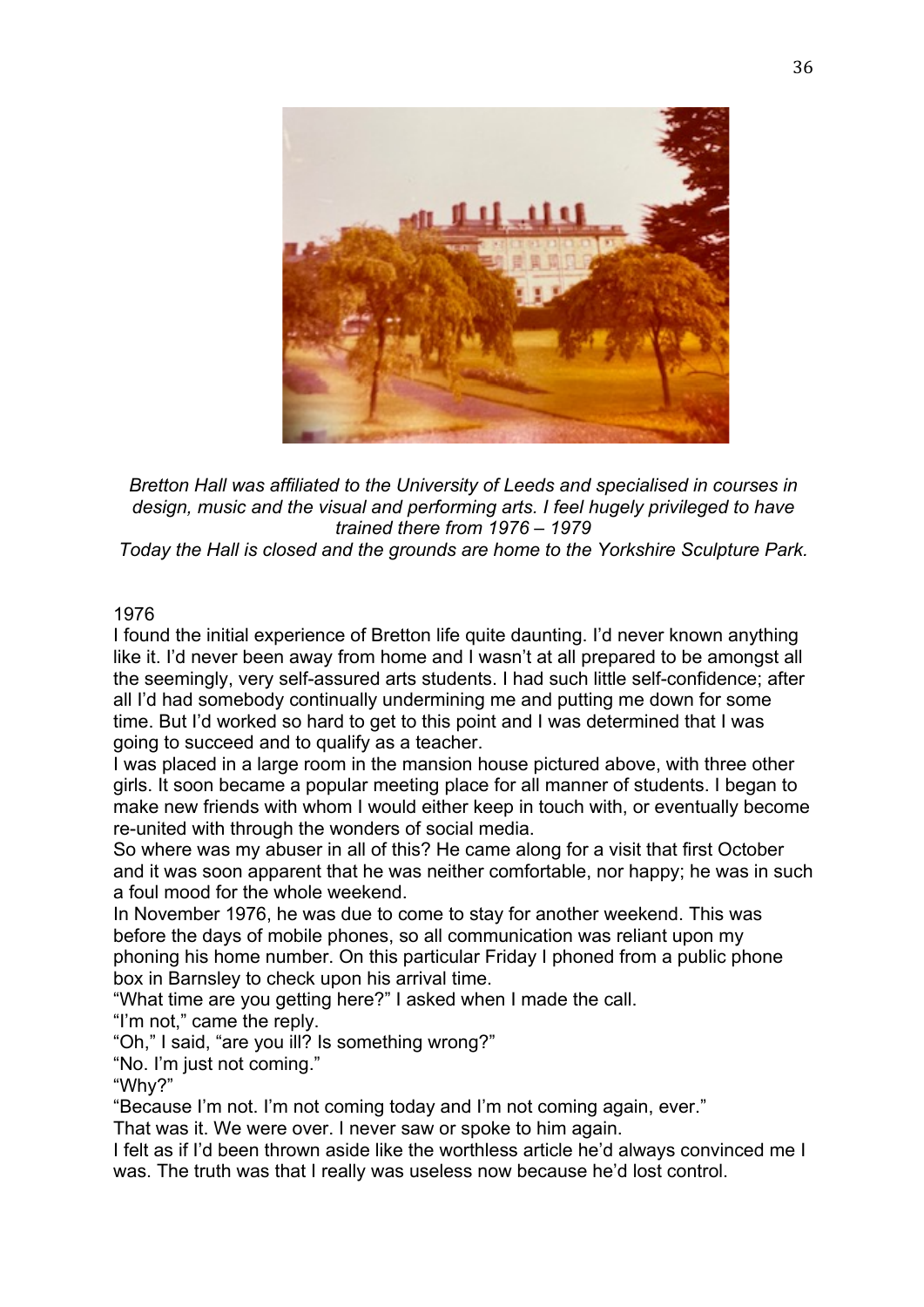Looking back, I should have just felt relief; this was the ultimate escape from a totally dark relationship with the potential to lead who knows where. But all I felt at that time was rejection. He had discarded me like a piece of rubbish for the bin. That sense of rejection, and the fear of being rejected, would remain with me for decades; it was just another result of his horrible legacy. It would affect me in so many ways in the years to come, continually present, diminishing my selfconfidence, from larger issues of being passed aside for a job or position of responsibility, to the very minor, having a text ignored or unanswered by a friend. It has never mattered the size of the rejection, it is just that fact that I have been rejected, discarded as he discarded me that day in November 1976, because I was no longer of use to him.

#### 2020

From the moment of disclosure in February I'd used the terms 'sexual assault', 'sexual abuse' and 'emotional abuse' and 'control'. But there was one word I had yet to bring myself to use. I couldn't say it, because I didn't want to admit it for what it was. I knew, of course I knew, but to give it its name would not only make it real, it would make it worse, for everybody. It would also perhaps prompt others to try to persuade me to take matters further and I knew I could never put myself, or my family through that ordeal.

It is July and with the support of my counsellor, I've decided to return to the EMDR processing. The decision has not been taken lightly following my previous experience in May and June. But, as I cannot verbalise in much detail what happened to me to anyone, even to my counsellor, it is my best option. The focus upon feelings and emotions won't require me to go into graphic details. They will be in my head.

I have to say at this point, that my counsellor was amazing throughout. She just gently encouraged and I found myself telling her more than I've ever managed to say in my life. And when I've not been able to say it out loud, she encouraged me to write to her between sessions. She was also wonderful at reading between the lines. She had already worked out much of which I was struggling to say, before I reached a stage where I was able to be more open. I realise now that the relationship between a counsellor and client is a long process of growing trust. And if that trust is not there, then I don't think the process can be as successful as it might be.

There is a time of preparation before we begin this second round of EMDR and it is during this time that the 'R' word is used for the first time. I don't say it. I describe, as much as I am able to, what happened and my counsellor puts the picture together and uses the word in response to that description. I know she is right, but somehow to actually say 'he raped me' is too difficult. It is still so difficult and I've only been able to say it out loud to those in my closest circle.

Over the next few weeks, using EMDR, I process what happened, what he did and what the recognition of it really means to me.

The first session sees me break down in uncontrollable tears. I can't help it. I am completely knotted up inside and then the flood-gates open and I have no power to stop them. The feelings I experience as the tears fall are of the deepest shame and hurt. Forty five plus years of pain and shame rain down my face. My counsellor encourages me to let it out. I've never cried about it like this, not ever. I've learned,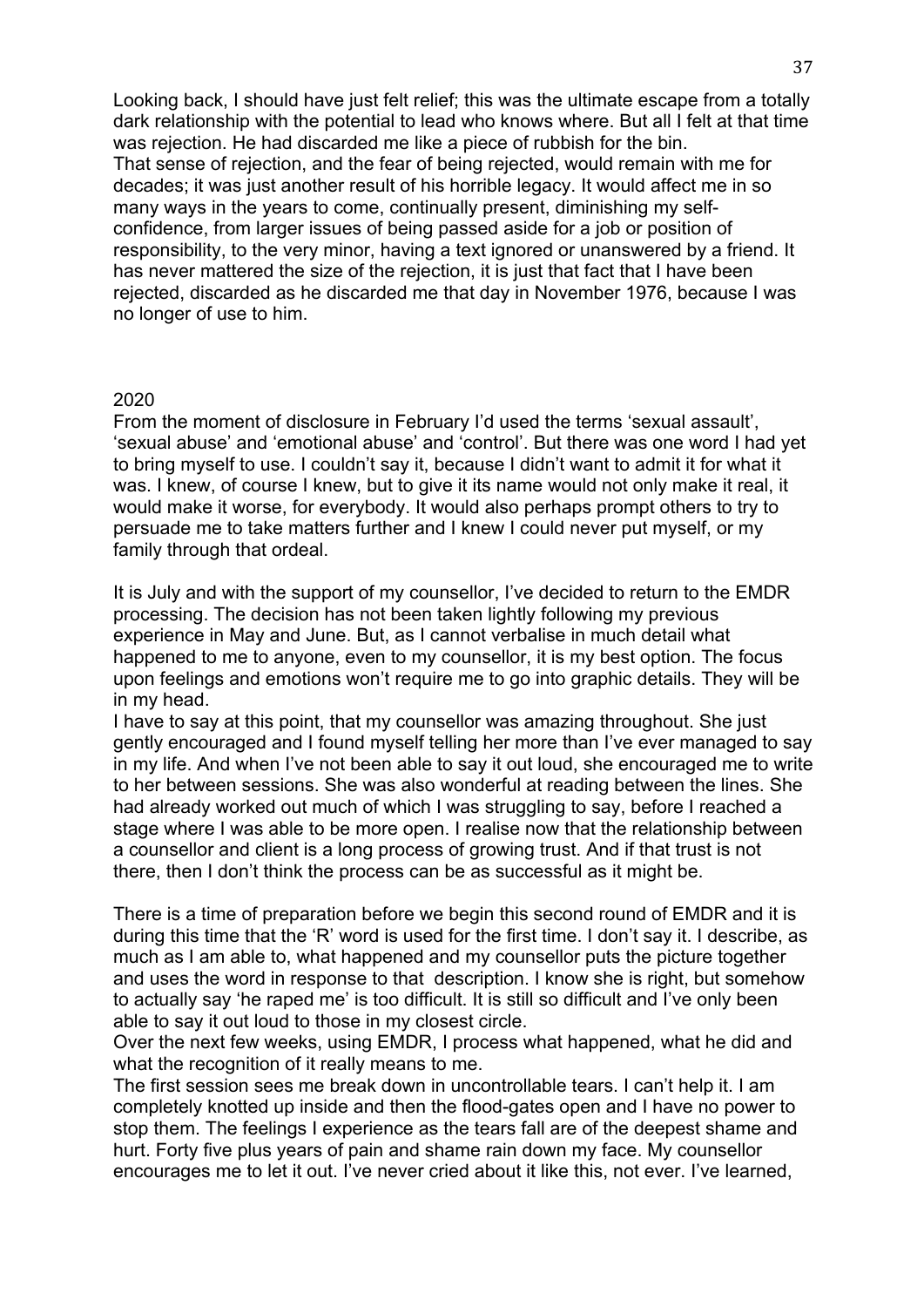like I have with everything else, to keep it pressed down, to squash the anxiety and upset it has causes me. Until now.

As we continue through the weekly processing I feel increasingly that I want to tell him how he had made me feel in doing what he did to me; how he has left me feeling for so many years. And so I write a letter. Of course, it is a letter I will most likely never send, but writing it, putting down what he did and how I'd had to live with it all these years helps me to move on through the process. It allows my emotions to move from deep shame and uncontrollable sorrow, to anger, anger towards what he did. This is progress.

\* Please note that I have edited this copy of the letter from my original, as I cannot bear for anybody else to read the full extent of it, even now.

# Letter to a Rapist

# *Xxxx,*

*I cannot begin this letter with the salutation 'Dear', because I don't feel it's appropriate. It's not appropriate because there is nothing but pain and regret when I think of you.* 

*For well over forty years I have lived with a legacy of mental and emotional pain and shame that has cut deeply into my everyday existence. I have tried to keep what you did to me and what you put me through locked away in a box. Until now. I wouldn't imagine you've ever given a thought to the damage you inflicted upon me, but I have had to live with it for decades.* 

*Only now, with the amazing love of family and friends and the support of a caring and skilled counsellor, have I been able to properly face full on what you did to me time and again and give it it's rightful name – rape. You may not think or even believe that to be correct, but I know that is what it was and I also know that if I chose to pursue what you coerced and often forced me into night after night, you would have a case to answer in a court of law.* 

*Do you know, I still cannot pass where you took me night after night, without my stomach tightening in panic and dread? It was the place where I was expected to 'pay' you back for taking me out for a drink, a meal, to a party. You absolutely expected it of me and when I didn't want to do as you asked, you told me I was 'frigid'. A 'frigid bitch' I believe was the term you used. You broke me down until I cried and gave in. I didn't even know what the word frigid meant until you used it. But I wasn't frigid. I just didn't want or deserve to be forced to do the things you wanted me to do. It's true, I did knot up and freeze. I knotted and froze with anxiety, panic and dread at the*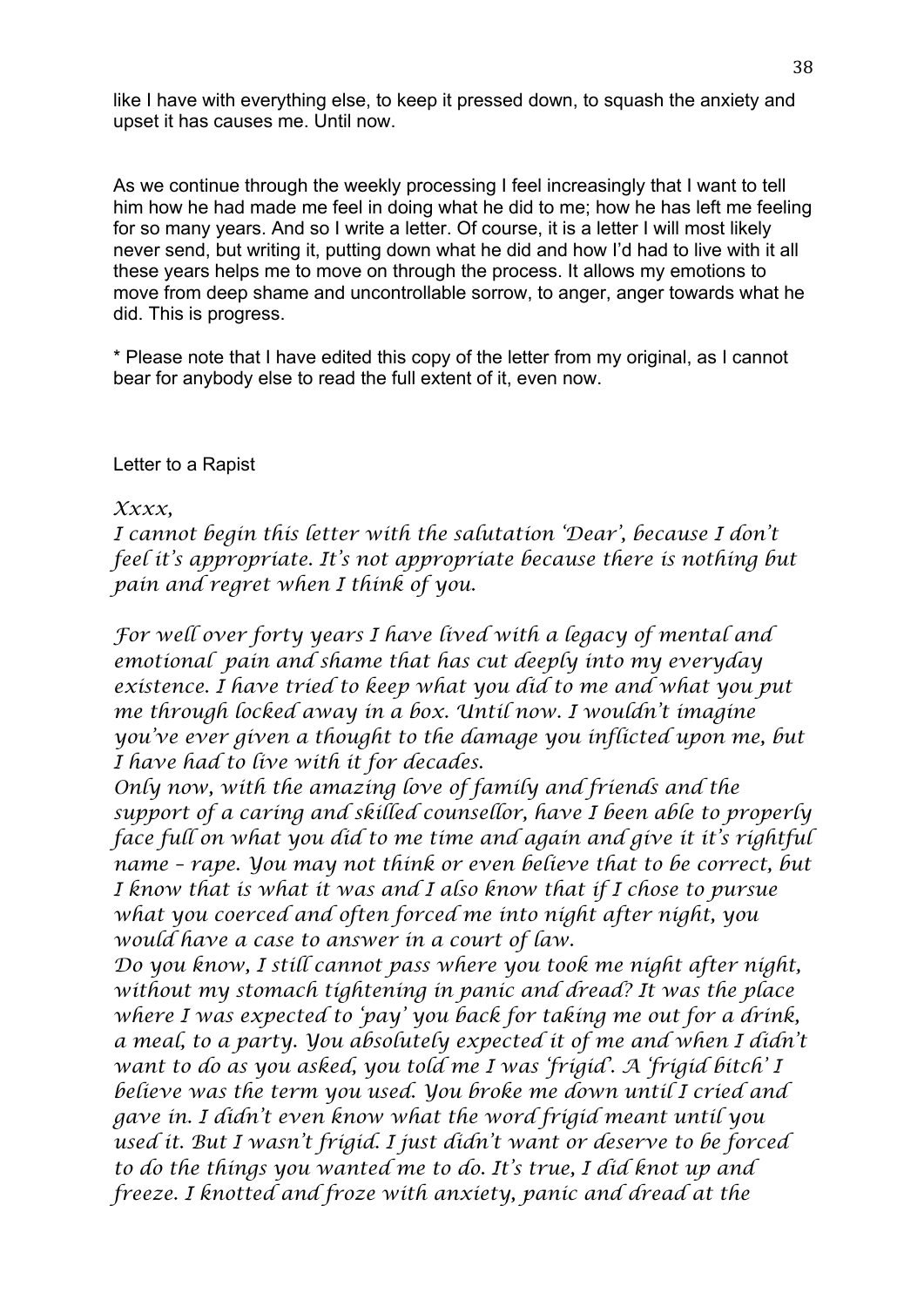*thought of where we were going when we got into the car at the end of an evening. I froze with dread at what I might be expected to do. I can't even bring myself to write descriptively about it here, but I remember all too well the things you made me do and some of those things, I know now, were not normal. I used to brace myself against it, numb myself until it was over and I was free to go home. That was never how love should be expressed.* 

*As far as I am concerned you just added to what had been stolen from me when I was seven years old, when I was sexually assaulted by a stranger. Surprised? No, I didn't tell you. I've never told anyone about what he did or indeed what you did, until now. This has been my dark secret. It was my shame to bear abuse at the hands of a grown man as a child. He stole my innocence. You stole my dignity and my selfworth, you exerted your control time and again and when I didn't*  want to comply, you treated me in such a way that left me feeling *totally worthless.* 

*You reduced me to tears, you had me apologising for what you made me believe were my own shortcomings. You left me feeling dirty and used. It happened to me when I was seven and you did it all over again and again and again. Let's face it, I wasn't even worth the time for you to break off with me properly. I actually had to phone you to find out where you were that Friday, only to be told you were calling it all off*

*My biggest regret is not being strong enough back then to say 'no' and walk away from you. You actually did me a favour when you ended it that day and I have since considered it to be my luckiest escape. I only hope that whoever you have gone on to share your life with has not had to endure the things I did.* 

*You didn't ruin my life in as much as I have been highly successful in everything I've set my mind to. I attained two Degrees at University and I have reached the top of my profession. I have an amazing family – a loving, kind and caring husband and beautiful and equally highly successful children along with the most loyal and fabulous friends.* 

*But despite all that success and the deep love that surrounds me, I've lived too long with my darkest secret. I've lived with years of freezing in panic and dread at the end of a lovely evening when my husband has turned to me and I've frozen at the expectation of having to 'pay', as I did with you. Add to this the fact that whenever I've found myself alone with a man, whatever the situation, I've frozen inside with panic and dread as to what might happen, what might be expected of me – there is your legacy.*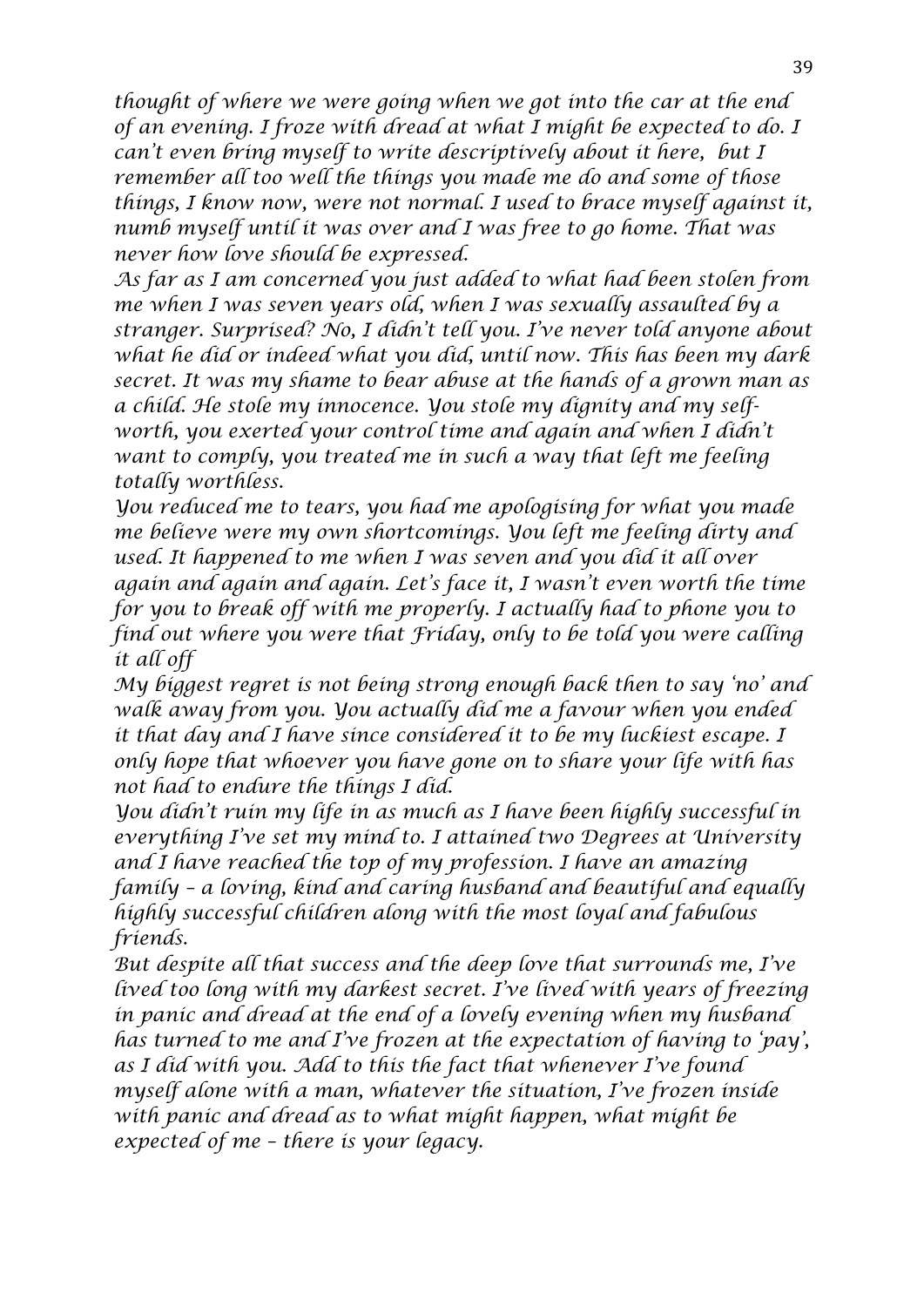*I've blamed myself for years for what happened, and only now have I been able to acknowledge that actually, none of it was my fault. Not one bit. It was yours.* 

*You raped me. Expectation, coercion, pressure to do what I didn't want to do – that was rape – no other name for it, rape that I endured for far too long. You even took me to watch X rated sex films, films I wouldn't ever have dreamt of watching, films that made me uncomfortable and that I was ashamed to watch. You took me along to try to show me and persuade me how to live out your sexual fantasies. And then you made me do things way beyond normal. I didn't know any different. Only that I didn't want to do it. Now I know, you raped me.*

*I'm not pursuing anything here because I'm not a vengeful person, I never was. I know I could and I have every right to take things further, but I don't want to escalate the trauma you put me through and what I've had to live with for so many years.* 

*What I want is for you to know how I feel and to take ownership of what you did - the lifelong damage you caused another human being in this world.* 

# 2001

It was in 2001 that I first felt God calling me to do something more. I had no idea at the time what the 'more' might be, but with the fantastic support and discernment of my Vicar, I came to the conclusion that it might be a call to some kind of ministry. People often ask, "Why did you choose to be a Vicar?" You don't. God does the choosing.

The process that possibly leads to Ordination is deliberately long, beginning with one to one interviews, progressing to panel interviews within your own Diocese and then, if you are recommended, an interview at national level by members of the Bishop's Advisory Council. This final interview lasts for several days. All in all, it is a rigorous process.

I really had no idea why God might be calling me. I was truly damaged goods; more damaged than anyone on any of those interview panels ever discovered. Only God knew and I decided that if I was rejected, then I would know how damaged he thought I was and it would remain between us. Strangers didn't need to know and I wasn't ready to speak out. It was my shame, my secret.

The questioning and the tasks set during the process are penetrating and demanding. As a candidate, you are called to bare your soul over and over again before actually being found suitable, or not, as the case may be, to attend what is affectionately known as 'Vicar School'.

At the end of a process that lasted well over two years, I was recommended for Ordination and was offered a place at 'Vicar School'.

This actually meant embarking upon a three year degree programme in Theology and Pastoral Care on the Northern Ordination Course, affiliated to the University of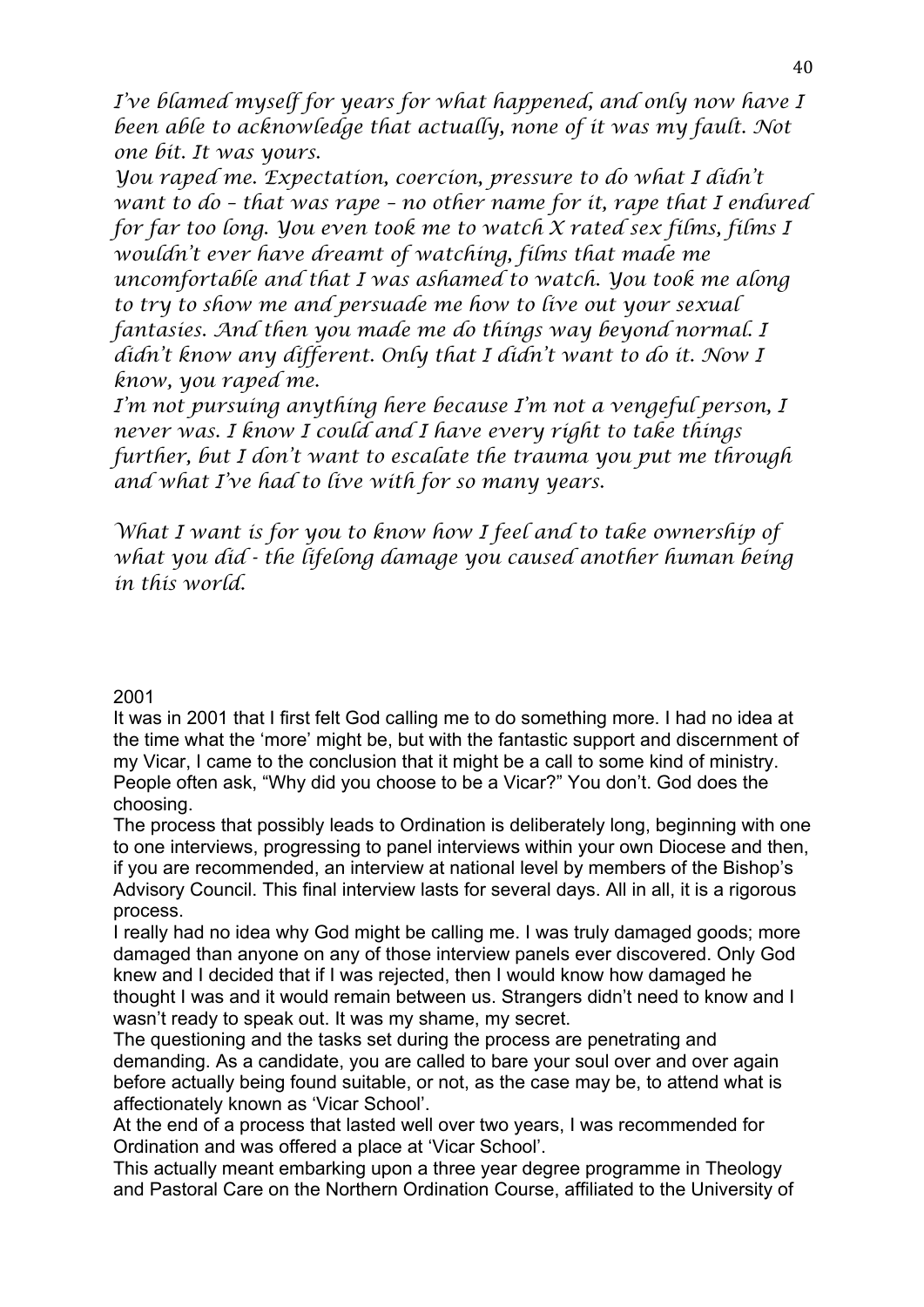Leeds. It was a part time course, which I would complete whilst continuing with my post as a primary school headteacher.

There were several times during those three years of training when I had to face scenarios of sexual and emotional abuse, often in role-play situations or round table discussions. This was often being mirrored in my adjacent role as a headteacher and frequently involved liaison with Social Services and the Police as I dealt with frequent child protections and safeguarding issues. Strength of faith and God's calling somehow carried me through the most challenging times.

I was Ordained in Chester Cathedral in 2007 and made Priest in 2008. After a training curacy of three years, I was installed as Vicar of my present church in March 2011.

![](_page_40_Picture_3.jpeg)

*Being called to ministry is a huge privilege. It is a call to serve God and others in a very unique and special way. I love the role I've been called to as Vicar of a Parish Church.*

In March 2020 I had been Vicar of a village church for nine years. I was well established and I'd never had any time off for illness, so to be in the position I found myself in personally and emotionally was hard to bear. To feel unable to minister to those in my parish who needed me made it even harder. Of course many of them had no idea why I was missing. How could they? Maybe they thought the Vicar had finally lost the plot! I don't know. But I made the decision to be as open and honest as I could about why I was not working, to those who asked why I wasn't working or how I was.

One of the most difficult things I encountered was the battle not only with the memories, but with my own faith. As the months of counselling progressed and a time when the memories and recollections were at their darkest, I really struggled to find God. This was totally unfamiliar to me. He has always been there for me. I've always been assured of that. But now I felt so alone and that He had turned His back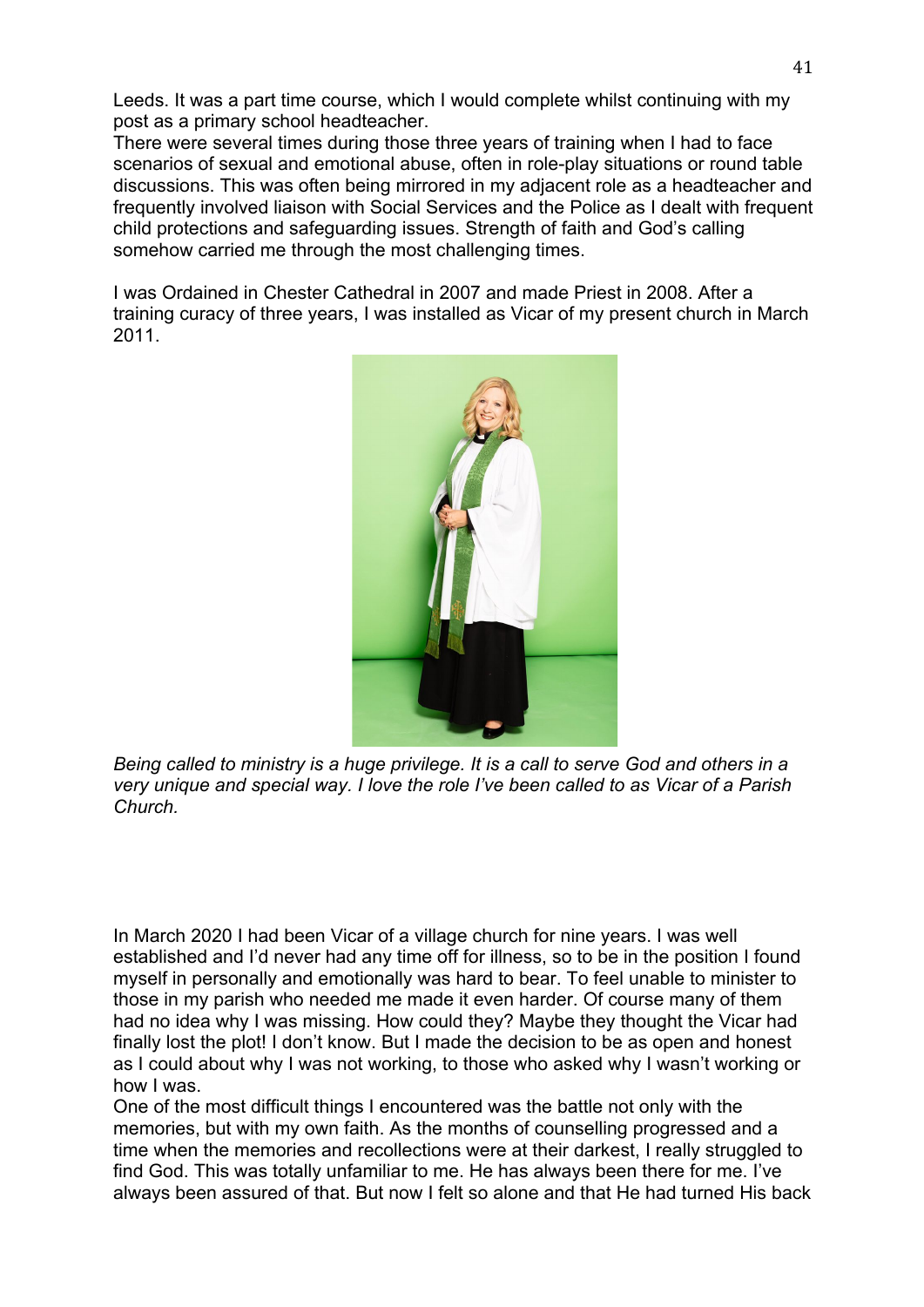on me. I can't explain fully why. I had the most wonderful support from those within my church throughout. My Wardens and Assistant Priest were always there for me. But personally, I was struggling. Where was God in this? Had He decided that I shouldn't have been Ordained after all, I wondered? I was hurt and confused and I'm sorry to say that the result was that as I couldn't feel He was there for me, I turned my back on Him. For a period of time, as I worked through the worst of the trauma, I was spiritually lost. I couldn't pray. I felt there was nobody listening. It can happen, even to a Vicar.

I wasn't to feel the weight of God's loving presence upon me until the end of the summer. Whilst holidaying in Devon with my husband, we visited Exeter Cathedral. It was there that I discovered that 'thin place'. A 'thin place' is a place where the veil between this world and eternity literally feels thin. It is a place where you can palpably feel God's presence. Standing on the shore of the Sea of Galilee has always been a thin place for me, particularly the northern shore. But on this day, as I stood in Exeter Cathedral, a place I'd never before visited, the tears gently rolled down my cheeks. I could feel Him.

"Ah, there You are," I whispered.

That experience, that visit to Exeter Cathedral was to prompt me to make contact with the Bishop of Exeter, a Bishop I have known for many years. It led to some of the most compassionate, caring and loving ministry that would lead me back fully into God's presence.

## 2020

Sexual assault is not only a violation of the body, it is a violation of the mind. Sexual abuse is almost inevitably accompanied by emotional abuse.

Nobody can simply shrug off the trauma of sexual assault and abuse. Oh, we can hide it, and many do, for years. We can bury it, we can even try to deny that it ever happened, but as van der Kolk stated 'The Body Keeps the Score'. One day it will catch up with us, affecting our health, mentally and possibly physically.

As I embarked upon the EMDR therapy again in August 2020, I was to discover just how powerfully our body reacts physically to previous trauma.

As a 16 year old, whilst going through all the turmoil of dad's indiscretions, his constant endeavours to persuade me to accept his new 'lady', my mum's suicide attempts and the sexual abuse I was enduring, I fell ill with Shingles. I was studying for crucial exams, I was totally stressed and I developed Shingles.

Shingles is a horrible condition cause by the same virus and Chicken Pox. It manifests itself in an extremely painful blistering rash. The virus travels along your nervous system to your skin, making it very sore to touch and also causing severe nerve striking pain. It is frequently caused by a weakened immune system and you are particularly susceptible to it, if you are under stress. The symptoms can last for weeks and the nerve pain continue for months after.

In August 2020, as I began to process the trauma suffered by my 16 year old self, my body re-triggered that past illness; I developed Shingles. As I battled with mental anguish and emotional trauma, my body physically recreated this painful illness of my teens. It seemed that my body truly had kept the score.

Like many people during the national lockdown, as a family, we began to binge watch various series on the television. One of these was 'SAS Who Dares Wins', the reality TV series featuring a number of ex Special Services soldiers. The challenge involved putting men and women through a two-week long gruelling training programme, pushing them to their limits, pushing them to breaking point. It wasn't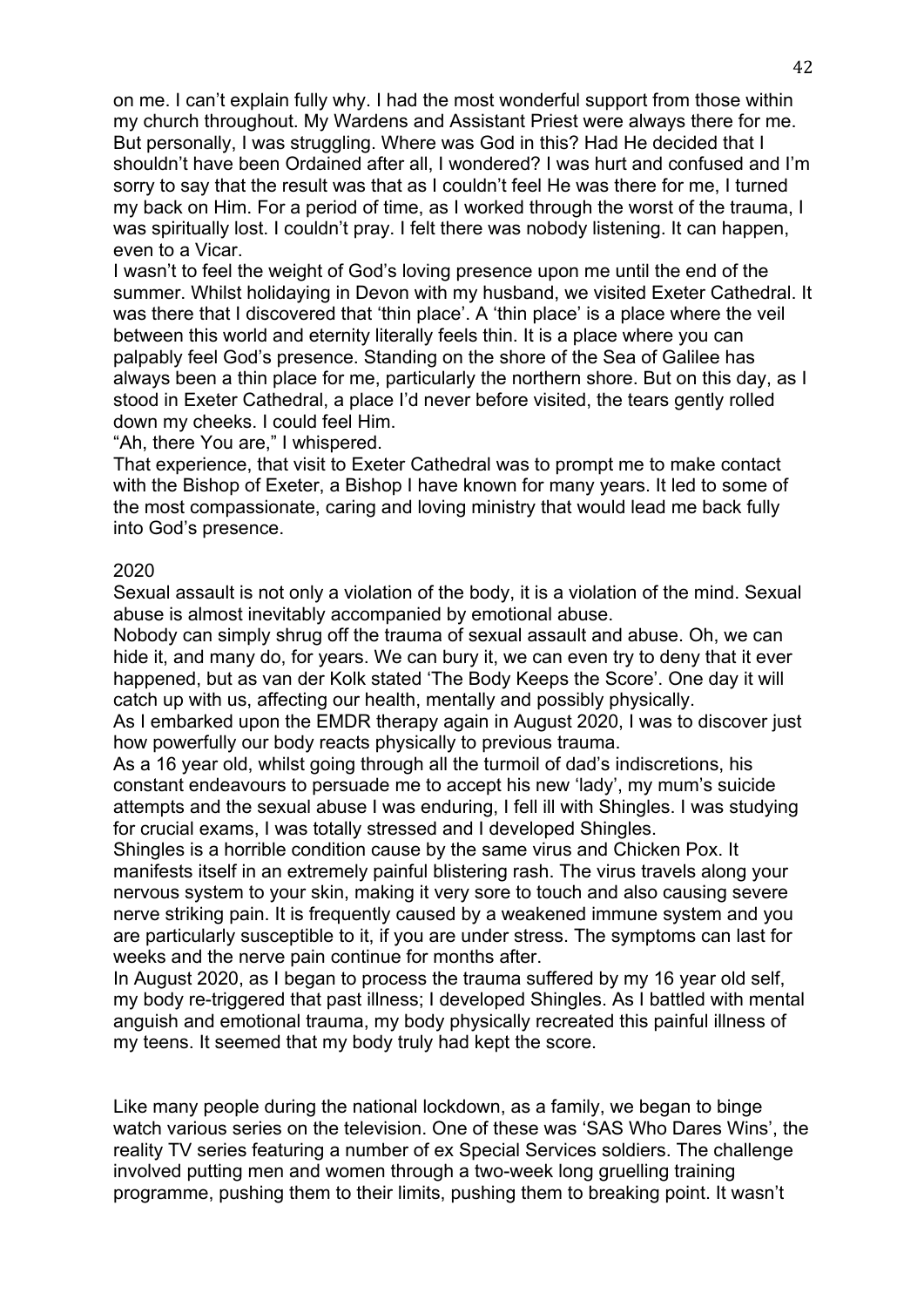this fact that resonated with me, although I knew all too well about pushing myself to my limits, to breaking point; it was the stories behind the men and women who took part. So many of them had been through incredibly difficult times and had put themselves forward to test their resilience. Ant Middleton, the Chief Instructor, focussed the contestants energy on the tasks as he tried to help them believe that they could achieve the most difficult of challenges. I became fascinated by the idea he constantly put forward of employing positivity in negative situations and I began to read his books. I listened to one of them as I ran. I took note of what he was saying about turning a life around.

Watching the series, reading and listening to the books made me realise, that if I was to move on and come through this horrendous time, then I needed to develop ways to help myself as much as I could.

It was shortly after that my counsellor recommended the Bessel van der Kolk book and I began to read and learn more about PTSD and in that learning I began to realise how I could begin to help myself. I somehow had to turn all the negativity that had been in my life into positivity. I began by trying to write how it felt.

#### *Sand*

*In a battle with the memories from the past, I am trying to turn negativity into positivity. It isn't easy. It's like standing on sand at the edge of the sea. The sand is firm until a wave hits and then it shifts under your feet and you are unstable again. It can cause you to lose your balance as the sand moves under your feet. This poem is written to try to express the shift and movement in that battle to turn negativity into positivity as I walk this difficult journey.* 

#### **Sand**

**Sand beneath your feet, Warm, soft, firm, secure Until the next wave hits, and then the grainy floor shifts and moves and staying upright proves more difficult than it did before.**

**Now your footing isn't so sure ~ struggling to maintain a stance to stay upright, to maintain balance. Once more, steady, feet take hold Awaiting the wave, feeling bold. Watching it grow, approaching the shore You can do it, take this on, and more.**

**Again the sand begins to move And standing solid begins to prove More difficult, feet just won't stay As the shifting grains slip away. Don't give up now, stand firm, stand proud, Stumbling is fine, it is allowed. Stumble, but from that slipping, learn**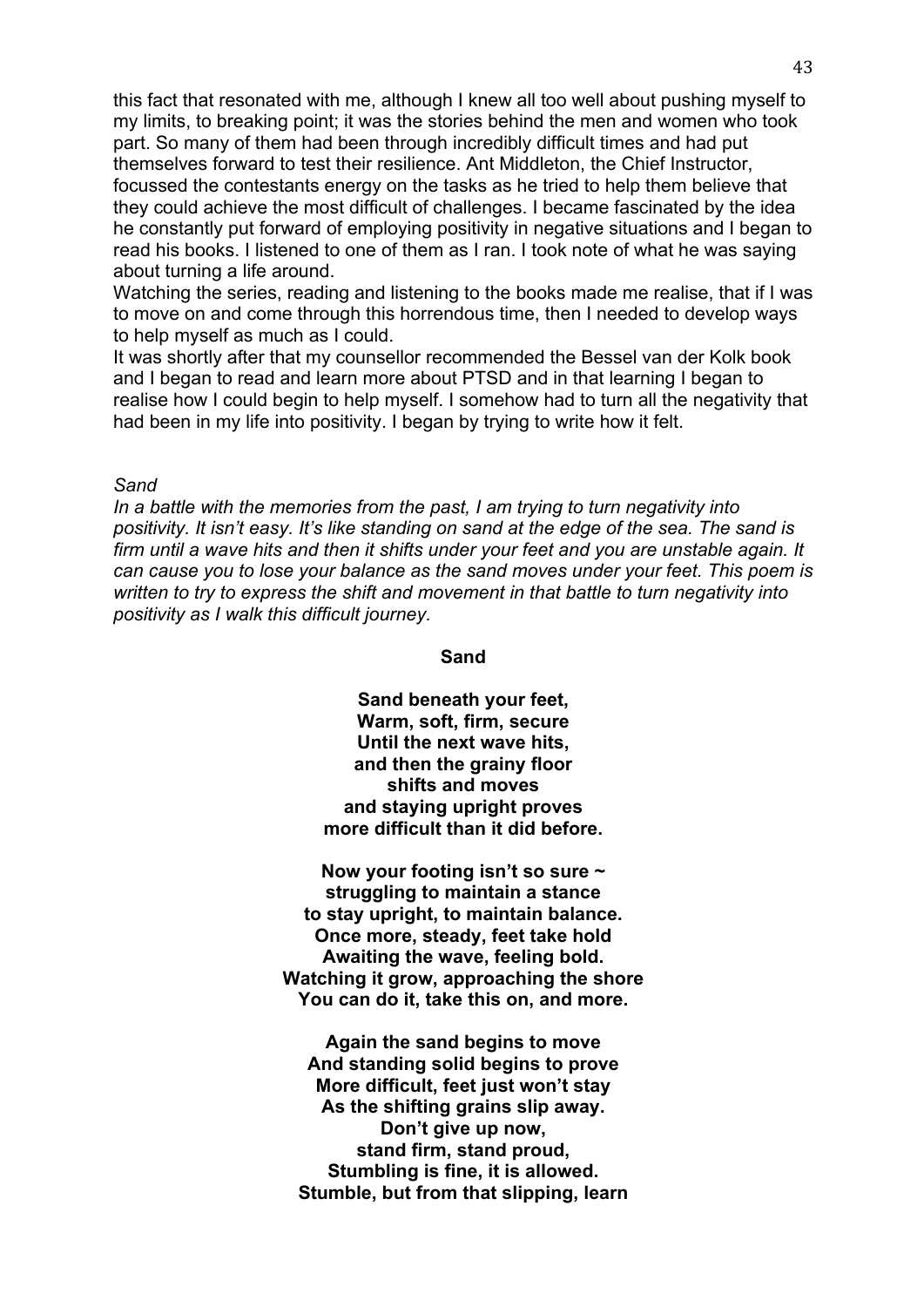## **Each time the tide begins to turn And the waves of negativity build That positivity, is a state, self willed***.*

#### 2020 Moving forward

There is a common perception that PTSD is something associated with War Veterans. It is often depicted in movies or television broadcasts as the result of trauma in battle. The reality is, that any kind of severe trauma can trigger the disorder, including abuse in childhood.

I can only write here from my own experiences, which have led to the diagnosis. For me, there has been the classic case of the 'wounded child' within. I felt, I still feel, if to a lesser degree, that wounded child and I think it is because I have never before addressed what happened to me. The memory of such a trauma lies dormant, like an undiscovered volcano, asleep until something wakes it. And then it just cannot help but erupt.

In the human brain, that eruption causes the devastation that can manifest itself as PTSD, leading to unharnessed anxiety, panic attacks, feelings of terror, flashbacks, fragmented images, the triggering of unbidden disturbing memories, heightened feelings and emotions which are difficult to live with or understand.

I have come to realise that a diagnosis of PTSD should never be underestimated. It is a condition that is incredibly difficult and debilitating for the sufferer and also traumatic for those who have to watch them suffer.

When memories are aroused, certain aspects of the trauma, often the feelings and emotions, can be experienced again as if they were real.

Our brains are great at prompting the instincts of survival, but sometimes, when that volcano erupts, we just have to deal with the consequences. It is sometimes extremely difficult to cope with the whole gamut of emotions. On other occasions there can be a detachment from what is happening around the sufferer, numbness sets in, freezing out the present reality.

In September 2020, I was emailed a prayer by the Bishop of Exeter, for survivors of sexual abuse. It spoke of forgiveness and also of letting go of hatred for the abuser. When I read it, I realised that despite everything I've been through, I've never felt hatred. Perhaps it is because it's an emotion I don't generally relate to; I don't know. I have felt shame, sorrow and anger and deep, deep hurt, but never hatred. And then there's forgiveness. How do you forgive those who have caused you such harm? Have I the capacity to forgive? Have I already forgiven them? I am aware that I should know the answer to these questions, after all I am in the business of forgiveness. I am a Priest and I have preached and acknowledged how damaging it can be to hold onto resentment. But the questions still prove difficult for me to answer. What I do know is that I have never felt vengeful. I don't feel the need to make anybody pay for what happened. It happened, I wish it hadn't but I can't change the fact that these things have taken place in my life. I don't have to see those who sexually abused and assaulted me. One may well be dead. In any case, they do not, by enlarge, play a physical part in my life. I don't have to deal with that. What I have to deal with are the issues within my own head.

My dad, and the emotional trauma I suffered through his behaviour, is more difficult to deal with. I have been so lucky to have the most amazing support from my family in helping me to take the time to heal from the hurt he has caused me. Throughout it all, I have continued to take care of his affairs and to speak on his behalf with medics and care givers. I have continued to ensure that he has been well looked after, but I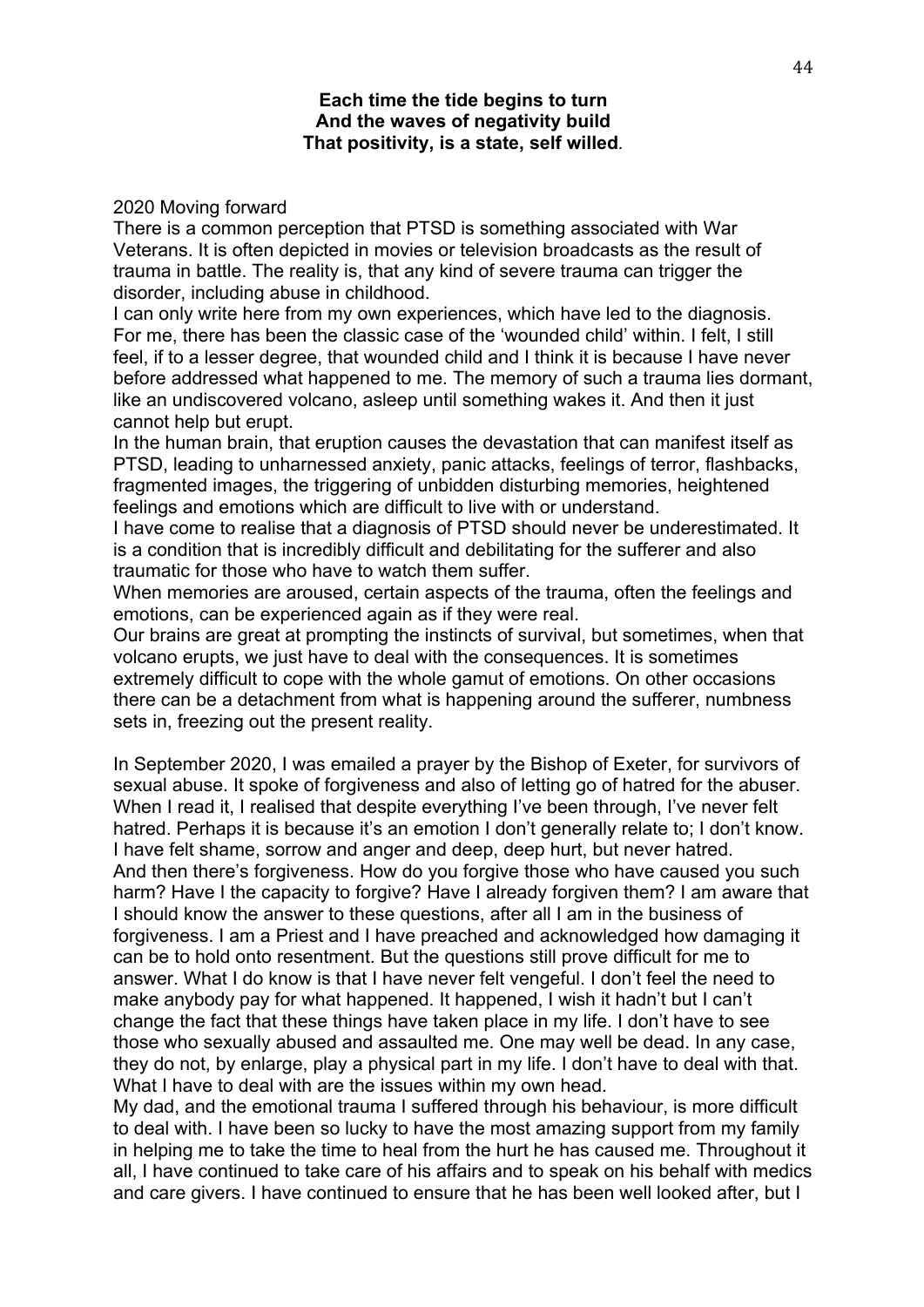know deep down that following this process I cannot invest again in the relationship with him, emotionally as I have in the past. It would be too damaging both to me and to my family. We have been through enough.

Abuse is an exertion of power over a weaker individual. Each person who has mistreated me has abused the power they held over me. They each asserted control over somebody who was at their most vulnerable: a small child a troubled teenager, and then as an adult trying to do the best they can. It was time to take control over my own life. Now it was time to move on.

There is no quick fix. It would be totally wrong of me to ever suggest there is. It takes hard work to try to get better. I worked hard over those initial months of therapy. I had to and I also had to find my own ways to move forward, in order to get back to my work in ministry and also for the sake of my family. I am fully aware that there is still a very long way to go. It is easy for the memories to suddenly run rampant when you are least expecting them to. Once the box has been opened, once the demons have escaped, they always have the power to return. Pushing past traumas, which have been awakened, back into that box is not an option. They cannot ever go back to that place in the brain and be forgotten. Like Pandora's box, once opened there is no way to put it all back. But I hold onto the fact that the last thing left in Pandora's box was Hope.

## 2020 Hope

As I move forward, my faith is restored. God placed His hands on my shoulders in Exeter Cathedral and the Bishop of Exeter picked it up from there. Hope is one of the greatest promises of Christianity. It is the foundation of our faith. Hope is God's assurance to us that all will be alright, because He has promised that it will. Hope is what keeps us going. For me, faith and hope are intrinsically linked. It is in faith and hope I look to the future. I don't forget the past, but I am not letting it define who I am and who I have still yet to be.

In the definition of hope as it is generally used: it is my hope that the counselling and therapy I have undertaken and will continue to undertake, will keep me moving forward. I am realistic though and I know there will be difficult days, difficult weeks, even difficult extended periods of time. I know there will be times when the panic will set in again. I know that therapy does not bring about instant healing. It is a pathway, a journey, in which the trauma sufferer, hopefully, eventually learns how to live with and deal with past trauma in a more measured way, keeping it in perspective and not letting take over.

I also hope that anybody who reads this, who has suffered similarly in their lifetime and perhaps kept it locked away as I have done for far too long, might feel able to speak to somebody about them. So many people never come forward, and I totally understand that. There have been many times during the past months when I've asked myself why I didn't just keep my secrets. But in the end, I didn't have an option; my brain took over. One day without warning, they just erupted from the volcano of my mind.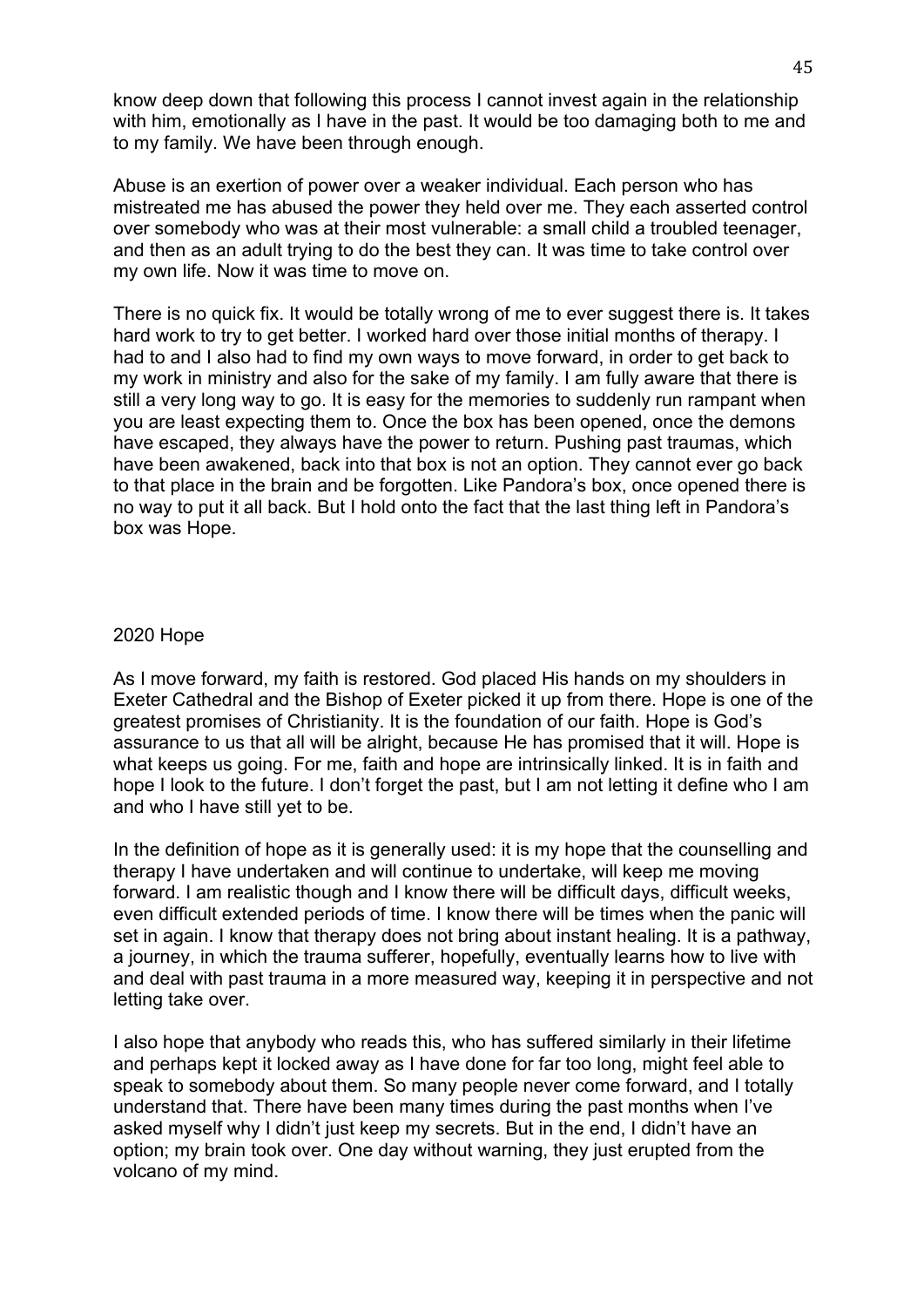Of course, it is important to find the right person to talk to, someone who can be trusted and then ultimately, someone who can lead the way to finding the best source of help. In the first instance, I wouldn't hesitate to recommend NAPAC. They listened and set me off on the journey when I had no idea where to go to for help. If you have suffered in any way as I did then please also speak to your GP. Even if you don't think there is an issue, there will be. Seek the right counselling. Be discerning in choice. Choose a counsellor who can also offer a wide range of therapy and perhaps is used to treating those who have suffered abuse. There are plenty on the internet and those who are open have written about themselves and their experiences. Speak to those close to you. They are going to be your first emergency service when things flare up. You need their support. I couldn't have done any of it without my family and close circle of friends. Don't listen to those who try to make little of it. Mental illness is real, don't let anybody try to tell you otherwise. Dealing with past trauma is mental illness, it is dealing with matters within the brain which are out of our control. PTSD is mental illness and it can lead to other issues if it is left untreated.

Of course, in many ways I wish I had dealt with this a long time ago. There have been occasions over the years when I've wished I was brave enough to speak out and deal with all I was hiding away, all that way eating away inside. But perhaps the time wasn't right. Perhaps it is something that needed to wait until such a time that my family - my brother and sister, my husband and children were more able to cope with it and support me through it.

One thing is for sure, it is never too late to late to tell, it is never too late to unburden the hurt and it is never to late to begin the process of healing.

#### **Hope**

**Hope: is it the finest thread we hold on to, delicate and easily damaged? Is it brittle, like glass, So easily dashed to the ground Shattered into a thousand pieces By a thoughtless word, an unkind act? No! All the demons of the world swirl around hope, their aim, to strangle her and suppress her power Because they know, Hope is strong! Stronger than spider silk. Hope holds on relentlessly When all else seems lost, even the slimmest chance. Hope resists all evil. Hope is the light that shines through the darkness of the past, of our secrets, of our weakness. Hope is there in our absolute brokenness Ready to re-shape the future Faith, Hope and Love, our Bible tells us, these three:**